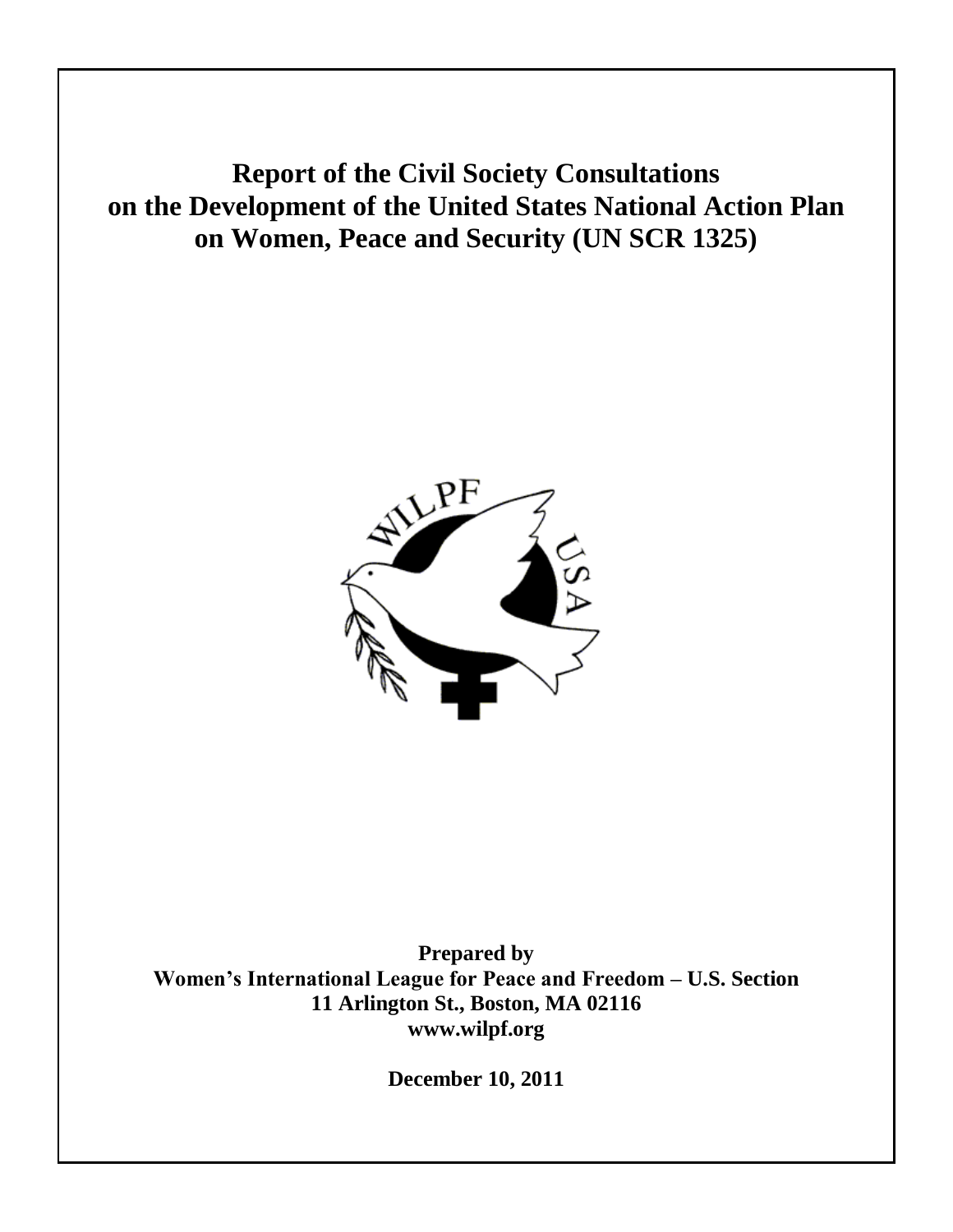| 1. | <b>Contents</b>                                                                                                                                                                                                                                                                                                                              |  |
|----|----------------------------------------------------------------------------------------------------------------------------------------------------------------------------------------------------------------------------------------------------------------------------------------------------------------------------------------------|--|
|    |                                                                                                                                                                                                                                                                                                                                              |  |
| 2. |                                                                                                                                                                                                                                                                                                                                              |  |
| 3. |                                                                                                                                                                                                                                                                                                                                              |  |
| 4. |                                                                                                                                                                                                                                                                                                                                              |  |
|    | А.                                                                                                                                                                                                                                                                                                                                           |  |
|    | Participation of women at all levels of decision-making. SCR 1325 recognized the undervalued and<br><b>B.</b><br>underutilized contributions women make to conflict prevention, peacekeeping, conflict resolution and peace-<br>building and the importance of women's equal and full participation as active agents in peace and security15 |  |
|    | Protection of women's rights and elimination of sexual violence in conflict, taking into account the<br>$\mathcal{C}$ .<br>disproportionate and unique impact of armed conflict on women and thus the international community's                                                                                                              |  |
|    | Prevention, including the need for a gender perspective in work carried out to attain sustainable peace and<br>D.                                                                                                                                                                                                                            |  |
| 5. |                                                                                                                                                                                                                                                                                                                                              |  |
| 6. |                                                                                                                                                                                                                                                                                                                                              |  |
| 7. |                                                                                                                                                                                                                                                                                                                                              |  |
|    | Annex A: "The White Paper": Women's International League for Peace and Freedom, U.S. Statement on U.S. SCR                                                                                                                                                                                                                                   |  |
|    |                                                                                                                                                                                                                                                                                                                                              |  |
|    |                                                                                                                                                                                                                                                                                                                                              |  |
|    |                                                                                                                                                                                                                                                                                                                                              |  |
|    |                                                                                                                                                                                                                                                                                                                                              |  |
|    |                                                                                                                                                                                                                                                                                                                                              |  |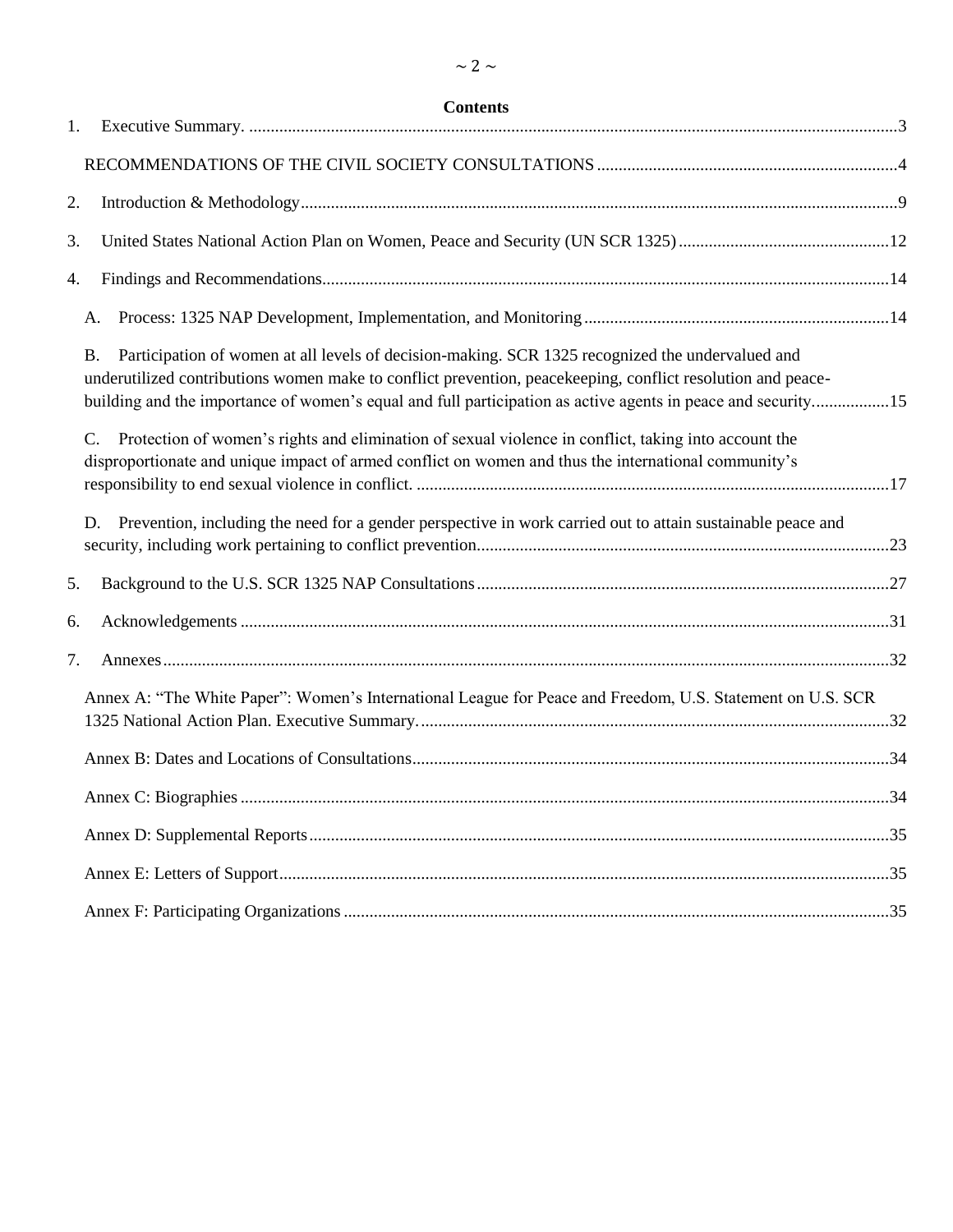*"Peace begins at home."* – Participant of the U.S. civil society consultations

### <span id="page-2-0"></span>**1. Executive Summary.**

Between 23 September and 22 October 2011, the U.S. Section of the Women's International League for Peace and Freedom (WILPF) held five civil society consultations with the Department of State's Office of Women's Global Issues on the formulation of the U.S. National Action Plan (NAP) on UN Security Council Resolution 1325, due to be finalized in December 2011. The consultations were held in Detroit, Michigan; Milwaukee, Wisconsin; San Diego, California; Portland, Oregon; and Boston, Massachusetts. As the U.S. government had not completed a draft NAP, the consultations depended upon an oral briefing without specific details as to accountabilities, timelines, benchmarks or indicators. Consultations validated the stated goal of the U.S. 1325 NAP to make "women equal partners in peace" while also stressing the centrality of both external and domestic applications to achieve this aim. Participants worked in roundtables and presented testimony and recommendations to strengthening the NAP.

The civil society consultations resulted in 64 concrete recommendations relevant to UN SCR 1325 implementation internationally, domestically, or both. In total, the recommendations provoke a rethinking of how, as a country, the U.S. defines peace and security, especially in terms of women's experience of conflict and violence. If entirely adopted and implemented, the recommendations would necessitate a doctrinal shift in foreign and military policy to firmly situate women's equality and protection, at home and abroad, at the center of long-term sustainable peace. As such, the findings call for a whole government approach in the development and implementation of a U.S. SCR 1325 NAP in order to address the complexity of women's experiences of discrimination and inequality as directly linked to a continuum of physical, structural and armed violence.

First and foremost, the recommendations call on the U.S. to codify, and therefore be internationally accountable to, its commitment to gender equality through the ratification of the UN Convention on the Elimination of All Forms of Discrimination Against Women (CEDAW). Women's representation and participation at any decision-making table is key, and comprehensive quotas are needed to reach that goal. Participants stressed the need to incorporate in the U.S. 1325 NAP immigration, refugee and asylum policies, and to address the specific challenges of women serving in the military and the families they leave behind and return to—sometimes debilitated by physical and mental trauma. Protection of women from violence must be at the forefront of the 1325 NAP, both at home and abroad, especially as it is directly linked to the impact of militarization, including environmental degradation, on community and family violence. Investments in peace, such as the establishment of the Department of Peace and peace and civic education in schools, are recommended as a means of converting a culture of violence into one that prioritizes human security and development. These recommendations, it should be noted, are unique for their domestic perspective at the grassroots level on how the U.S. must reorganize its domestic policy as a means of remedying a militarized foreign policy approach.

The interagency taskforce on the 1325 NAP development can benefit greatly from the perspectives of women civil society actors in the U.S. In setting its priorities for women, peace and security domestically and internationally, it is encouraged to exert its full leadership and leverage by adopting a human security approach that focuses on the health, economic security and education of women to the benefit of the global and local community.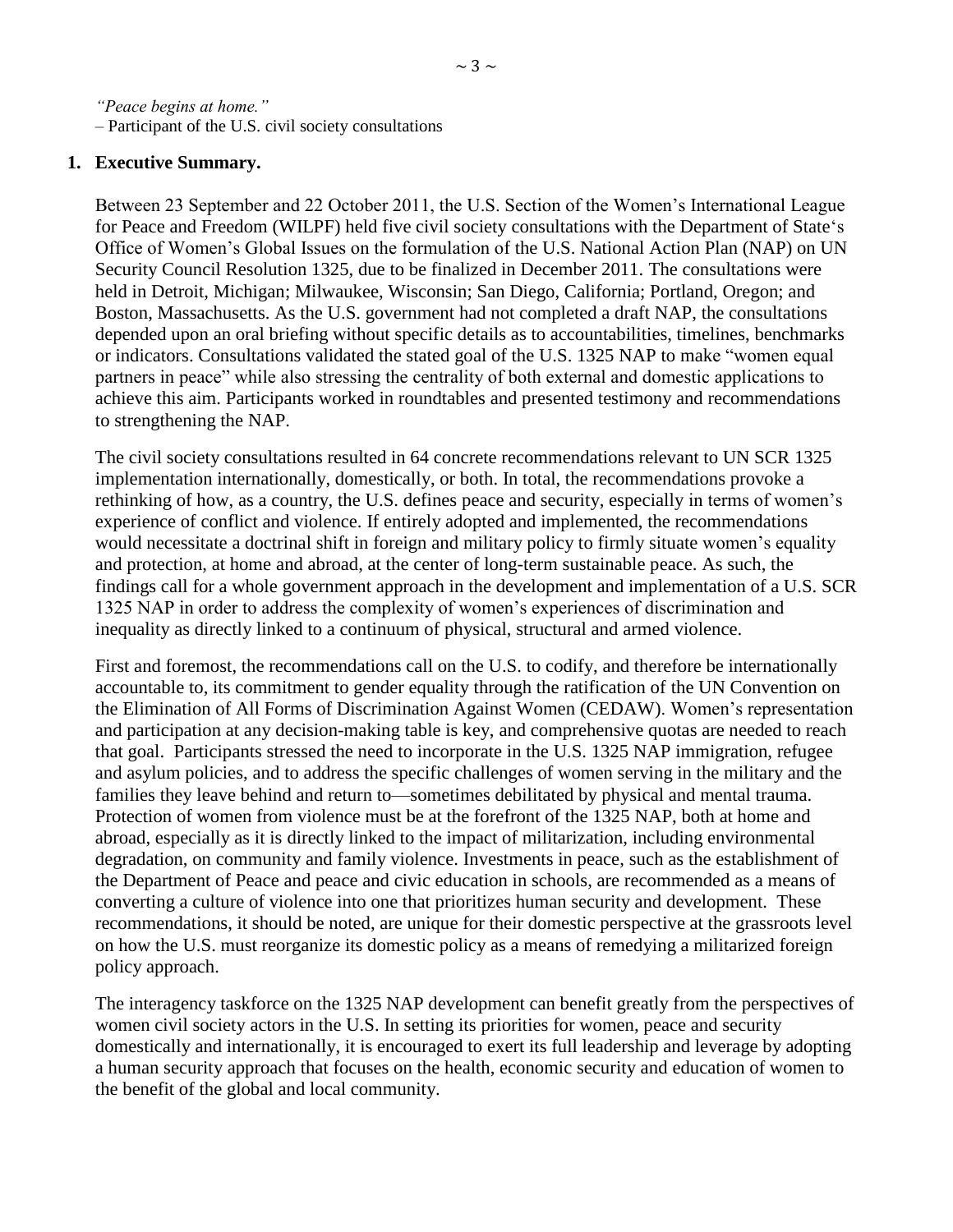#### <span id="page-3-0"></span>*RECOMMENDATIONS OF THE CIVIL SOCIETY CONSULTATIONS*

#### **The U.S. National Action Plan on Women, Peace and Security (UN SCR 1325) should seek to:**

#### *Regarding the Process of the UN SCR 1325 NAP Development, Implementation, and Monitoring*

- 1. Adopt a human rights-based, human-security framework, including international humanitarian law and human rights standards. To further integrate the NAP with other U.S. human rights commitments, monitoring progress on the U.S. 1325 NAP implementation should be included in reporting obligations for treaties to which the U.S. is a signatory and the Universal Periodic Review (UPR) process on human rights implementation across treaties.
- 2. Expand the current workgroup on NAP development and implementation to a wider circle of agencies, including those with globally-focused initiatives, for more coordinated and comprehensive domestic and international implementation. Department representation should include Justice, Homeland Security, Education, Health and Human Services, Commerce and Labor, Agriculture, Energy, and the Environmental Protection Agency, among others. Also include the domestically-focused President's Council on Women and Girls.
- 3. Include an affirmative responsibility to report on progress annually across governmental agencies and departments.
- 4. Create a taskforce within the NAP process to formally monitor and evaluate implementation. Membership should be comprised of one-third government; one-third civil society (domestic and international representation); and one-third experts on women, peace and security.
- 5. Promote transparency by including a comprehensive communications plan, including a campaign to educate the public about SCR 1325 and the effects of war on women and children. Organize annual/regular consultations as a follow-up to the present process in order to educate larger civil society and domestic audiences on the importance of SCR 1325 and implementation progress of the U.S. NAP.
- 6. Identify and replicate best practice models for implementation activities, and ensure the full spectrum of women (the poor, the disabled, and those marginalized by race, language, ethnicity, sexual orientation, or HIV/AIDS status, among others) participate and benefit from implementation.
- 7. Adequately fund the 1325 NAP, including its monitoring mechanisms, and include specific benchmarks, accountabilities and timelines. Adopt indicators, as based on the 26 global indicators, to track progress.
- 8. Mandate a gender impact analysis be completed for any project over a certain amount to be spent by the U.S. government, domestically or internationally. Institute gender-responsive budgeting for local, national and international expenditures.

#### *Regarding Women's Participation at All Levels of Decision Making, Internationally*

- 9. Ensure women's protection for participation in all peace processes, post-conflict negotiations, development, and political processes. Use best practices in this regard, including soliciting local NGOs to serve as liaisons for women's protection and security.
- 10. Systematize and benchmark women's participation in peace negotiations in critical mass numbers. Hold embassies accountable for the inclusion of women's priorities and representation, and mandate all U.S. supported peace processes include a quota for participation of women civil society leaders.
- 11. Use best-practice models to support the inclusion of diverse and marginalized women, including the poor, rural women, women with disabilities, and the HIV/AIDS-positive, among others. Emphasize leadership, agency, and the fundamental rights of these women, rather than exclusively focusing on victim assistance and protection issues.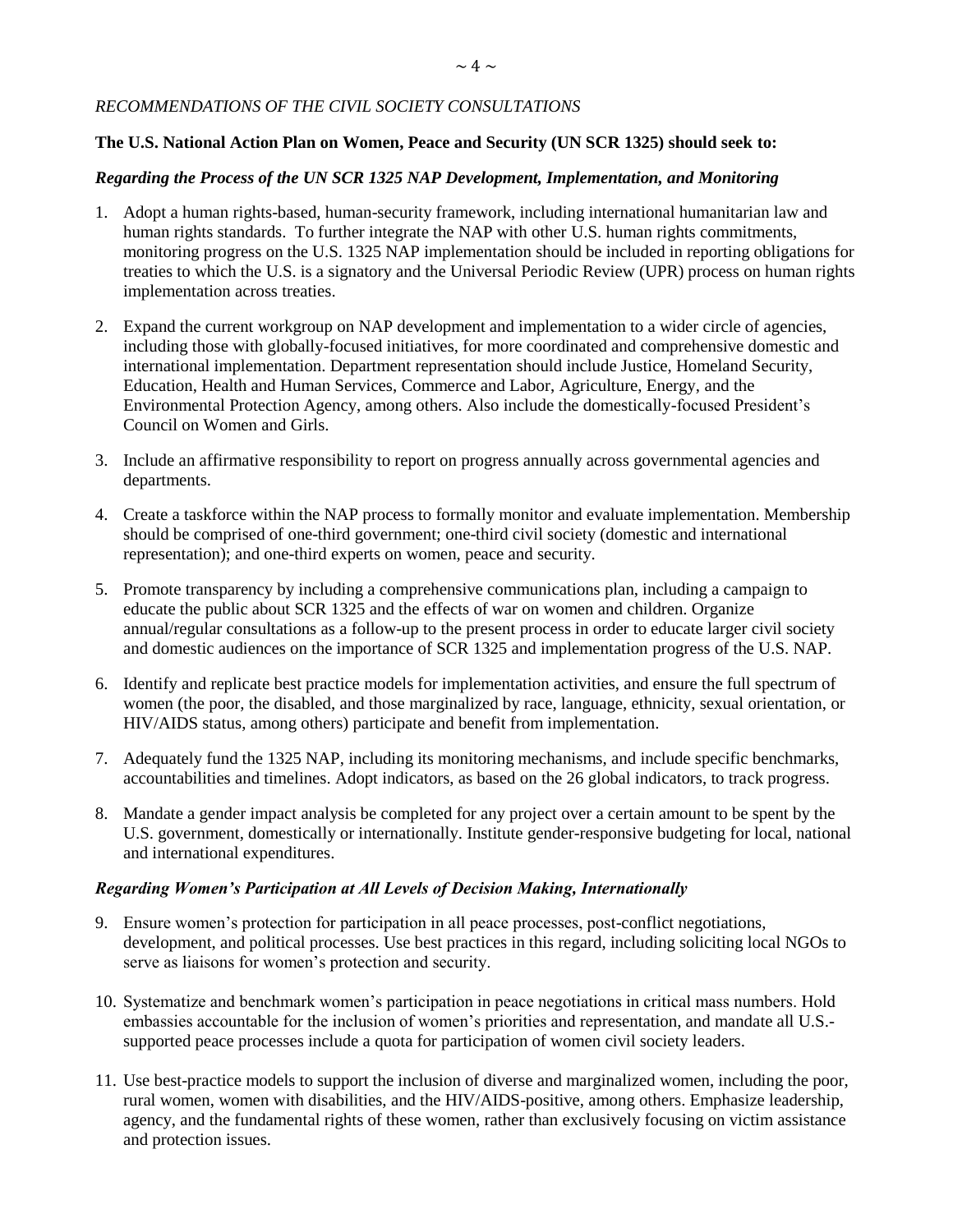#### *Internationally and Nationally*

- 12. Support a Fifth UN World Conference on Women and create transnational global networks and clearinghouses on women's participation for shared resources and best practices.
- 13. Establish and enforce quotas for women's leadership in private and public sectors (including corporate boards, executive appointments and elected positions). Ensure women's adequate representation in the judiciary, the security sector, and in foreign relations.
- 14. Support women's grassroots organizing and leadership, providing networking and mentoring opportunities for women's transition from informal to formal engagement.
- 15. Support civic education, rights awareness, and empowerment, at all levels of education, using the media as necessary to combat negative stereotypes and inspire women to run for office with the support of men.
- 16. Support the strengthening—and as necessary (re)constitution—of safety nets and social supports necessary for women to participate, including funding for child/elder care, secure transportation, and capacity building which are vital for women's participation in decision-making roles.

#### *Nationally*

- 17. Support the immediate U.S. ratification of the Convention on the Elimination of All Forms of Discrimination Against Women (CEDAW) and the implementation of the Beijing Platform for Action.
- 18. Support the full funding of Commissions on the Status of Women at the federal and state levels with a mandate to promote women's political activity, raise awareness of rights, and rectify negative societal gender stereotypes. Use these mechanisms to monitor implementation of the U.S. SCR 1325 NAP.
- 19. Support electoral and campaign finance reform to encourage women and minorities to run for office, including subsidized training to run for office and a centralized database for networking and mentorship opportunities.

#### *Regarding the Protection of Women and Women's Rights*

- 20. Support the immediate U.S. ratification of the Rome Statute of the International Criminal Court and serve as a model for ending impunity and strengthening transparent, impartial justice mechanisms.
- 21. Support the immediate U.S. ratification of CEDAW to ensure international human rights standards for women are implemented from the global to the national to the local and address family violence and violence against women as a human rights violation.

#### *Internationally*

- 22. Include explicit provisions in all status of forces agreements (SOFAs) for securing the rights of women and those affected by the presence of U.S. troops, military trainings, maneuvers, and off-duty activities. Women who are knowledgeable and concerned about women's issues—from the United States and nations that "host" U.S. bases—should be active participants in negotiating future agreements like SOFA/VFA, in line with the provisions of UN SCR 1325.
- 23. Eliminate diplomatic immunity in sex cases for private contractors and others, and enforce a zero tolerance policy for sex trafficking by private contractors and military personnel, including accountability for perpetrators. Secure additional funding for independent prosecutors.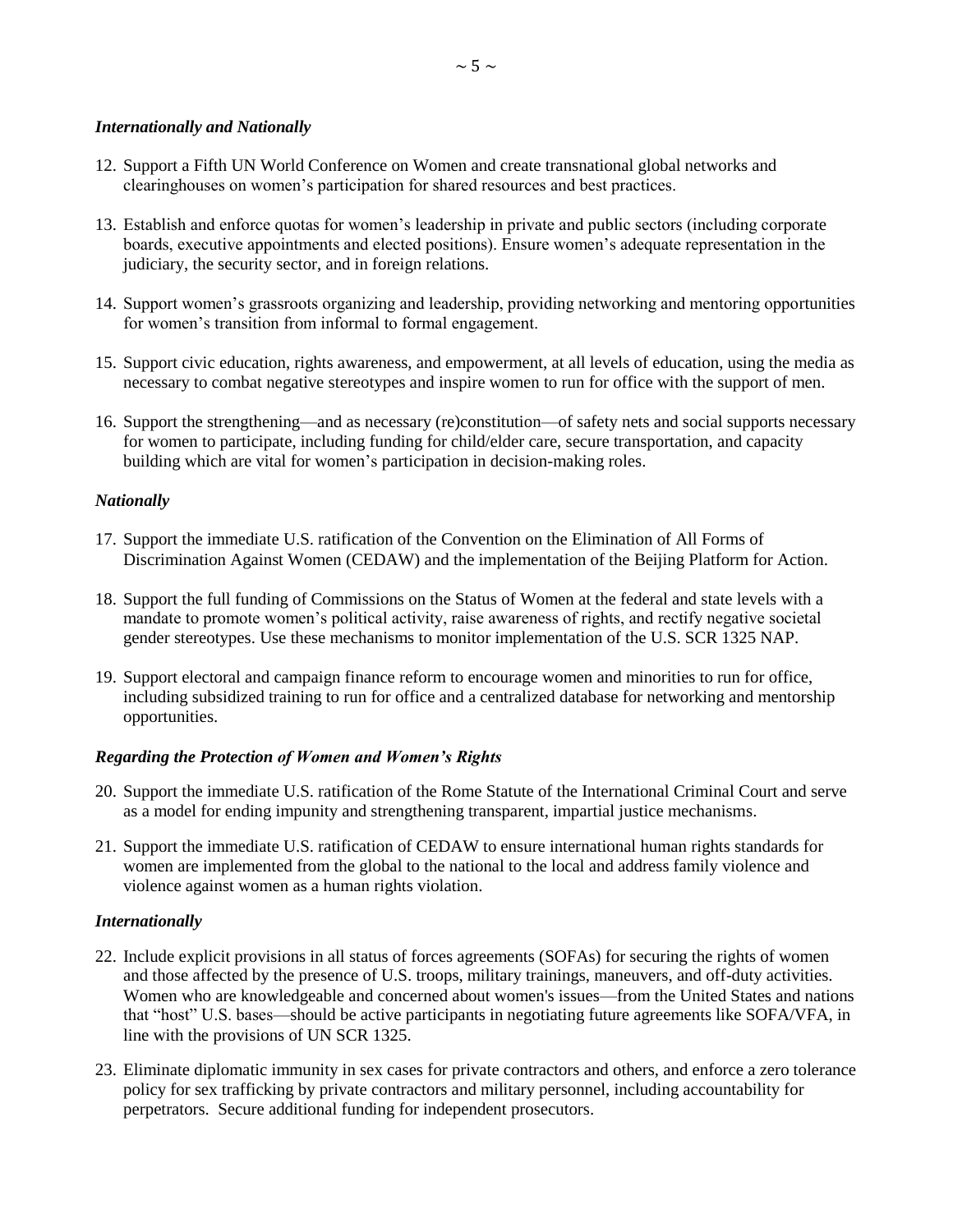- 24. Mandate the training of military personnel on gender and gender security issues before deployment. Tie gender responsiveness to performance reviews and include accountability measures and consequences for non-compliance. Use men to educate other men on these issues.
- 25. Ensure the full and equal participation of women in the formulation of the terms of social order that provide for the assurance of criminal responsibility for all gender crimes and crimes against civil populations.
- 26. Ensure transitional justice addresses crimes against women, especially but not exclusively sexual violence as acts of war/crimes against humanity, and ensure reparation programs are gender-sensitive.

#### *Internationally and Nationally*

- 27. Increase women in military and police, and improve gender ratios in peacekeeping forces.
- 28. In line with the City of Joy program in the Democratic Republic of Congo, provide holistic services, protection, and safe havens for survivors of sexual violence, including sex trafficking and prostitution, internationally and domestically, ensuring comprehensive services that address the trauma of violence and mitigate the financial impact of violence.
- 29. Engage men in ending violence against women, and create public awareness campaigns through media and information and communications technologies aimed at reducing the stigma of victims of sexual violence and redefining violent masculinities.
- 30. Include those most directly affected by violence at all decision-making tables, especially in regards to prevention and protection measures.
- 31. Recognize and address the link between small arms and light weapons proliferation, internationally and in domestic urban centers, and violence against women.

#### *Nationally*

- 32. Align the Uniform Code of Military Justice with the Palermo Protocol and ratify the Convention on the Rights of the Child (CRC) to protect children forced into sex trafficking and situations of abuse.
- 33. Hold responsible parties accountable for the full implementation of the recommendations of the Inter-American Commission on Human Rights in regards to legislative and institutional reform to address the protection of victims of domestic violence and their children, and ratify the American Convention on Human Rights.
- 34. Raise awareness through school curriculums of multiple oppressions, including discrimination based on gender, race, class, sex, gender, sexual preference, HIV/AIDS status and disability status. Include attention to the status and treatment of refugees and immigrants.
- 35. Mandate training for police and law enforcement on racism, sexism, and on cultural sensitivity, as well as human rights generally and non-violent intervention techniques.
- 36. Support the reform of social systems to focus on rehabilitation in lieu of incarceration; provide rehabilitation for incarcerated women reuniting with children; and expunge female offenders' criminal records for nonviolent victimless offenses. Support the reform of criminal penalties to focus on consumers of prostitution, rather than prostituted persons themselves, and better identify and protect victims of forced prostitution and sex trafficking.

#### *In Regards to Women in the Military and Military Families*

37. Include more women in leadership positions in the military forces.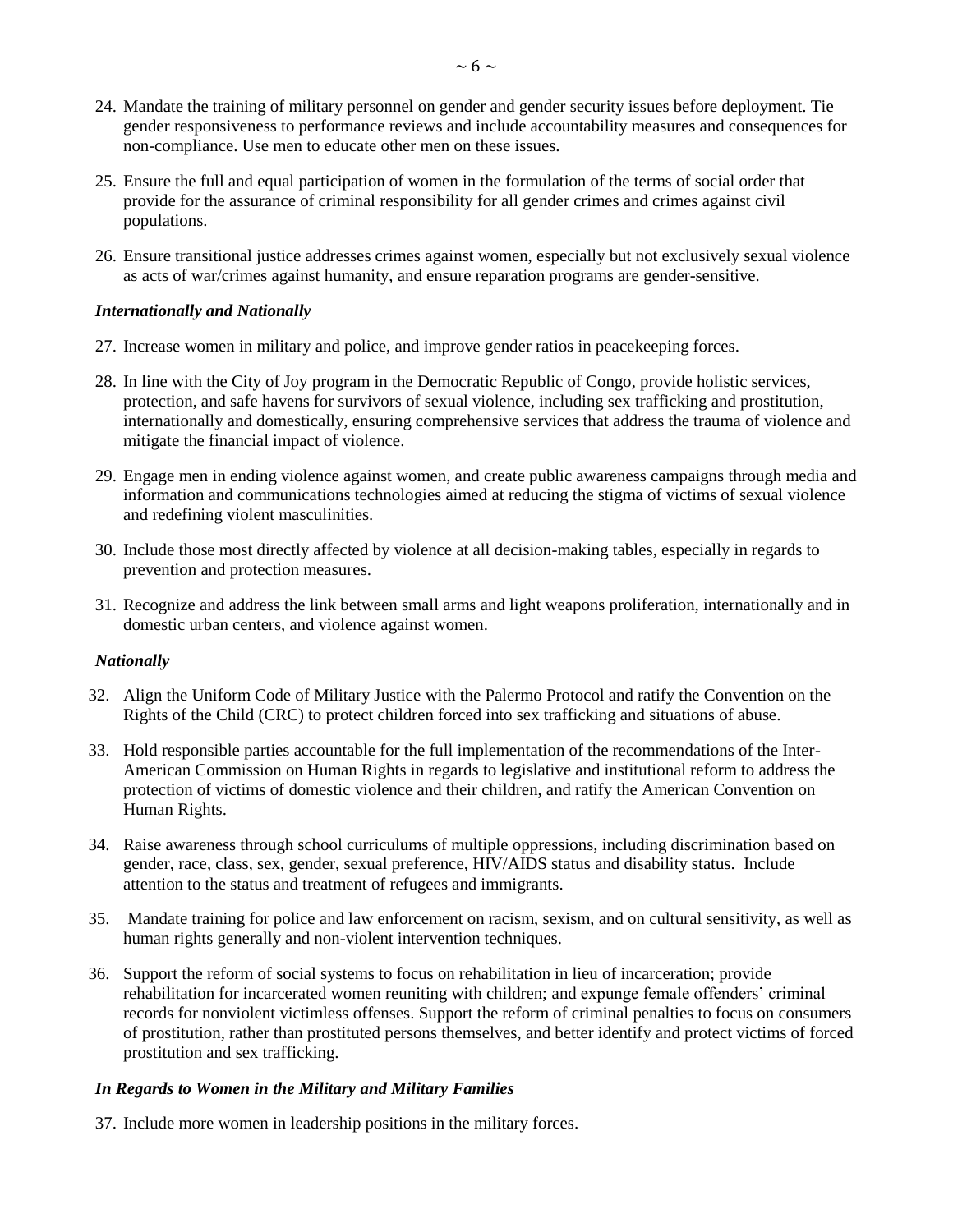- 38. Protect all women in service from sexual assault and harassment. Reform the current internal lack of justice, and have resources to deal with immediate and long-term impacts on survivors, including the provision of civilian life skills to assist with reintegration.
- 39. Replicate successful programs, such as that in Portland, Oregon, for returning women veterans, especially survivors of sexual and domestic violence. Protect these programs from federal and state budget cuts.
- 40. Ensure survivors of sexual assault in the military are provided leadership positions in critical mass numbers in prevention efforts.
- 41. Recognize and provide social protection to women caregivers and the soldiers for whom they care.

#### *In Regards to the Environment, Weapons Use and Manufacture*

- 42. Recommend the U.S. immediately sign onto the UN framework on climate change, the Kyoto Protocol.
- 43. Support the enactment of government subsidies for U.S. energy independence through renewable energy and green sources domestically, and invest in alternative energy sources in post-conflict reconstruction efforts.
- 44. Support a ban on the export of U.S. environmental toxins to countries with weaker environmental laws than our own.
- 45. Support the enforcement, through stronger regulations and penalties for non-compliance, responsibility for mitigating effects of weapons pollution and restoring—to the extent possible—the ecological balance of communities affected by armed conflict on parties responsible for the environmental degradation and damage.
- 46. Support the requirement that responsible parties track chemicals and toxins released into the environment and make this information widely available to the surrounding communities.
- 47. Support corporations, at home and abroad, with environmentally sustainable practices.
- 48. Explicitly link arms treaties—including land mines, cluster munitions, chemical and biological weapons, radiological weapons, and small arms and light weapons proliferation—with women's safety and health.
- 49. Support a fully funded and empowered EPA as an independent agency that is not influenced by political vagaries or corporate influence. Include representatives from the EPA and Energy Department on the task force for the 1325 NAP development. Require the EPA to publish and disseminate a full list of chemicals, contaminants, and pollutants determined to be detrimental to women's and girls' health.
- 50. Include the needs of women and girls for safe access to sanitation in the design of relief and recovery programs, domestically and internationally.

#### *In Regards to Immigration and Refugee Asylum*

- 51. Provoke an immediate review of the current deportation and detention immigration policies and reform of the process and eligibility for filing U visas as asylum seekers.
- 52. Mandate that law enforcement, judges, health care providers and other personnel be adequately trained on immigration policy and sex/human trafficking, stressing cultural differences that can put women in further jeopardy for their well-being and safety.
- 53. Establish mechanisms for abused women to report their experience of crime without fear of retribution by abuser, state violence, or deportation.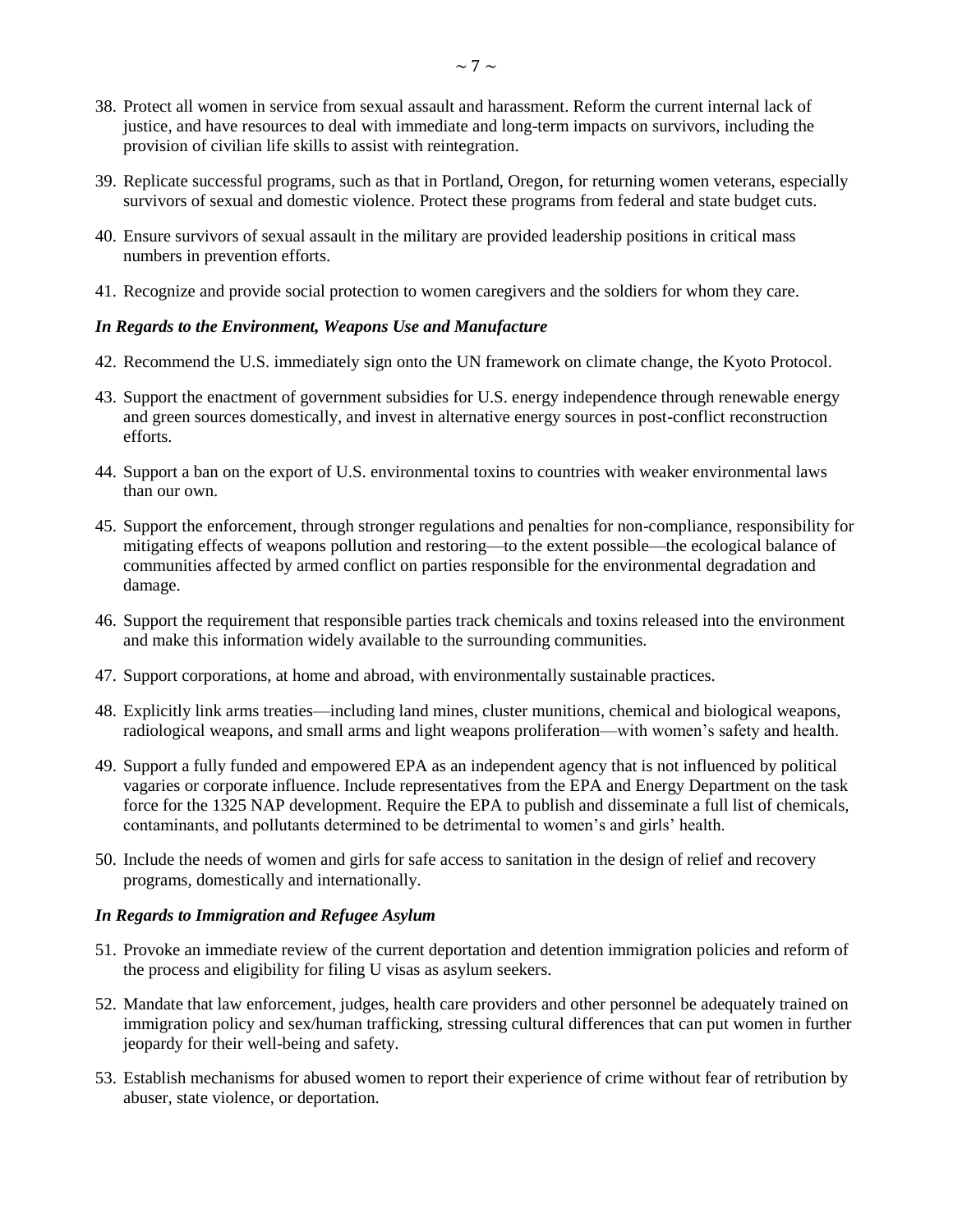- 54. Educate police departments on how to deal with sex-trafficked persons so that those who do approach police can do so without fear, and make the system easier to report abuse for immigrants and asylum seekers.
- 55. Support the establishment of a central repository for resources and legal advocacy for coordination and support on immigration issues; to serve as a centralized liaison to homeland security, state department, and local police; to educate victims of exploitation and abuse on resources that do exist; and to educate the public on how to identify and respond to sex trafficking.
- 56. Provide comprehensive support and services, including psycho-social support, for refugees, especially those who were victims of abuse in their home countries. Include awareness on human rights and the U.S. laws meant to protect those rights.

### *In Regards to Prevention, Internationally*

- 57. Ban practices and tactics questionable or in contravention to international law, including the use of drones, methods of enhanced interrogation, preemptive strikes, and arbitrary detention without recourse to legal representation and a fair and impartial trial, as these practices make the country less, rather than more, secure.
- 58. Rigorously examine the impact on women and women's local NGOs of counterterrorism approaches that have increased the role of military engagement in non-military areas. For example, examine how women are impacted by the military undertaking development work (such as building schools as a means of trying to change "hearts and minds") and focusing the work of USAID on counterterrorism strategic objectives (such as focusing development projects on potential/rehabilitated insurgents, with Department of Defense funding, at the expense of women-focused, women-led initiatives).

### *Internationally and Nationally*

- 59. Promote employment paths for women that provide a living wage, paid sick days, unionization, and health and safety standards. Strategies should be employed to support the balance of paid work and unpaid care giving, such as paid family medical leave. Strengthen and enforce laws against sexual harassment and gender discrimination at the workplace domestically, and support the codification of such laws in international settings.
- 60. Support activities for education as a prerequisite to women's empowerment, implementing in foreign and domestic policy the full Beijing Platform for Action.
- 61. Promote policy and practice to close the wage gap for women's paid work as compared to male counterparts.

#### *Nationally*

- 62. Support the provision of human rights, conflict resolution and peace education in primary and secondary schools with funding and resource levels equal to those currently provided to support JROTC and the militarized Junior Cadets drug diversion program. Funding currently used to advertise military service to pre-teens and adolescents could be re-directed to teach real peace-building skills to our youth.
- 63. Support the rectification of the "opt out" policy to an "opt in" policy requiring parents' active consent to share children's information with military recruiters.
- 64. Support a shift in military spending to develop new approaches to nonviolent conflict resolution and the prevention of war, including by strengthening and fully funding the U.S. Institute of Peace (USIP) and creating a Department of Peace.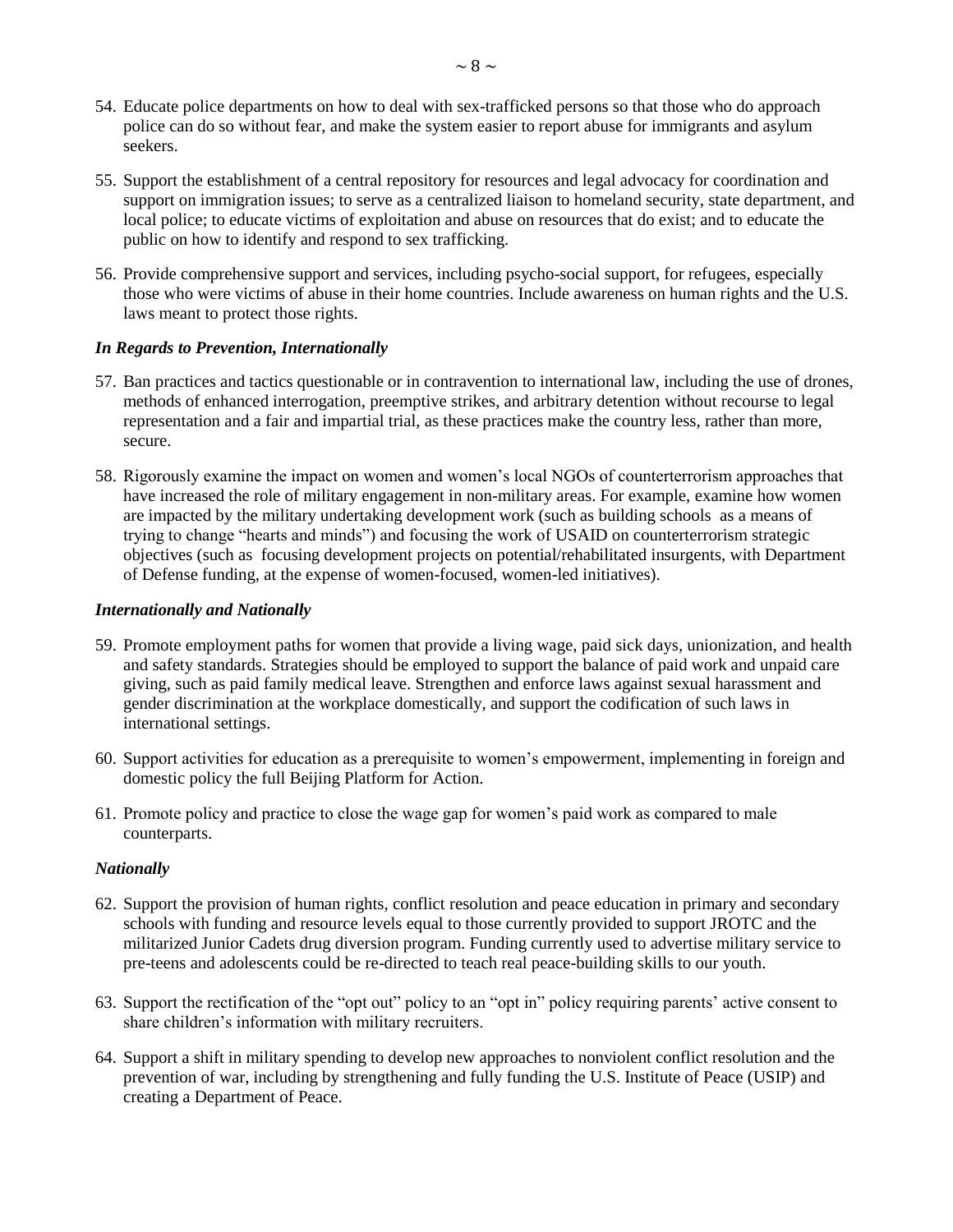# <span id="page-8-0"></span>**2. Introduction & Methodology**

Between 23 September and 22 October 2011, the U.S. Section of the Women's International League for Peace and Freedom (WILPF) held five civil society consultations with Susan Braden, Senior Policy Advisor in the Office of Women's Global Issues of the U.S. Department of State, on the formulation of the U.S. National Action Plan (NAP) on UN Security Council Resolution 1325.

Secretary of State Hillary Clinton had announced her commitment to the development of the U.S. NAP based on 26 global indicators during the Open Debate on Women, Peace and Security in the United Nation's Security Council on 26 October 2010, the tenth anniversary of UN SCR 1325. As Secretary Clinton stated during her announcement, "Countries are more peaceful and prosperous when women are accorded full and equal rights and opportunity." The U.S. will join 32 countries worldwide that have developed UN SCR 1325 NAPs as of the date of this report.

Upon hearing the announcement of the U.S. NAP development, the Committee on Advancing Human Rights of the U.S. Section of WILPF drafted a white paper to the Secretary of State, stressing the importance of a human-rights based approach to formulating a UN SCR 1325 NAP that links peace with equality and that examines both domestic and international applications. The white paper also emphasized the need to consult with women from civil society, internationally and domestically, in development of the NAP, in line with the principles of women's participation at all levels of decisionmaking of UN SCR 1325. The WILPF white paper received the endorsement of 16 individuals and organizations; an Executive Summary of the paper is attached as Annex A.

The Office of Global Women's Issues in the U.S. Department of State acknowledged the importance of the civil society consultations, and agreed to attend five events throughout the country. WILPF branches in the U.S. were requested to submit proposals for hosting the consultations with local partners, ensuring the most diverse and inclusive participation possible. Five U.S. WILPF branches were selected by the U.S. WILPF Advancing Human Rights Committee—Detroit, Michigan; Milwaukee, Wisconsin; San Diego, California; Portland, Oregon; and Boston, Massachusetts—to organize the consultations in September and October of 2011. A full listing of the dates and locations of each of the consultations is included in Annex B.

At the time of the consultations, the U.S. government had not completed a draft NAP. Therefore, the consultations depended upon an oral briefing by Ms. Braden, without specific details as to accountabilities, timelines, benchmarks or indicators. The NAP, as Ms. Braden's shared in her briefing, is to be finalized in December 2011. A summary of her briefing is included in Section 3 of this report.

A total of 332 individuals participated in the consultations, with representation from a broad range of nongovernmental organizations, academia and students, and individuals of diverse ages, races, ethnicities, and economic and social statuses. Constituencies not fully represented included HIV/AIDS-positive women and women with disabilities (although, for the latter, NGO representatives did bring forward relevant issues related to disabled women). Men also attended and provided input into each of the five consultations. Section 6 of this report presents the findings and recommendations brought out in the consultations.

The consultations were facilitated by Maria Butler, Director of the PeaceWomen Project of WILPF International. Theresa de Langis, Ph.D., an independent consultant with senior-level expertise on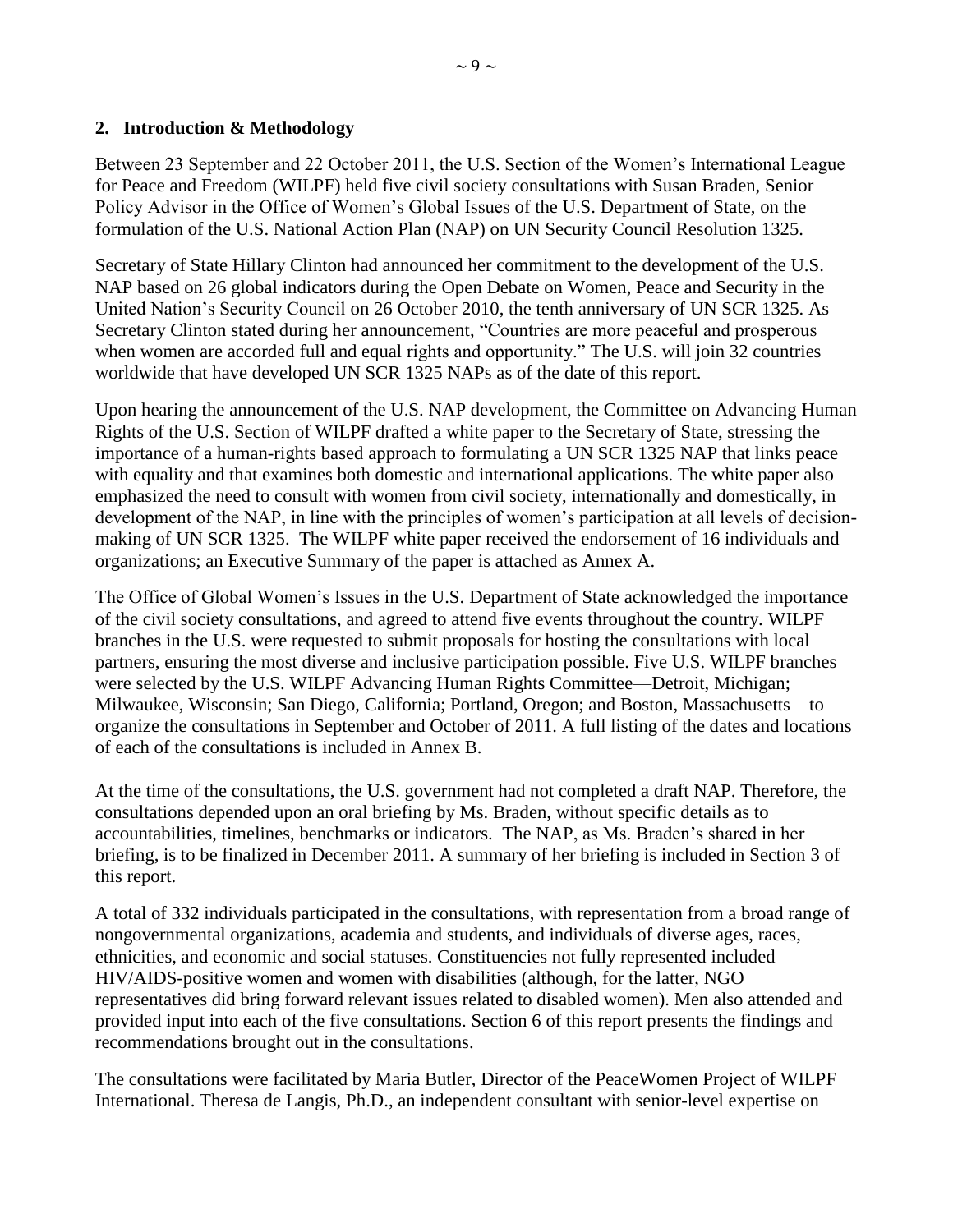women, peace and security issues, served as rapporteur and is the author of this report. Full biographies of Ms. Braden, Ms. Butler and Dr. de Langis are attached as Annex C.

The U.S. holds multidimensional accountability to SCR 1325: as party to conflict; as a permanent member of the United Nations Security Council; as an international aid donor; as a troop contributor; as a peace broker; as a receiving country for refugees, asylum seekers, and victims of forced migration; and as a national government. Participants in consultations were asked to make specific recommendations related to these different roles with an eye on the global and domestic impact they might make. While some of the recommendations were focused on the international applications of UN SCR 1325 to protect and promote the rights of women in armed conflict, participants in the consultations most often focused on domestic applications of the resolution and how these might influence U.S. foreign policy and thereby have international impact. The consultations and resulting recommendations are unique in this perspective and make a distinctive contribution to the U.S. 1325 NAP development. $<sup>1</sup>$ </sup>

Participants in the consultations worked in roundtables organized by specific issues related to the formulation of the U.S. NAP. Each roundtable was provided a peer-facilitator and a discussion guide that encouraged analysis of an issue and formulation of solution-focused recommendations. Roundtable topics varied by local event, and in total covered protection, including issues related to violence against women; participation, including the role of women in decision-making (government/military/communities) and as peacemakers; conflict prevention, covering military spending, disarmament and the role of the private sector; justice, including addressing impunity, restorative justice and peace education; the environment, including weapons use and manufacture; immigration and refugee policy; the media; and the NAP formulation and ongoing monitoring processes.

The agenda of each of the five consultations followed a three-part structure: Part I was devoted to public statements from local leaders, as well as the briefing of the 1325 NAP by Ms. Braden. Part II was devoted to the roundtable discussions. Part III provided opportunity for roundtables to report back to the full plenary, as well as time for public testimony for emerging issues not covered in roundtables.

In order to protect the identity and vulnerability of civil society women participants – some of whom may be victims of domestic violence, or who may represent undocumented immigrant communities and other legally, socially and/or politically vulnerable populations – the Chatham House Rule was used for Part II and Part III of the consultation agenda, and statements made during these parts of the agenda were understood as not for attribution. Additionally, photos, video recording and tweeting with attribution were permitted only during Part I of the agenda. Confidential notes of each consultation were provided by the rapporteur for validation by organizers.

A selection of consultation participants volunteered to be video recorded in response to the question "What Does Security means to You?" and released these videos to be posted on a WILPF Facebook page at [http://www.facebook.com/pages/WILPF-The-Whistleblower-and-UN-Security-Council-](http://www.facebook.com/pages/WILPF-The-Whistleblower-and-UN-Security-Council-Resolution-1325/196423803743401)[Resolution-1325/196423803743401.](http://www.facebook.com/pages/WILPF-The-Whistleblower-and-UN-Security-Council-Resolution-1325/196423803743401) Additionally, 116 people filled out an online survey on women, peace and security, posted at [https://www.surveymonkey.com/s/womenpeacesecurity.](https://www.surveymonkey.com/s/womenpeacesecurity) Finally, a "Uniform Testimony Sheet" was developed to allow for feedback from individuals who were unable

 $\overline{\phantom{a}}$ 

 $^1$  See for example, Civil Society Expert Statement U.S. National Action Plan on Women, Peace, and Security, dated October 2011, compiled by a sub-committee of the U.S. Civil Society Working Group on Women, Peace and Security, a "coalition of individuals and organizations dedicated to advancing the rights, security and participation of women in the prevention of and response to conflict." The recommendations are exclusively for external, international application of UN SCR 1325 in conflict settings.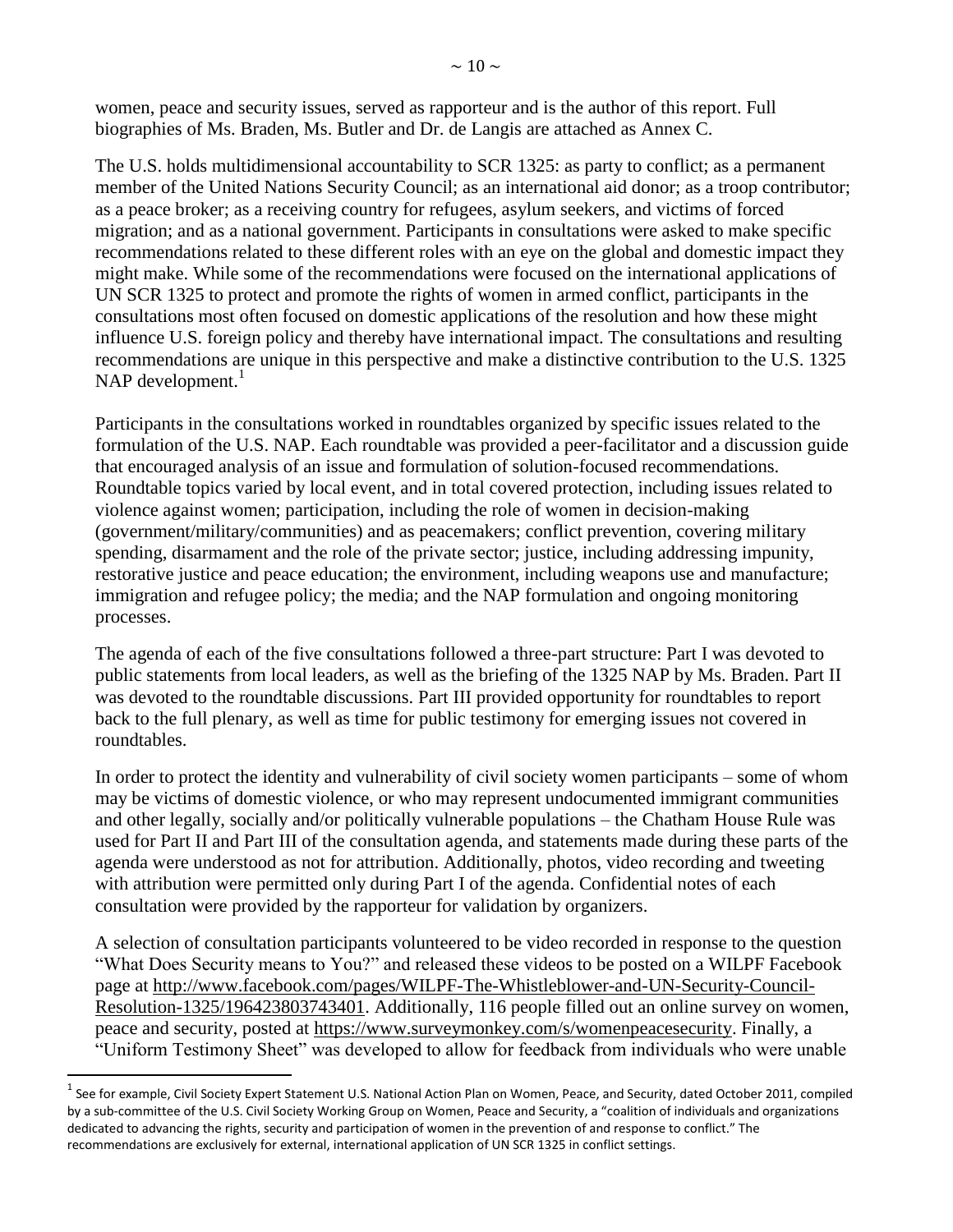to attend consultations, or who otherwise felt unable to speak publicly during consultations. Two organizational reports were submitted in full to support specific recommendations put forward during consultations, and are cited in Annex D. Two letters of support were provided by national-level elected governmental officials, and are attached as Annex E.

The following report is a synthesis of these varied inputs. The views expressed are the responsibility of WILPF, U.S. Section and are not necessarily the views of the funders, partners, or every individual participant.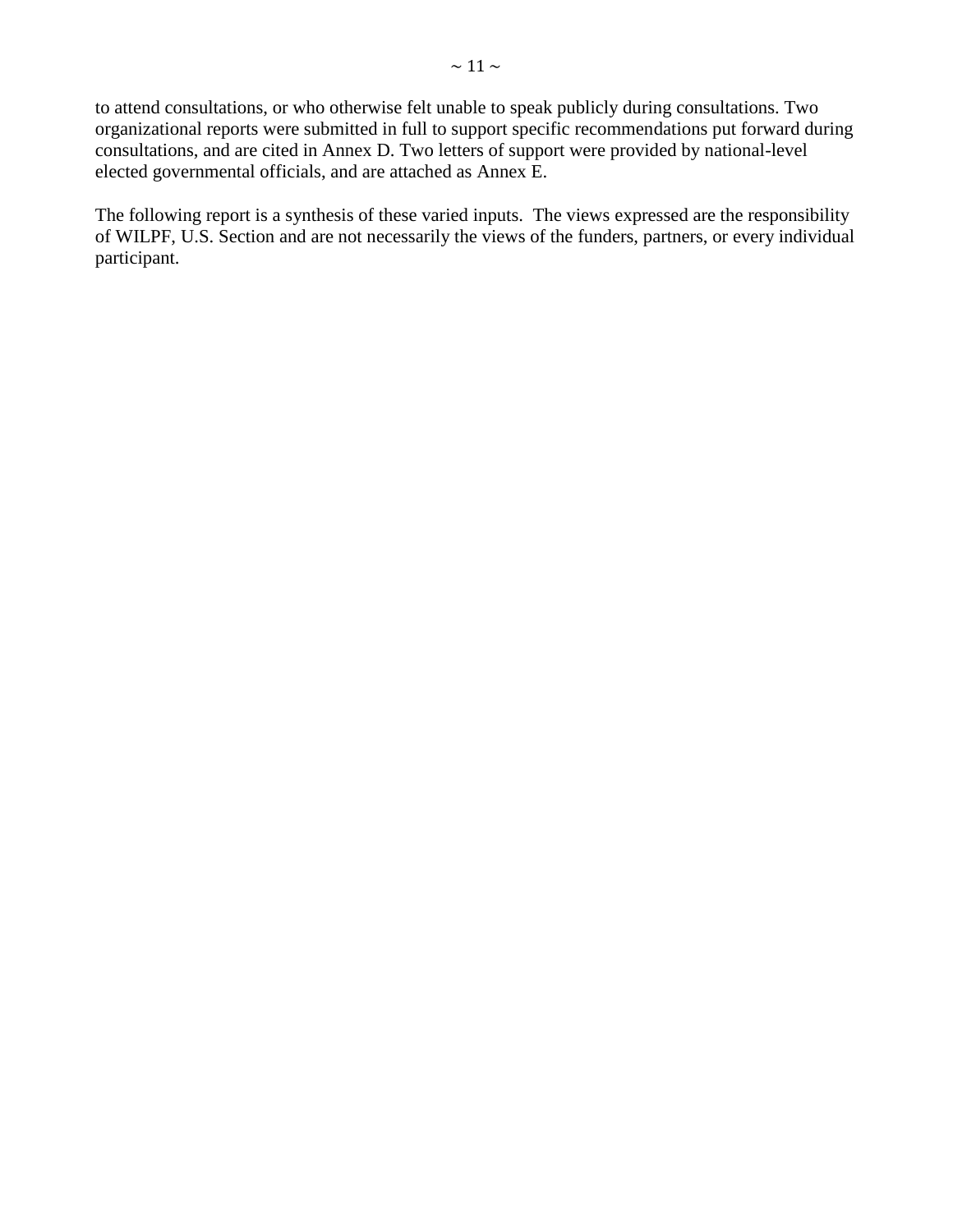# <span id="page-11-0"></span>**3. United States National Action Plan on Women, Peace and Security (UN SCR 1325)**

Susan Braden, Senior Policy Advisor, Office of Global Women's Issues, U.S. Department of State, provided a briefing at each of the consultations. What follows is an approximate transcription of her presentation combined with personal interview by the rapporteur.

Ms. Braden stressed that women's equality is at a "tipping point," where gains can be consolidated and challenges overcome. While Secretary Clinton views the subjugation of the world's women as a moral question, she also sees it is central to national security and relevant to U.S. foreign policy interests. She asserts that where women are disempowered, extremism and other anti-democratic forces are more likely to lead to security challenges for the U.S. The Secretary has often repeated that securing the rights of women and girls is the unfinished business of the 21st century.

In her overview, Ms. Braden noted that:

- A senior-level interagency task force is taking responsibility for putting the U.S. NAP together. The taskforce is comprised of the Department of State, the Department of Defense and USAID, with the National Security Council serving a coordination role. The document will be focused on countries affected by conflict. The NAP will be launched in December 2011, thereafter reviewed every year and revised as needed every three years.
- The White House will coordinate a yearly review with roles for civil society and a growing circle of agencies. The task force will adopt the spirit of the UN indicators, with a focus on including those which are most "aspirational." Implementation of the NAP will largely use existing funds as a means of encouraging the mainstreaming of gender concerns across relevant agencies.
- The goal of the U.S. 1325 NAP is to elevate women in areas of conflict to be equal partners in peace and security. The U.S. NAP is organized in two sections: internal and external.
- The internal focus is on personnel, policy, planning and training, with the aim of putting women's lives and progress at the center of U.S. diplomatic and aid efforts. There will be emphasis on ensuring U.S. policy is informed by the views of women as well as men by having our embassies consult with women; including coverage of women's issues in embassies' development and resource plans; ensuring accountability through, for example, including these issues on employee performance evaluations; and training of personnel in Defense, State and USAID on gender issues.
- Externally, in the international arena, we will undertake bi- and multi-lateral action to advance the four pillars based on the UN's Women, Peace and Security Agenda: participation, protection from violence, conflict prevention and equal access to relief and recovery.
- Where the U.S. has influence, the government will use that influence to insist that women be consulted, that they be present in negotiations, and that their presence be supported through funding for childcare or transportation, for example.
- Women cannot participate in peace when not protected from physical violence. We will continue to support comprehensive protection services in conflict settings, such as the City of Joy in the Democratic Republic of Congo. We are also advocating for the UN to have a strong protection mandate, and is working to strengthen the policy of military and police contributing to UN peacekeeping forces to be sure they are equipped to protect women in conflict settings.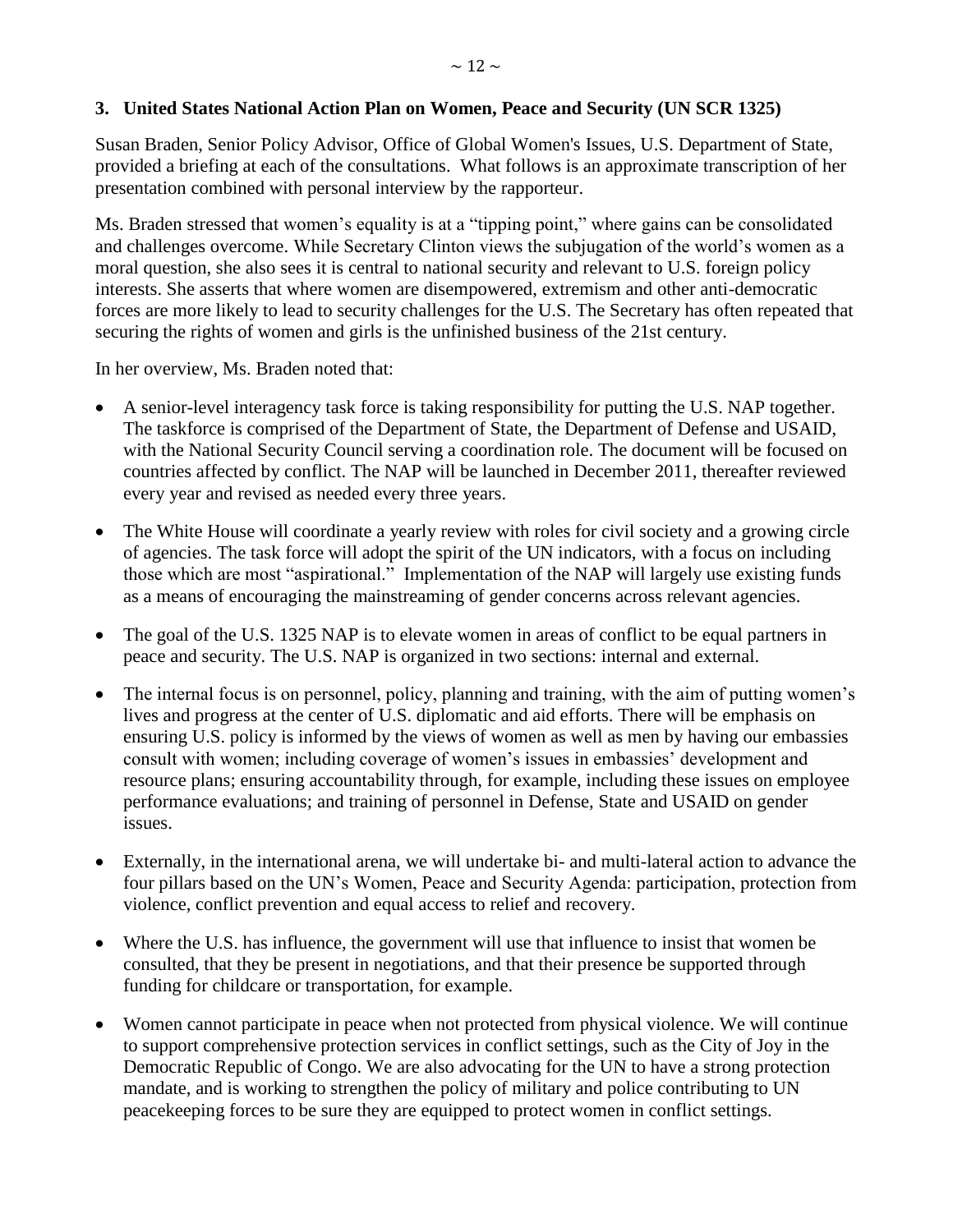- Women are an untapped resource in ensuring sustainable, long-lasting peace. Presently there are 30 active conflicts in the world. Of the 39 conflicts in the last decade, 31 represent repeated cycles of violence with disproportionate impact on women and children. There is a correlation between a return to violent conflict and lack of health care, economic opportunity and education for women. As part of the prevention focus, we want to see an increase in the capacity to promote and implement policy to enhance women's rights—advocacy campaigns on family violence and diplomatic support for access to health care, education, and economic development. That will include working with men and reaching out to tribal and religious leaders.
- Women often are unaware of their own rights, and in a recent speech Secretary of State Clinton stressed the link between the rise in women's economic status and other status increases. Wartorn countries will not reap benefits of development without including women, especially in terms of improving their economic status—and thereby improving their status overall. Countries are more peaceful when women are afforded equal rights, and countries are more prosperous when women fully participate.
- For relief and recovery, we want to be sure women's unique needs are met and that they have equal access to food, water, health care and shelter.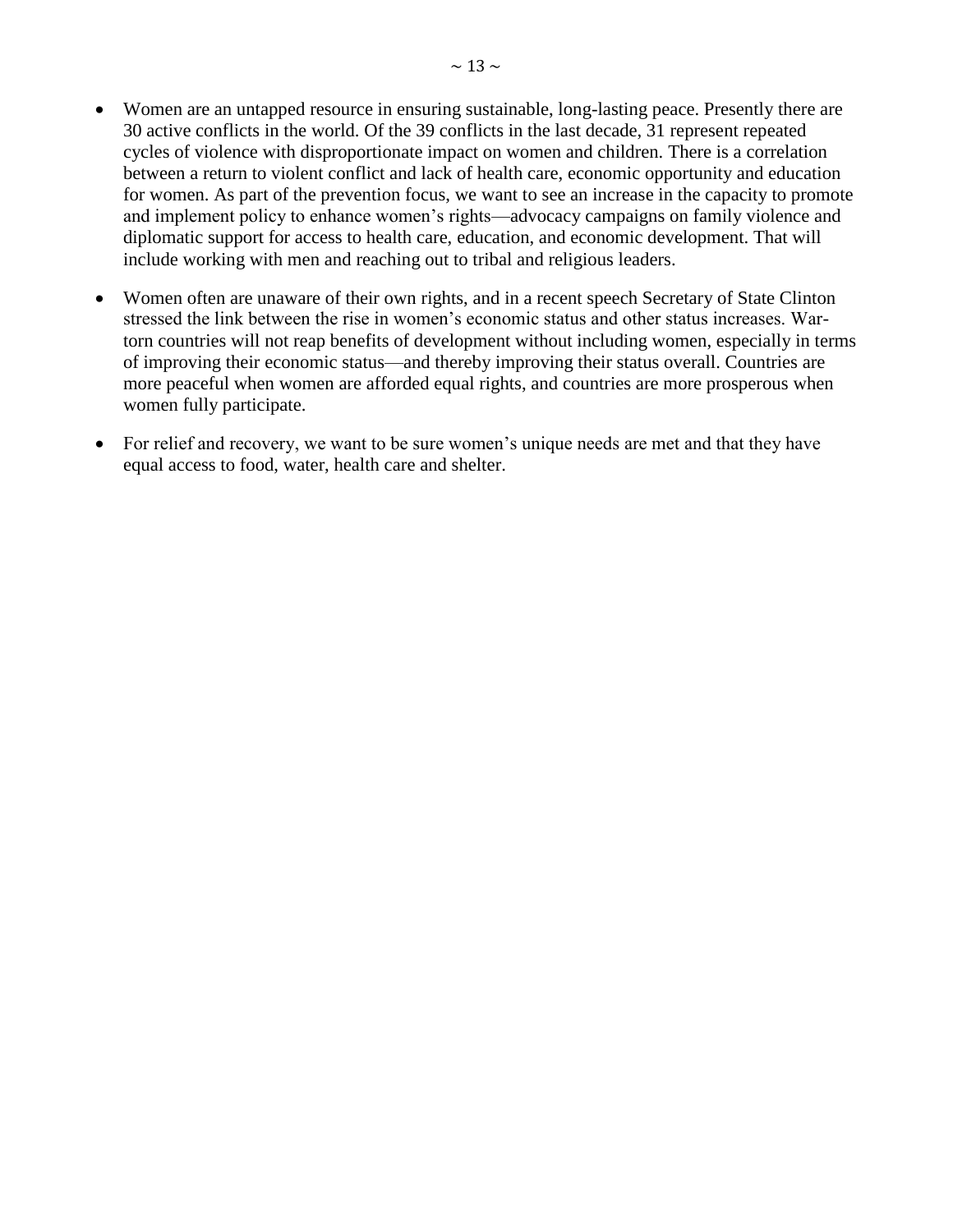#### <span id="page-13-0"></span>**4. Findings and Recommendations**

The consultations validated the stated overall goal of the U.S. SCR 1325 NAP to make "women equal partners in peace" while also stressing the centrality of both external and domestic applications to achieve this aim. For ease of reference, the findings and recommendations from the consultations are organized into four categories, three of which directly relate to the pillars as identified in the U.S. SCR 1325 NAP and adopt the definition of the resolution as such: Participation; Protection (subdivided into violence against women; women in the military and military families; the environment; and immigrant and refugee asylum); and Prevention, including human security and militarization, economic security, and education. A fourth category is Process, including monitoring implementation of the NAP. When relevant, recommendations have been broken down into "International," "International and National" and "National; in all contexts, participants felt the U.S. should lead by its founding principles of human rights for all, whether acting in domestic or international settings.

### <span id="page-13-1"></span>**A. Process: 1325 NAP Development, Implementation, and Monitoring**

The UN Security Council —of which the U.S. is a permanent member—has encouraged member states to develop national-level action plans or strategies as means of facilitating UN SCR 1325 implementation. While the U.S. is late in developing its NAP (joining 32 countries that have already completed the process), consultations pointed to the importance of process as much as to the final product. The NAP development, participants stressed, is an opportunity to raise awareness around the link between gender equality and peaceful communities at home and globally, as well as to mobilize strategic champions and civil society constituencies for its implementation. Above all, participants stressed, the U.S. 1325 NAP must do more than "make war safer for women," and it must leverage to the fullest extent transformative opportunities to disrupt gender hierarchies that directly feed into a propensity to wage armed conflict. Ms. Braden's briefing emphasized that the NAP was a "work in progress" and a "working document" that was aimed at real-time application and action. While the NAP is currently an effort undertaken by a small circle of stakeholders (Departments of State and Defense and USAID), the consultations revealed the need for more comprehensive involvement, including from civil society, in order for the NAP to meaningfully address the multivalent complexity of women's experiences with insecurity and armed conflict and to ensure a "whole-government" approach to mainstream rather than to marginalize women's issues. While every federal agency, including the Departments of Housing and Urban Development, Health and Human Services, Commerce and Labor, has a global arm that oversees projects in post-conflict areas and places hit by natural disasters, these efforts are not coordinated and have not been included in the NAP development process. Both the domestically-focused home departments and their globally-focused agencies have a role to play in 1325 NAP implementation, at home and abroad. Consultation participants discussed the need to include agencies and departments responsible for justice, education, the environment, commerce, labor and trade, and homeland security in the implementation process. In addition, participants acknowledged the need for a more formalized role for civil society in the development, review, and ongoing monitoring of the NAP. As one participant said, "We need a follow-up meeting, because this cannot be the last time we talk about these issues, and we will want to organize in order to monitor implementation." As with any National Action Plan, the 1325 NAP will be successful only if adequately funded, with timelines and delegated authority for specific accountabilities.

#### **Recommendations:**

#### **The U.S. 1325 NAP should seek to**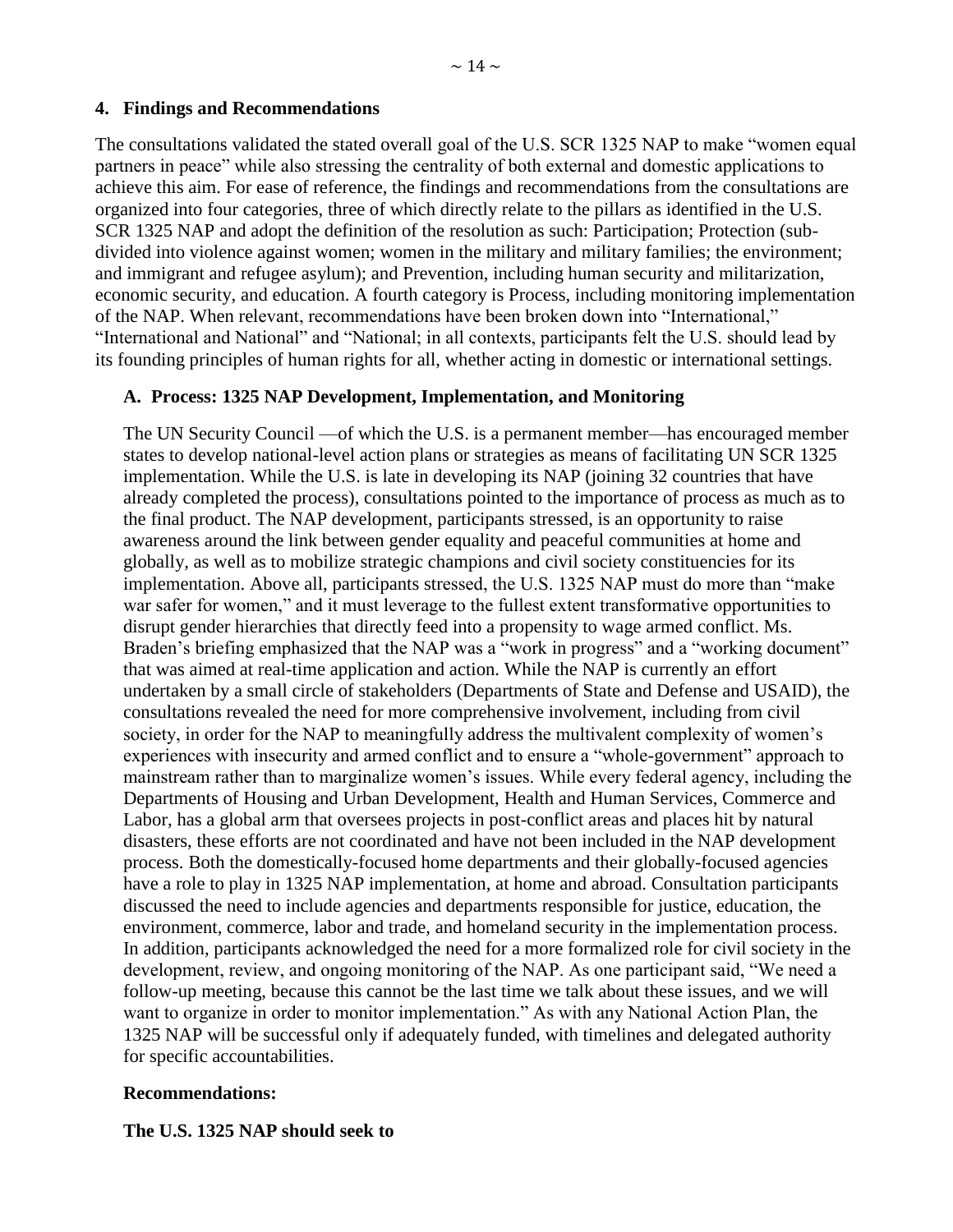- $\triangleright$  Adopt a human rights-based human-security framework, including international humanitarian law and human rights standards. To further integrate the NAP with other U.S. human rights commitments, monitoring progress on the U.S. 1325 NAP implementation should be included in reporting obligations for treaties to which the U.S. is a signatory and in the Universal Periodic Review (UPR) process on human rights implementation across treaties.
- $\triangleright$  Expand the current workgroup on NAP development and implementation to include a wider circle of agencies, including those with globally-focused initiatives, for more coordinated and comprehensive domestic and international implementation. The agencies involved should include the Departments of Justice, Education, Health and Human Services, Commerce, Labor, Agriculture, Energy, the Environmental Protection Agency, and the President's Council on Women and Girls, among others.
- $\triangleright$  Include an affirmative responsibility to report on progress annually across governmental agencies and departments.
- $\triangleright$  Create a taskforce within the NAP process to formally monitor and evaluate implementation. Membership should be comprised of one-third government, one-third civil society (domestic and international representation), and one-third experts on women, peace and security.
- $\triangleright$  Be more transparent by including a comprehensive communications plan, including a campaign to educate the public about 1325 and the effects of war on women and children. Organize annual/regular consultations as a follow up to the present process in order to educate larger civil society and domestic audiences on the importance of SCR 1325 and implementation progress of the U.S. NAP.
- $\triangleright$  Identify and replicate best-practice models for implementation activities, and ensure the full spectrum of women (the poor, the disabled, those marginalized by race, language, ethnicity, and sexual orientation, and the HIV/AIDS-positive, among others) can participate and benefit from implementation.
- $\triangleright$  Adequately fund the 1325 NAP, including its monitoring mechanisms, and include specific benchmarks, accountabilities and timelines. Adopt indicators, as based on the 26 global indicators, to track progress.
- $\triangleright$  Mandate a gender impact analysis be completed for any federally funded project over a certain amount, domestically or internationally. Institute gender-responsive budgeting for local, national and international expenditures.
- <span id="page-14-0"></span>**B.** Participation of women at all levels of decision-making. SCR 1325 recognized the undervalued and underutilized contributions women make to conflict prevention, peacekeeping, conflict resolution and peace-building and the importance of women's equal and full participation as active agents in peace and security*.*

*"Women's leadership is central. How can we have solutions for women from a male-exclusive perspective? Women need a seat at the table for accountability."*

Women in the U.S. comprise 16.6 percent of seats in Congress<sup>2</sup> and 23.6 percent of seats in state legislatures<sup>3</sup>, and they are ranked 69th in the world for women's leadership by the Inter-Parliamentary Union.<sup>4</sup> In 2010, the number of women in Congress dropped for the first time since 1979, while the number of women in the Senate remained level.<sup>5</sup> Participants at consultations were aware of these numbers, and noted the serious lag in women's political participation in the U.S., especially among minority women and other marginalized communities. As a result, participants reported, "women are losing ground on their rights domestically," pointing to ongoing threats to reproductive rights, slashes to social safety nets such as welfare and child/elder

 $\overline{\phantom{a}}$ 

<sup>&</sup>lt;sup>2</sup> Se[e http://www.cawp.rutgers.edu/fast\\_facts/levels\\_of\\_office/Current\\_Numbers.php](http://www.cawp.rutgers.edu/fast_facts/levels_of_office/Current_Numbers.php) (accessed November 5, 2011).

<sup>&</sup>lt;sup>3</sup> Se[e http://www.cawp.rutgers.edu/fast\\_facts/levels\\_of\\_office/state\\_legislature.php](http://www.cawp.rutgers.edu/fast_facts/levels_of_office/state_legislature.php) (accessed November 5, 2011).

<sup>&</sup>lt;sup>4</sup> Se[e http://www.ipu.org/wmn-e/classif.htm](http://www.ipu.org/wmn-e/classif.htm) (accessed November 5, 2011).

<sup>&</sup>lt;sup>5</sup>Se[e http://www.cawp.rutgers.edu/press\\_room/news/documents/PressRelease\\_11-23-10.pdf](http://www.cawp.rutgers.edu/press_room/news/documents/PressRelease_11-23-10.pdf) (accessed November 5, 2011).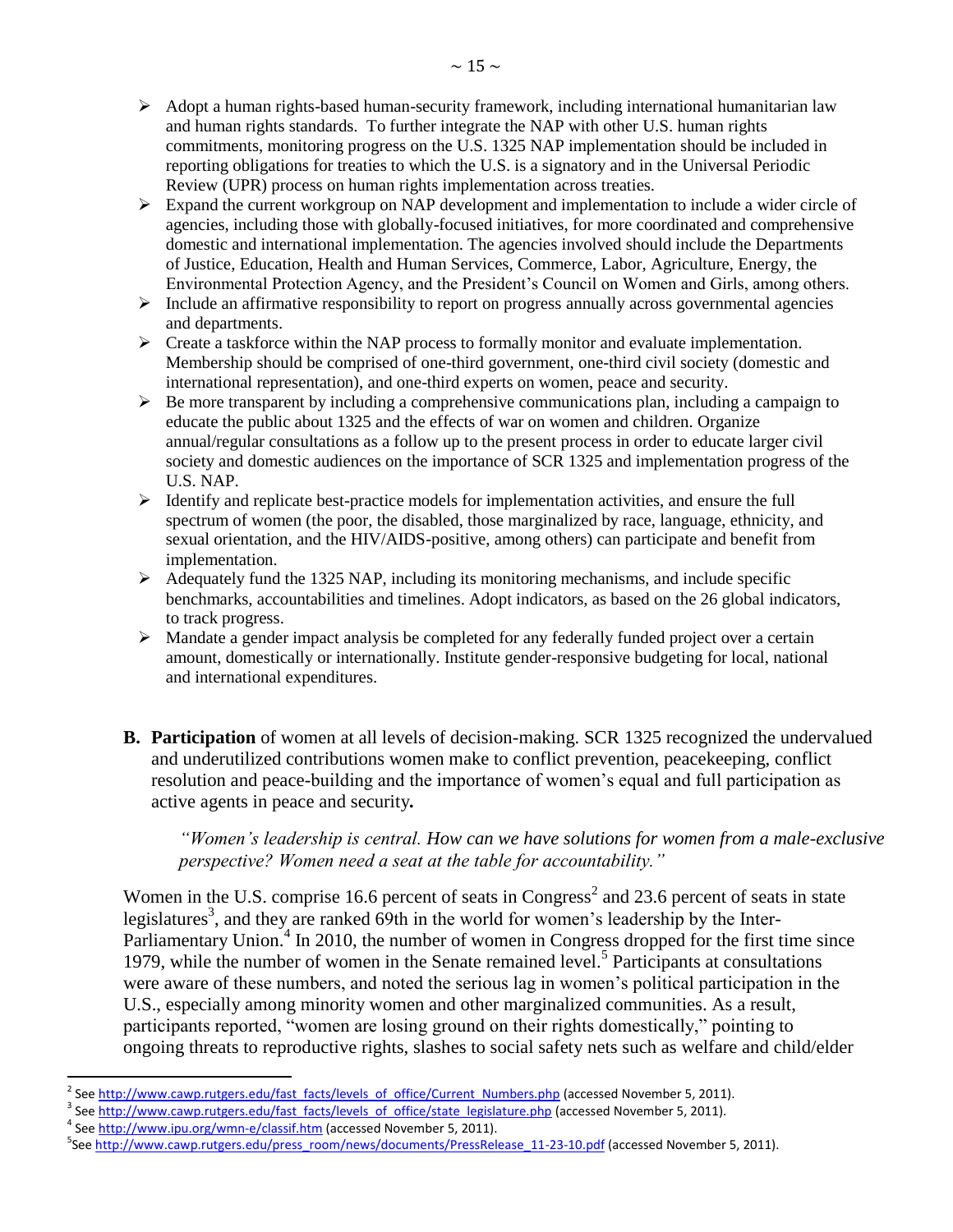care, and seemingly intractable pay inequity between men's and women's earnings. While many women are interested in running for public office—and many are already deeply involved in community-level, often informal, efforts—women need to be supported and encouraged to take on formal leadership positions. Marginalized women, in particular, must be encouraged to participate in public life so that commitments and implementation are relevant to a diverse spectrum of women's experiences. As one participant stated, "We need to move beyond process, beyond plans and begin setting accountable standards. We begin that by looking at who is sitting at the table, and it needs to be civil society, the marginalized, the poor and traumatized." Government has a role to play here; yet, state-level Commissions on the Status of Women have been defunded or eliminated in many instances, and most participants were unaware of efforts made by the U.S. at the national level to implement its gender equality commitments. Additionally, participants pointed out that U.S. audiences know little about women and war generally and SCR 1325 in particular, expressing real interest in being better informed and engaged in foreign and domestic policy around these issues. Participants resoundingly supported consultation with women in conflict settings, as described in the U.S. NAP briefing, while also noting that safety and security of women who have contact with U.S. personnel—and therefore can be targeted for violence—must be paramount. Women play a vital role in promoting prodemocracy shifts—as happened in Egypt, Tunisia and Libya this spring—and women's meaningful participation in post-conflict negotiations and transitional justice and peace processes must be more aggressively supported, participants said. Development and "security," participants pointed out, mean different things to women and men, and embassies must be accountable for balancing all perspectives. U.S. policy should explicitly support women's quotas across elected and appointed positions, as well as constitutionally enshrined gender equality—recommendations participants suggested for inclusion in the NAP for both foreign and domestic policy.

### **Recommendations:**

# **The U.S. 1325 NAP should seek to**

### *International*

- $\triangleright$  Ensure women's protection for participation in all peace processes, post-conflict negotiations, development, and political processes. Use best practices in this regard, including soliciting local NGOs to serve as liaisons in this matter.
- $\triangleright$  Systematize and benchmark women's participation in peace negotiations as a critical mass. Hold embassies accountable for the inclusion of women's priorities and representation, and mandate all U.S.-supported peace processes include a quota for women civil society leaders' participation.
- $\triangleright$  Use best-practice models to support the inclusion of diverse and marginalized women, including the poor, rural women, women with disabilities, and others. Emphasize leadership and rights of these women, rather than exclusively focusing on protection issues.

#### *International and National*

- $\triangleright$  Support a Fifth UN World Conference on Women and create transnational networks and clearinghouses on women's participation for shared resources and best practices.
- $\triangleright$  Establish and enforce quotas for women's leadership in private and public sectors (including corporate boards, executive appointments and elected positions). Ensure women's adequate representation in the judiciary, the security sector, and in foreign relations.
- $\triangleright$  Support women's grassroots organizing and leadership, providing networking and mentoring opportunities for women's transition from informal to formal engagement.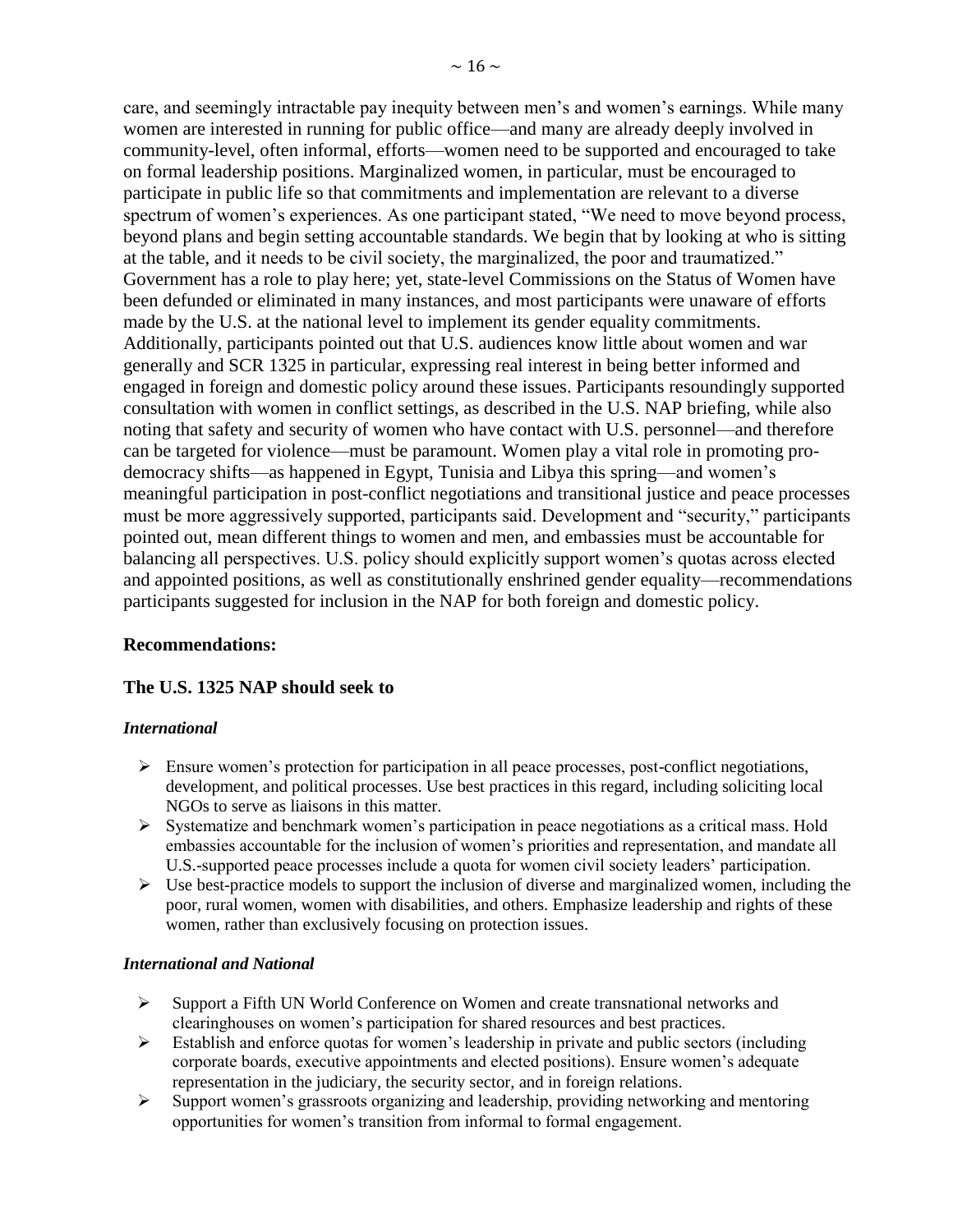- $\triangleright$  Support civic education, rights awareness, and empowerment, at all levels of education, using the media as necessary to combat negative stereotypes and inspire women to run for office with the support of men.
- $\triangleright$  Support the strengthening—and as necessary (re)constitution—of safety nets and social supports necessary for women to participate, including funding for child/elder care, secure transportation, and capacity building which are vital for women participation in decision-making roles.

# *National*

 $\overline{\phantom{a}}$ 

- $\triangleright$  Support the immediate U.S. ratification of the Convention on the Elimination of All Forms of Discrimination Against Women (CEDAW) and the implementation of the Beijing Platform for Action.
- $\triangleright$  Support the full funding of Commissions on the Status of Women at the federal and state levels with a mandate to promote women's political activity, raise awareness of rights, and rectify negative societal gender stereotypes. Use these mechanisms to monitor implementation of the U.S. SCR 1325 NAP.
- $\triangleright$  Support electoral and campaign finance reform to encourage women and minorities to run for office, including subsidized training to run for office and a centralized database for networking and mentorship opportunities.
- <span id="page-16-0"></span>**C. Protection** of women's rights and elimination of sexual violence in conflict, taking into account the disproportionate and unique impact of armed conflict on women and thus the international community's responsibility to end sexual violence in conflict.

*Violence against Women, Trafficking and Women's Rights. "If you are living in fear or terror of violence everyday of your life, then you are not free, even if you live in the United States of America. The war we are living may be a different kind of war, but U.S. women are living in terror."*

One in four women in the U.S. will experience gender-based violence at some point in her lifetime, with most of these incidents never being reported to police. Additionally, 17.6 percent of women have reported surviving a completed or attempted rape, and of these, 21.6 percent were younger than age 12, and 32.4 percent were between the ages of 12 and  $17<sup>6</sup>$  An estimated 50,000 women and children are trafficked into the United States annually for sexual exploitation or forced labor, according to the U.S. Central Intelligence Agency. The National Research Council has found that sexual violence victims exhibit a variety of psychological symptoms that are similar to those of victims of other types of trauma, such as war and natural disaster.<sup>7</sup> As one participant said, "The level of violence against women and children in the U.S. is so pervasive an entire industry has developed around it, including the criminal justice system, programs and services for batterers and survivors, Ph.D. programs. One in four women will be violently assaulted or physically assaulted at some point in the United States. This means we need deep changes, structural changes in our society and also changes around social norms and views of violence, including engaging men and changing masculinities that stress violence."

Violence is learned behavior, participants noted, and young children in violent households grow up being victims and victimizers, as part of a cycle of multi-generational violence. Additionally,

<sup>&</sup>lt;sup>6</sup> Tjaden, Patricia & Thoennes, Nancy. National Institute of Justice and the Centers of Disease Control and Prevention, "Extent, Nature and Consequences of Intimate Partner Violence: Findings from the National Violence Against Women Survey," (2000). See also [http://www.ncadv.org/files/DomesticViolenceFactSheet\(National\).pdf](http://www.ncadv.org/files/DomesticViolenceFactSheet(National).pdf) (accessed November 5, 2011).

<sup>&</sup>lt;sup>7</sup> Se[e http://www.feminist.com/antiviolence/facts.html](http://www.feminist.com/antiviolence/facts.html) (accessed November 5, 2011).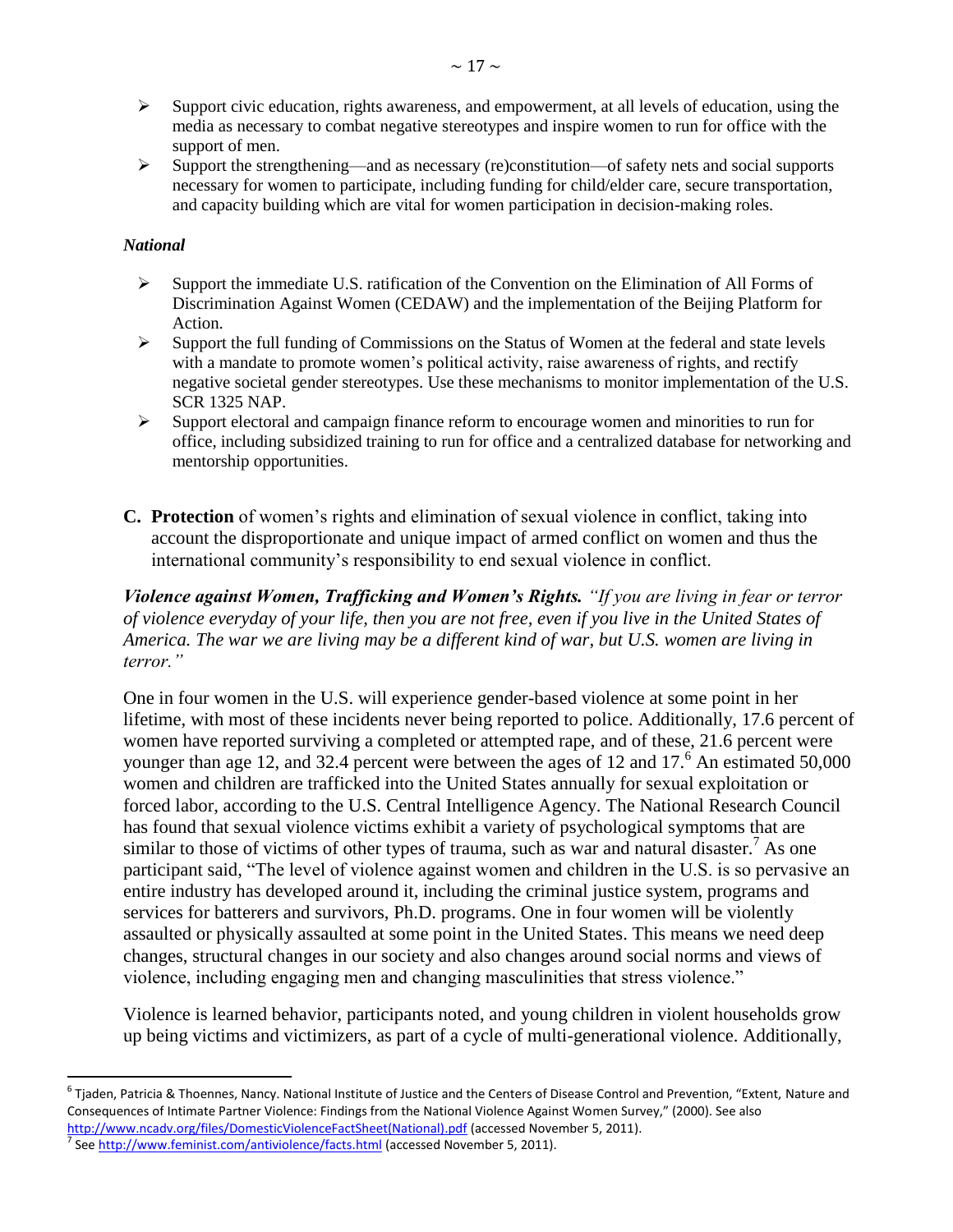violence against women is intricately linked to oppression, and women associated with marginalized groups—based on class, race, ethnicity, disability status, immigration and refugee status, and HIV/AIDS status, among other markers—experience violence as multiple oppressions in unique and specific ways. As one participant said, "We live in a sea of violence, and a violence that perpetuates itself from one generation to the next. And the more marginalized the community—Latinos, African Americans, the poor—the more vulnerable you are, and less protection you have against, this sea of violence." Violence against women disempowers women economically, physically and psychologically, and yet in the U.S., participants reported, there is a great need for stronger and wider network of legal advocates and safe shelters for women who are survivors of violence across the country. This is especially true for survivors of forced prostitution and human trafficking—two alarming issues brought up at every one of the consultations.

Domestically and internationally, participants stressed, more funds are needed to support transitional housing, vocational training in trades, and psycho-social supports as part of a holistic response to violence against women in order to mitigate the financial and other costs of violence and to support victims in becoming leaders. Domestic sex trafficking of children as young as 8 years old, participants reported, must "come out of the shadows." Women who have been encouraged or pushed into the sex trade industry often have long personal legacies of abuse, trauma and multi-generational poverty. While many of these women are victims, they are charged as sex workers, a felony offense, which further constricts future options and success by eliminating access to services for subsidized housing, education, and other welfare entitlements based on poverty and dependent children. The "collateral damage," as one participant put it, is the children. "Our children are in a war zone, and people are taking advantage of our children and buying them off with new sneakers, candy. The war is here at home. Children are selling sex; women are turning to sex work as a way of living out the trauma from their own childhood of abuse. And yet new legislation will let employers know they are not required to hire felons, closing employment opportunities. With these kinds of policies, victims and survivors are criminalized, caught in a no-win situation." Participants discussed the need to reform social systems to focus on rehabilitation in lieu of incarceration as a means of stopping the cycle of violence against women and intergenerational poverty of families. Domestically, more support is needed for rehabilitation for women coming out of prisons and reuniting with children, and where appropriate, criminal records should be expunged.

Indeed, as one participant shared, rather than being a global leader on domestic and sexual violence issues, the U.S. was recently found lacking in meeting international standards. The ruling of the Inter-American Commission on Human Rights (IACHR) on the case of Jessica Lenahan (formerly Gonzales) found the U.S. Government in violation of the American Declaration of Rights and Duties of Man, to which the U.S. is obligated under the Organization of American States (OAS) Charter. The case, which resulted in the murder of an abused woman's three children by her estranged husband after police failed to enforce a court issued restraining order, was brought to the IACHR in response to a 7-2 decision by the U.S. Supreme Court finding that the police or other state actors bore no affirmative duty to prevent the commission of individual crimes by private actors. 8 The IACHR's recommendations include providing full reparations to the victim and her next of kin, revamping legislation to mandate the enforcement of protection of women and children in the context of domestic violence, providing training to law enforcement and justice system officials, and promoting the eradication of discriminatory sociocultural stereotypes of domestic violence victims.

 $\overline{\phantom{a}}$ 

<sup>&</sup>lt;sup>8</sup> See <u>http://www.law.cornell.edu/supct/html/04-278.ZS.html</u> (accessed November 1, 2011).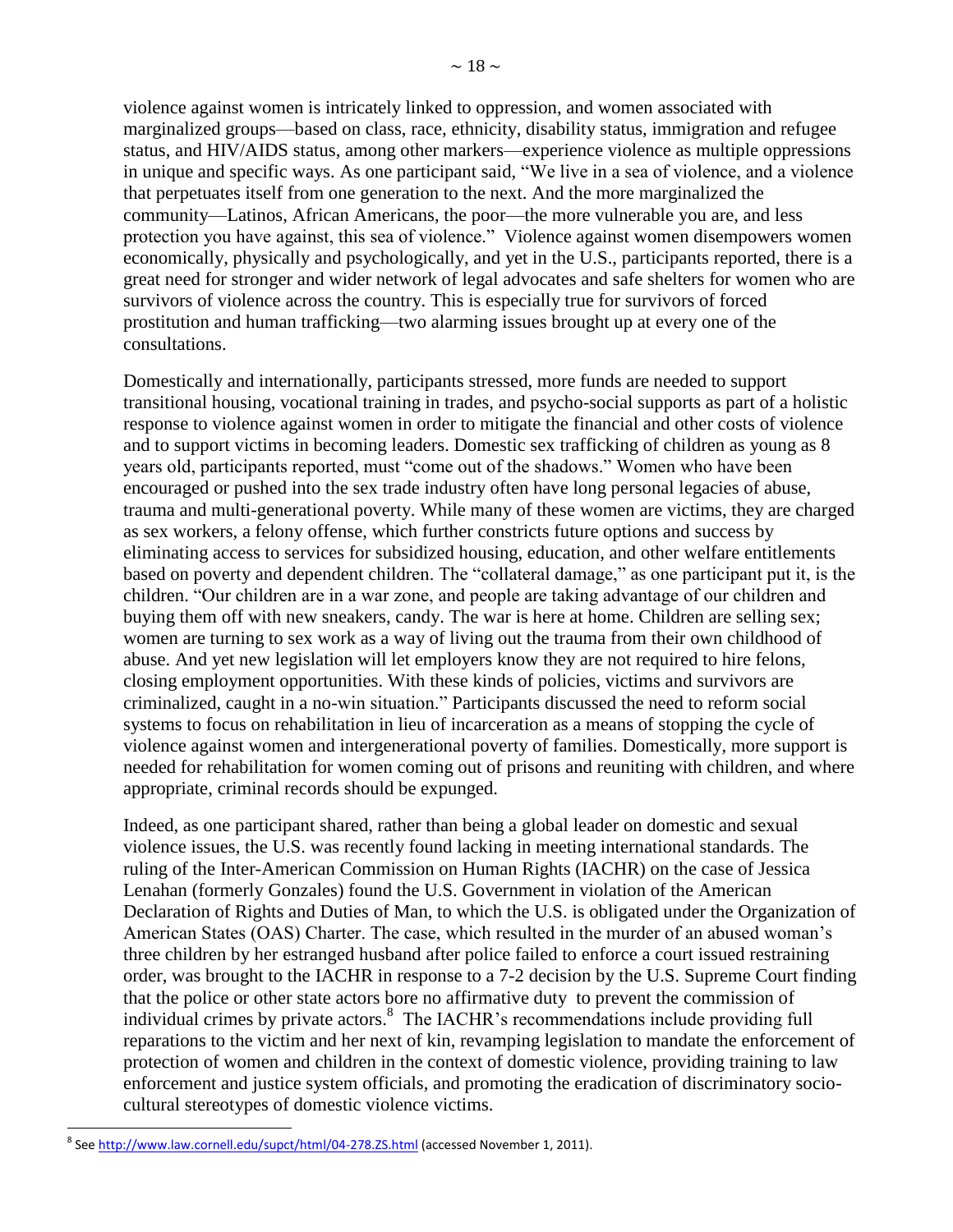Participants made explicit links between militarization and violence against women. As one participant shared, "We are a military town, and military towns give rise to sex trafficking and prostitution. The Palermo Protocol, which the U.S. has ratified, specifies that children under 18 years of age cannot consent to sexual activity, yet the age of consent inside a military camp is 16 years of age." Internationally, other participants pointed out, there is a correlation between the initial presence of UN peacekeepers, U.S. military and private subcontractors and an increase in prostitution and sex trafficking. Consultations revealed that women residents of communities hosting military bases have suffered many threats to their daily human security that include environmental damage inflicted through such practices as live-fire drills, emotional stress recounted by many who endure constant landings and takeoffs of military aircraft, and physical harm that results from these conditions and the experience and constant threat of sexual violence such as that documented by Okinawan women activists. These and other crimes are rarely prosecuted. The availability of small arms—many of which are of U.S. manufacture—increases sexual violence against women, and yet gender-based violence is rarely mentioned in international discussions on the Arms Trade Treaty (ATT).

### **Recommendations:**

# **The U.S. 1325 NAP should seek to**

- $\triangleright$  Support the immediate U.S. ratification of the Rome Statute of the International Criminal Court and serve as a model for ending impunity and strengthening transparent, impartial justice mechanisms.
- $\triangleright$  Support the immediate U.S. ratification of CEDAW to ensure international human rights standards for women are implemented on global, national and local levels, and address family violence and violence against women as a human rights violation.

### *International*

- $\triangleright$  Include explicit provisions in all status of forces agreements (SOFAs) for securing the rights of women and those affected by the presence of U.S. troops, military trainings, maneuvers, and offduty activities. Women who are knowledgeable and concerned about women's issues—from the United States and nations that "host" U.S. bases—should be active participants in negotiating future agreements like SOFA/VFA, following the provisions of UN SCR 1325.
- Eliminate diplomatic immunity in sex cases for private contractors and others, and enforce a zerotolerance policy for sex trafficking by private contractors and military personnel, including accountability for perpetrators. Secure additional funding for independent prosecutors.
- $\triangleright$  Mandate the training of military personnel on gender and gender security issues before deployment. Tie gender responsiveness to performance reviews and include accountability measures and consequences for non-compliance. Use men to educate other men on these issues.
- $\triangleright$  Ensure the full and equal participation of women in the formulation of the terms of social order that provide for the assurance of criminal responsibility for all gender crimes and crimes against civil populations.
- $\triangleright$  Ensure transitional justice takes up crimes against women, especially but not exclusively sexual violence as acts of war/crimes against humanity, and ensure reparations are gender-sensitive.

#### *International and National*

- Increase women in military and police, and improve gender ratios in peacekeeping forces.
- $\triangleright$  Emulate the City of Joy program in the Democratic Republic of Congo and provide holistic services, protection, and safe havens for survivors of sexual violence, including sex trafficking and prostitution, internationally and domestically, ensuring comprehensive services that address the trauma of violence and mitigate the financial impact of violence.
- $\triangleright$  Engage men in ending violence against women, and create public awareness campaign aimed at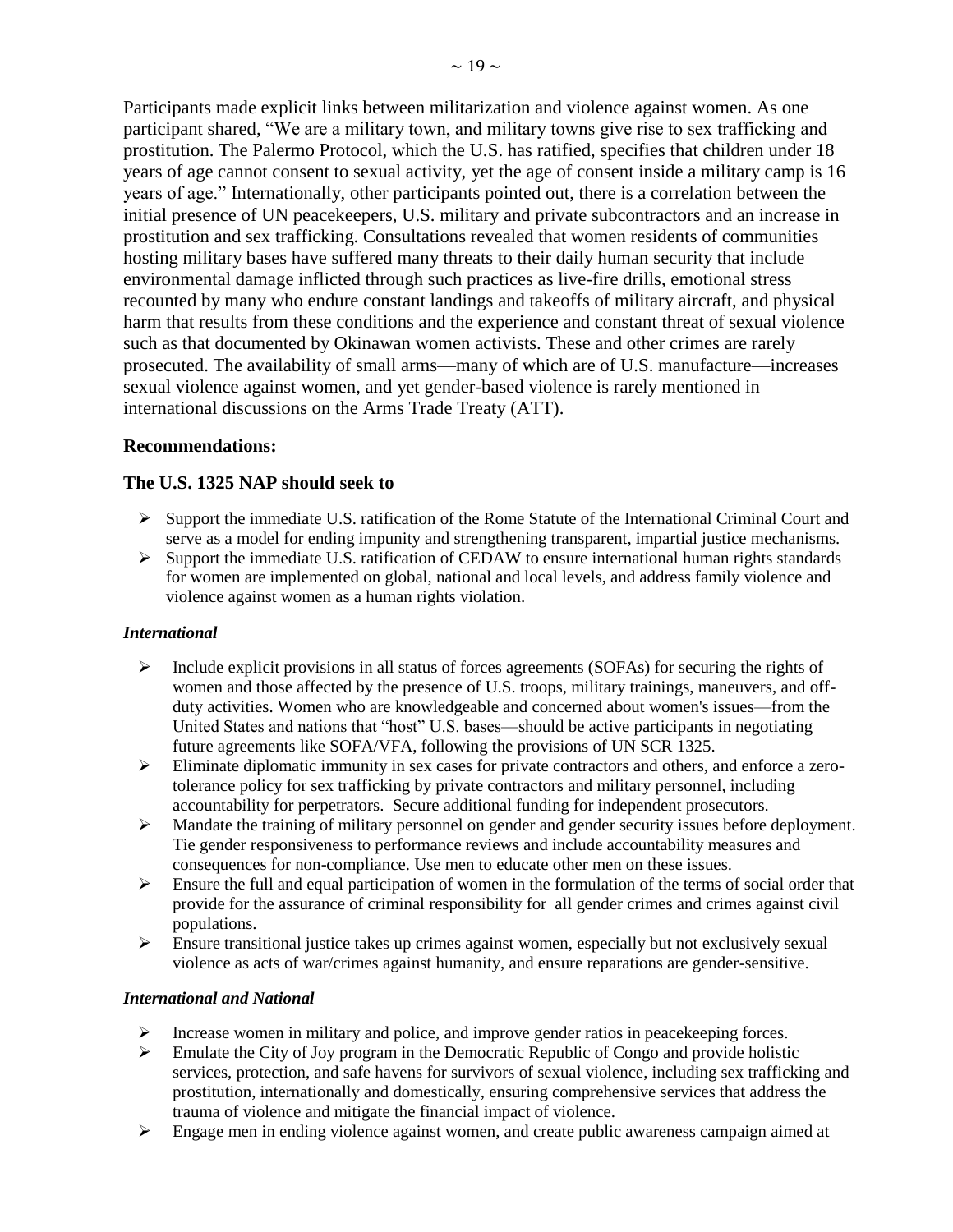reducing the stigma of victims of sexual violence and redefining violent masculinities.

- $\triangleright$  Include those most directly affected by violence at all decision-making tables, especially in regards to prevention and protection measures.
- $\triangleright$  Recognize and address the link between small-arms and light-weapons proliferation, internationally and in domestic urban centers, and violence against women.

### *National*

 $\overline{\phantom{a}}$ 

- Align the Uniform Code of Military Justice with the Palermo Protocol and ratify the Convention on the Rights of the Child (CRC) to protect children forced into sex trafficking and situations of abuse.
- $\triangleright$  Hold responsible parties accountable for the full implementation of the recommendations of the Inter-American Commission on Human Rights in regards to legislative and institutional reform to address the protection of victims of domestic violence and their children, and support ratification of the American Convention on Human Rights.
- $\triangleright$  Raise awareness through school curricula of multiple forms of oppression, including discrimination based on gender, race, class, sex, gender, sexual preference, HIV/AIDS status and disability status. Include attention to the status and treatment of refugees and immigrants.
- $\triangleright$  Mandate training for police and law enforcement on racism, sexism, and on cultural sensitivity, as well as human rights generally and non-violent intervention techniques.
- $\triangleright$  Support the reform of social systems to focus on rehabilitation in lieu of incarceration; provide rehabilitation for incarcerated women reuniting with children; expunge female offenders' criminal records for nonviolent victimless offenses. Support the reform of criminal penalties to focus on consumers of prostitution, rather than sex workers themselves, and better identify and protect victims of forced prostitution and sex trafficking.

# *Women in the Military, Military Families. "We have lots of money for war, but how about money to take care of the people coming back from it?"*

A 2003 survey of women using the Veterans Administration health care system reports that 28 percent experienced at least one sexual assault during military service.<sup>9</sup> A 2011 survey finds one in five women serving in the U.S. Air Force are victims of sexual assault.<sup>10</sup> At home, spousal abuse rates are higher in the military than in civilian life. A report by the Defense Department's Family Advocacy Program found that the number of reports of family violence within the military, which had been in decline over several years, has been rising over the last two years, with reports of abused children and spouses increasing significantly in 2010.<sup>11</sup> While recruiting more women into the military is necessary, participants said, it is essential to have complementary protection and prevention measures against sexual assault and abuse. As one participant, who runs a homeless shelter for women veterans, stated, "Every young woman we deal with has been a victim of sexual assault by battle buddies. So they come out of service with PTSD, many with kids, no jobs, no civilian skills, and having been raped. As veterans they don't have access to (male) veteran's shelters, to rehab and substance abuse services that come with those shelters or services that deal with sexual abuse." Military service also impacts women who do not serve. The care of soldiers returning from combat with debilitating injuries that require intense and constant attention often falls to their wives and mothers, many of whom do not have adequate means or the requisite medical services to carry these burdens. Children are also affected. One participant stated, "An estimated 18,000 children in Michigan have parents in the military and that leads to constant disruption as parents leave and re-enter children's lives. Our

<sup>&</sup>lt;sup>9</sup> See <u><http://www.npr.org/templates/story/story.php?storyId=15005484></u> (accessed November 5, 2011).

<sup>&</sup>lt;sup>10</sup> Se[e http://www.csmonitor.com/USA/Military/2011/0317/Exclusive-1-in-5-Air-Force-women-victim-of-sexual-assault-survey-finds](http://www.csmonitor.com/USA/Military/2011/0317/Exclusive-1-in-5-Air-Force-women-victim-of-sexual-assault-survey-finds) (accessed November 5, 2011).

Se[e http://www.military.com/news/article/reports-of-family-violence-abuse-within-military-rise.html](http://www.military.com/news/article/reports-of-family-violence-abuse-within-military-rise.html) (accessed November 7, 2011).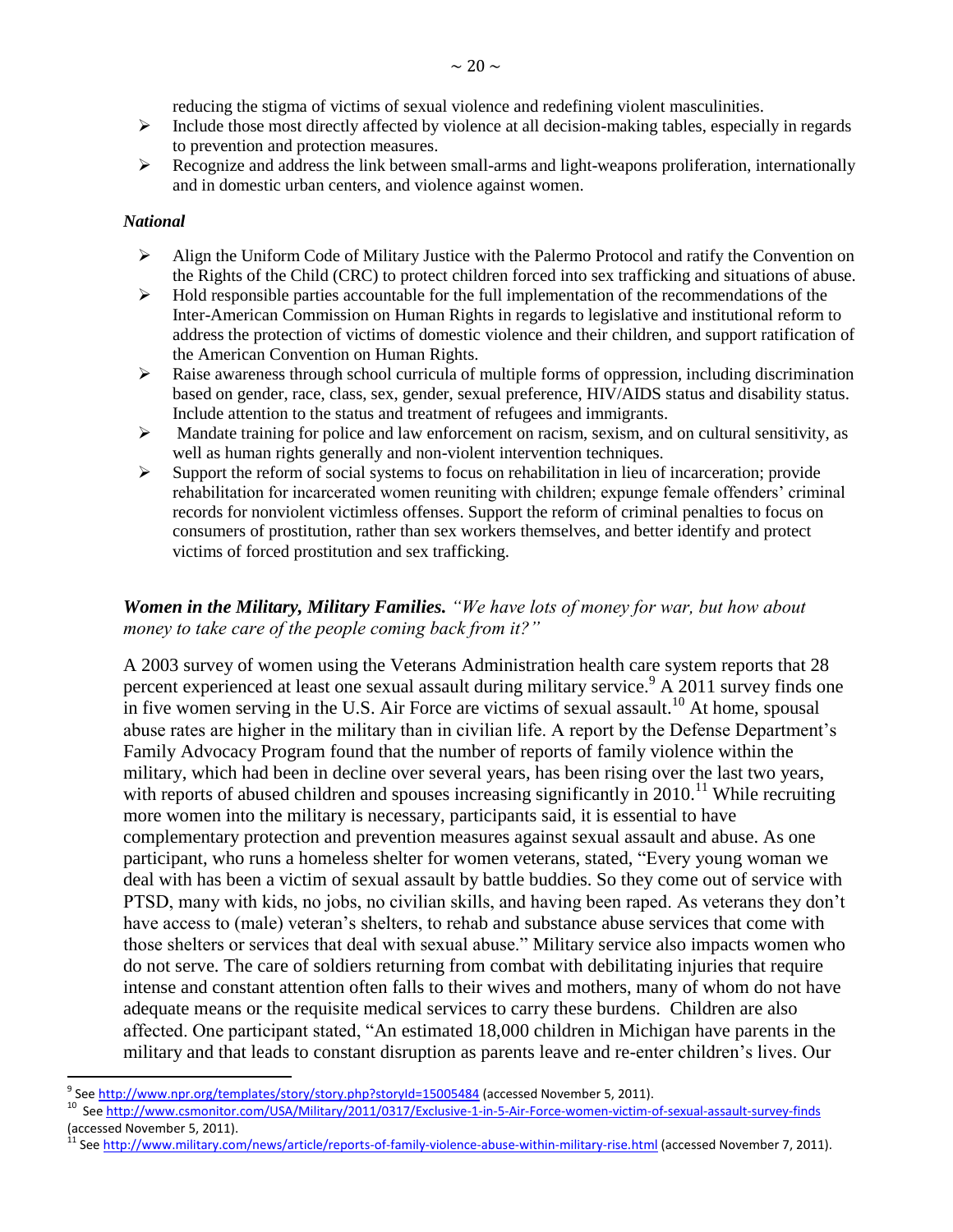military troops are all over the world and we have not yet heard about reducing military spending. But if we are to bring all the military home, then we don't have enough jobs to support them. This is the system we have created."

### **Recommendations:**

### **The U.S. 1325 NAP should seek to**

- $\triangleright$  Include more women in leadership positions in the military forces.
- $\triangleright$  Protect all women in service from sexual assault and harassment. Reform the current internal lack of justice, and have resources to deal with immediate and long term impacts on survivors, including the provision of civilian life skills to assist with reintegration.
- $\triangleright$  Replicate successful programs, such as that in Portland, Oregon, for returning women veterans, especially survivors of sexual and domestic violence. Protect these programs from federal and state budget cuts.
- $\triangleright$  Ensure that survivors of sexual assault in the military are provided leadership positions in critical mass numbers in prevention efforts.
- $\triangleright$  Recognize and provide for the social protection of women caregivers and the wounded soldiers for whom they care.

### *The Environment, Weapons Use and Manufacture*

Consultations emphasized that the environment must be considered as part of collateral damage of war. The U.S. is the largest exporter of weapons in the world, and the largest export of the U.S. is weapons. In Massachusetts alone, one participant noted, four percent of the state economy is based on defense and weapons contracts. And yet, the U.S. is one of five countries that do not track its use of depleted uranium and white phosphorous, both toxic substances used in the wars in Iraq. Participants reported that arms production, deployment and military bases are huge polluters. The chemicals, explosives, radioactivity, and waste produced in the manufacture, storage and use of weapons poses on-going health exposures for women living in affected areas, increasing their body burden and resulting in chronic illness and genetic changes. The communities thus affected exist both inside occupier and occupied countries. As one participant, a resident of New Bedford, Massachusetts, said, "Around 50 years ago, my town was a dumping ground of 70 toxic chemicals from manufacturers. Later that site was turned into a housing project with schools, children, families. The EPA is involved with clean-up, but residents are not being moved. Now residents are getting environmentally related diseases, unusual cancers, and there is no support from the state or from polluters." Low income women organizing in Boston have thus far prevented the opening of a Level 2 biological weapons laboratory in their urban neighborhood, but plans for its eventual operation as a high security Level 4 lab have not been modified or withdrawn. Community grassroots organizers see this as an environmental justice issue as well as a security concern as evacuation in such a densely-populated setting would be impossible. Internationally, safe access to sanitation and clean water are central to survival, with women risking rape and death in order to access latrines or access drinking water at refugee and internally displaced persons camps.

#### **Recommendations:**

### **The U.S. 1325 NAP should seek to**

- Encourage the U.S. immediately to sign onto the UN framework on climate change, the Kyoto Protocol.
- $\triangleright$  Support the enactment of government subsidies for U.S. energy independence through renewable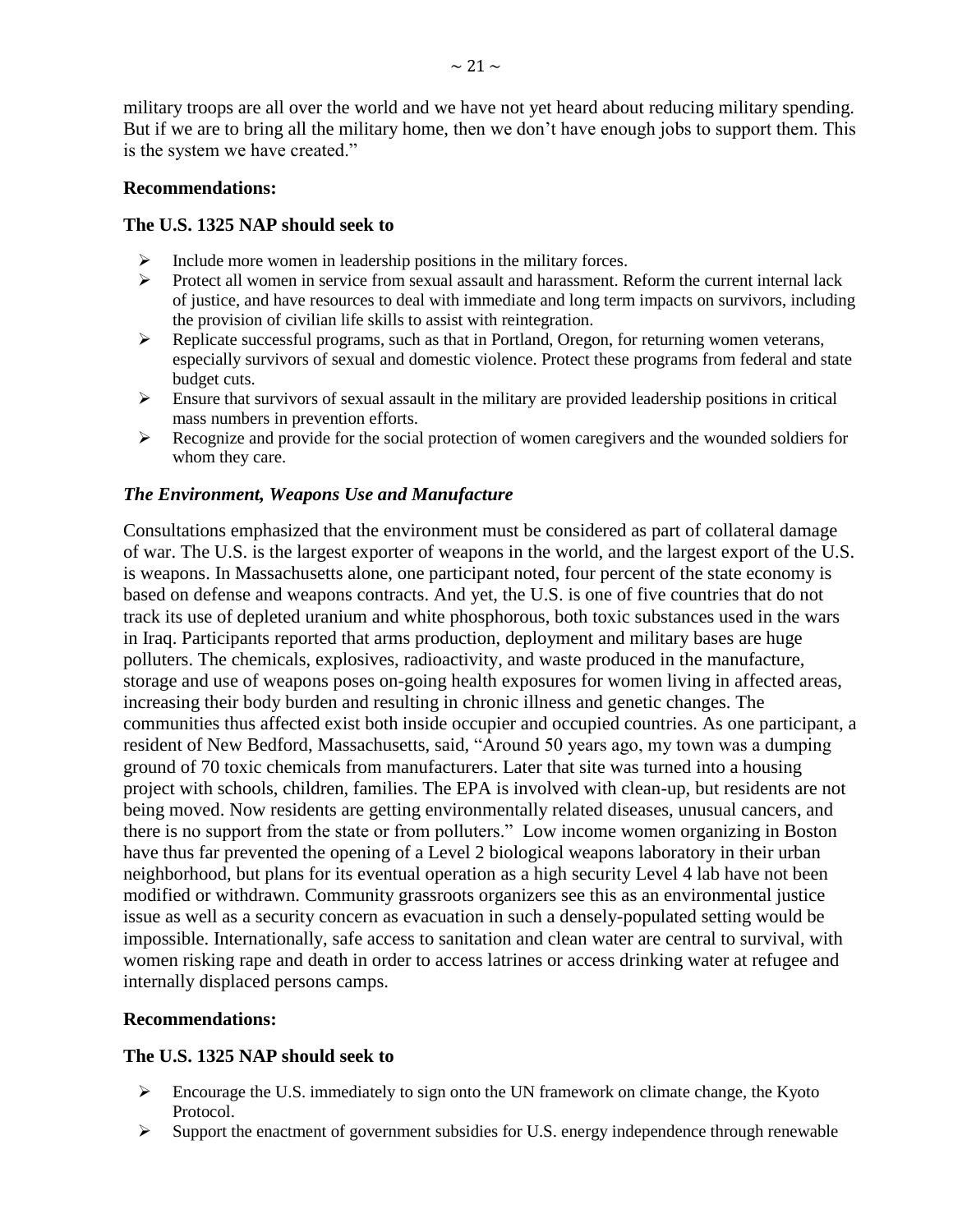energy and green sources domestically, and investment in alternative energy sources in postconflict reconstruction efforts.

- $\triangleright$  Support a ban on the export of U.S. environmental toxins to countries with weaker environmental laws than our own.
- $\triangleright$  Support the enforcement, through stronger regulations and penalties for non-compliance, of regulations on mitigation of the effects of weapons pollution and restoring—to the extent possible—the ecological balance of communities affected by armed conflict on parties responsible for the environmental degradation and damage.
- $\triangleright$  Support the requirement that responsible parties track chemicals and toxins released into the environment and make this information widely available to the surrounding communities.
- $\triangleright$  Support corporations, at home and abroad, with environmentally sustainable practices.
- $\triangleright$  Explicitly link arms treaties—including those covering land mines, cluster munitions, chemical and biological weapons, radiological weapons, and small arms and light weapons proliferation—with women's safety and health.
- $\triangleright$  Support a fully funded and empowered EPA as an independent agency that is not influenced by political vagaries or corporate influence. Include representatives from the EPA and Energy Department on the task force for the 1325 NAP development. Require the EPA to publish and disseminate a full list of chemicals, contaminants, and pollutants determined to be detrimental to women's and girls' health.
- $\triangleright$  Include the needs of women and girls for safe access to sanitation in the design of relief and recovery programs.

# *Immigration and Refugee Asylum. "We have created an underground population of abused and exploited women living in the shadows."*

In 2010, there were an estimated 15.4 million refugees around the world, with the leading countries of origin being Afghanistan and Iraq. Approximately 80 percent of all refugees are women and children.<sup>12</sup> That same year, an estimated 12.6 million legal permanent residents were living in the United States, with an estimated 8.1 million eligible to naturalize.<sup>13</sup> More recently, aggressive immigration policies have led to a dramatic rise in the deportation and detention of undocumented immigrants. Yet, while nearly 200 allegations of abuse from immigration detainees in detention facilities across the nation have been fielded by government officials since 2007, the Department of Justice has recently proposed a rule that explicitly excludes immigration detention facilities from coverage under the Prison Rape Elimination Act.<sup>14</sup> The Applied Research Center investigation, "Shattered Families: The Perilous Intersection of Immigration Enforcement and the Child Welfare System," finds there are at least 5,100 children currently living in foster care, who are prevented from uniting with their detained or deported parents.<sup>15</sup> Immigrants, refugees, and asylum seekers, consultation participants stressed, are human beings whether documented or not, and they are protected under universal human rights standards. They are especially vulnerable to physical and sexual violence, and human trafficking and slavery.

While undocumented immigrants who are victims of violent crimes, including rape and domestic violence, are eligible for a special "U visa," a backlog points to the complexity of filing the visa as well as an epidemic of violence against undocumented women in the U.S. In San Diego alone, one participant reported, there are 263 open cases for U visas, with another 300 women on a waiting list. Refugees, who come to the U.S. under extreme circumstances, have other challenges. Those coming from acute conflict (including being survivors of rape as a weapon of war),

 $\overline{\phantom{a}}$ 

<sup>&</sup>lt;sup>12</sup> Se[e http://www.refugeesinternational.org/get-involved/helpful-facts-%2526-figures](http://www.refugeesinternational.org/get-involved/helpful-facts-%2526-figures) (accessed November 7, 2011).

<sup>13</sup> See [http://www.dhs.gov/xlibrary/assets/statistics/publications/ois\\_lpr\\_pe\\_2010.pdf](http://www.dhs.gov/xlibrary/assets/statistics/publications/ois_lpr_pe_2010.pdf) (accessed November 7, 2011).

<sup>&</sup>lt;sup>14</sup> See<http://www.aclu.org/sexual-abuse-immigration-detention> (accessed November 7, 2011).

<sup>&</sup>lt;sup>15</sup> Se[e http://www.democracynow.org/2011/11/10/report\\_thousands\\_of\\_us\\_born\\_kids](http://www.democracynow.org/2011/11/10/report_thousands_of_us_born_kids) (accessed November 1, 2011).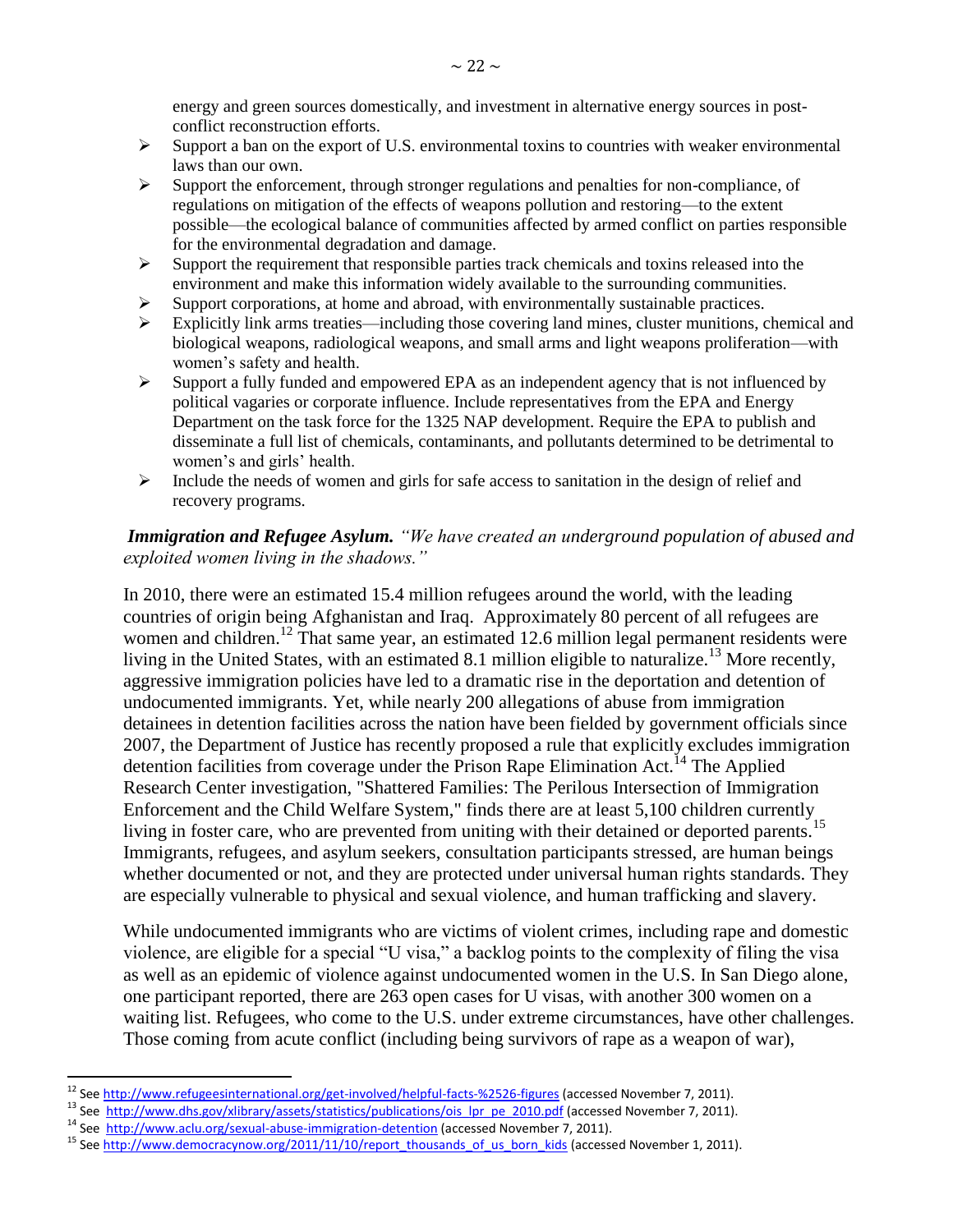participants stated, are not provided the psycho-social support and comprehensive refugee settlement assistance they need to succeed. In those countries where gender inequality attitudes are entrenched, the culture is transplanted and women continue to be disempowered and controlled by men, making assimilation difficult if not impossible. Participants pointed out those refugees are faced often with racism in the U.S., exponentially impacting their already marginalized status.

# *Recommendations:*

# **The U.S. 1325 NAP should seek to**

- Provoke an immediate review of the current deportation and detention immigration policies and reform of the process and eligibility for filing for U visas as asylum seekers.
- $\triangleright$  Mandate that law enforcement, judges, health care providers and other personnel be adequately trained on immigration policy and sex/human trafficking, including cultural differences that can put women in further jeopardy for their well-being and safety.
- Establish mechanisms for abused women to report their experience of crime without fear of retribution by abuser, state violence, or deportation.
- $\triangleright$  Educate police departments on how to deal with sex-trafficked persons so that those who do approach police can do so without fear, and make the system easier to report abuse for immigrants and asylum seekers.
- $\triangleright$  Support the establishment of a central repository for resources and legal advocacy for coordination and support on immigration issues; to serve as a centralized liaison to the Department of Homeland Security, State Department, and local police; to educate victims of exploitation and abuse on resources that do exist; and to educate the public on how to identify and respond to sex trafficking.
- Provide comprehensive support and services, including psycho-social support, for refugees, especially those who were victims of abuse in their home countries. Include awareness on human rights and the U.S. laws meant to protect those rights.
- <span id="page-22-0"></span>**D. Prevention**, including the need for a gender perspective in work carried out to attain sustainable peace and security, including work pertaining to conflict prevention.

In the words of one participant, "Militarization has impacted our communities here at home. I see it in our drug enforcement policy, in our schools-to-prison pipeline, our immigration policy, in so many areas. I see a shift from being citizens to being consumers as our highest contribution, as part of the corporatization of America, with the wealthiest exerting the most political power. Corporations benefit from the perpetuation of war. Weapons are our major export. As soon as the U.S. occupies a country and controls it militarily, our support is invested in building up that military to 'fend for itself.' We prioritize militarism at the expense of the human needs of health, education, justice. Let's be clear, the U.S. is not exporting democracy, but war and militarization."

Consultation input pointed to the effect of militarization on virtually all aspects of the U.S. experience—from how the country approaches its foreign relations, to the vast amount of resources that are diverted from international development and domestic social services in order to fund counter-terrorism efforts, to a post-9/11 "police state" characterized by infringement on privacy, racial profiling, and Islamophobia. Rather than make the nation more safe, participants commented, militarized approaches and counter-insurgency have made the U.S. less safe including U.S. exceptionalism in the form of the preemptive strike doctrine, the use of drones (challenged by some participants as illegal under international law), "enhanced interrogation techniques," refusal to sign onto the International Criminal Court or ban cluster munitions, and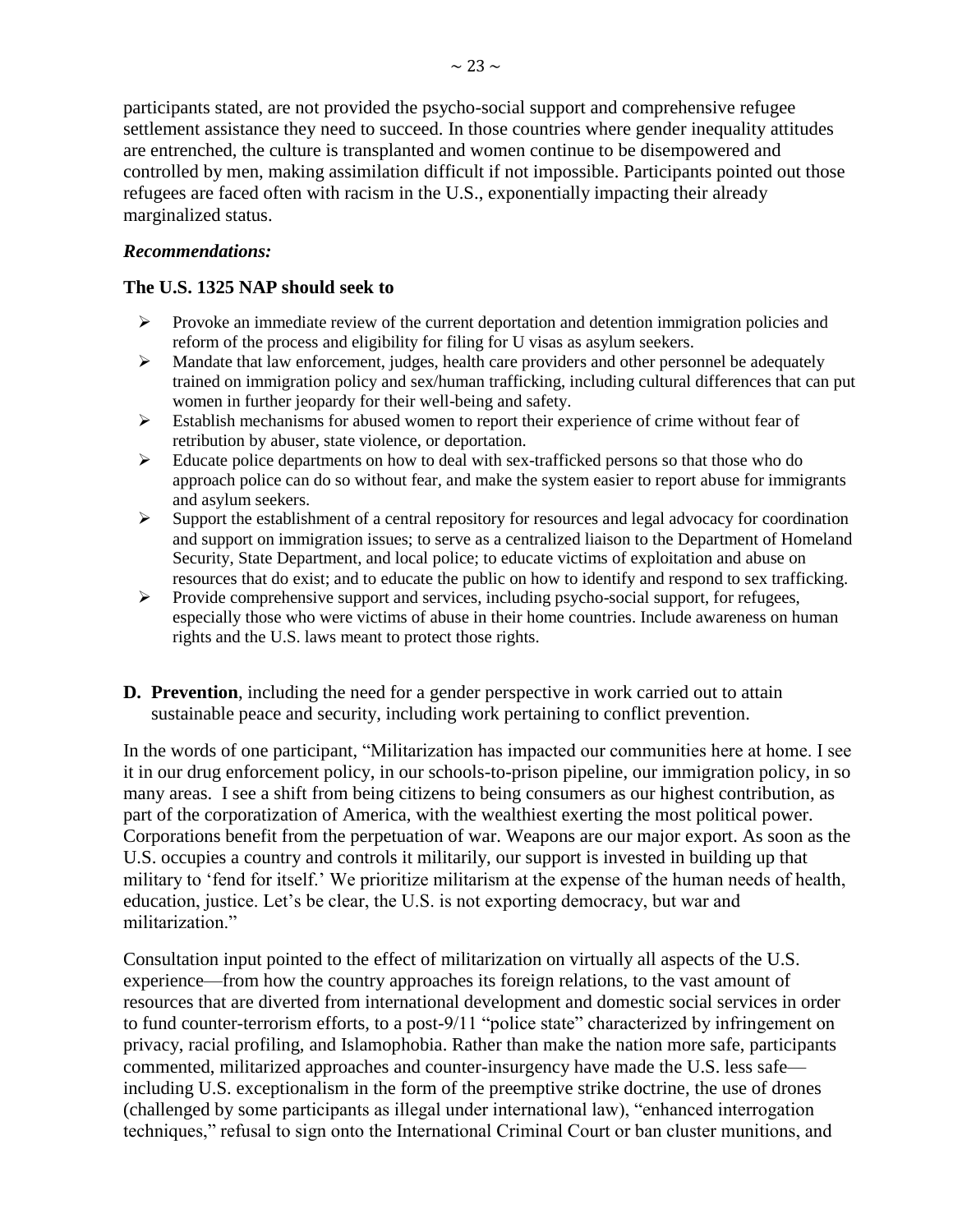other tactics. As one participant said, "I don't feel secure in the U.S. or anywhere else because the invasion of Iraq—under the misconception that we were making the U.S. more secure—has put us in a negative light for our brothers and sisters in the Arab world especially. We need to be more humane and more humble in what we do in other countries."

While framing SCR 1325 and the U.S. NAP as a war and security issue may elevate it on the agenda of relevant partners in the Pentagon and other departments, participants insisted the NAP stress the link between human rights and sustainable peace. Participants urged a doctrinal shift from militarized security to one of human security, defined in terms of environmental sustainability, guaranteed livelihood for all, respect for persons and cultures, and protection from avoidable harm. U.S. military spending should be radically reduced and redirected to meet the needs of women and children at home and abroad, to repair and reinvest in public infrastructure and public education at all levels, to rebuild damage caused by wars, and to sustain the environment globally. Instead, many participants stressed, war has become a profit-making venture, with large corporations carrying disproportionate political clout and national deficits, in the words of one participant, "burdening two and three generations with a legacy on war." As another participant stated, "Stop participating in wars is one of the most important recommendations we have. The U.S. should explore every other avenue, rather than arming, to assist countries through development."

Participants agreed with the 1325 NAP briefing that women's economic security is a huge priority in advancing the status of women both in our local communities and globally. The economy is increasingly global, and standards for workplace rights should begin to reflect the growing need for protections and standards at the workplace to encourage women's full participation in—and benefits from—economic productivity. Globally, according to UNICEF's Gender Equality – The Big Picture<sup>16</sup>, women perform 66 percent of the world's work and produce 50 percent of the food, but earn 10 percent of the income and own 1 percent of the property. Yet, industries dominated by women workers too often remain without a path to a living wage, paid sick days, unionization, and even some basic health and safety standards. In virtually all industries, women face sexual harassment at the workplace. Additionally, participants said, job preservation strategies for women in the workplace must recognize the important role of women as both paid workers and unpaid caregivers and providers for their family, and finally must close a seemingly intractable wage gap—currently at 77 percent in the U.S.

Poverty is a source of the structural violence that women face worldwide, participants stressed. Numerous participants shared their personal histories of receiving welfare assistance in the U.S. as children and as adults, and many had been traumatized by a cycle of child abuse, domestic violence and rape. In the U.S., the current crisis in sub-prime lending and foreclosures on mortgages have left many women and children homeless, with the poor and women of color especially hard hit, participants said. One women participant who works with her city government reported that she receives 10 calls a day for emergency assistance for housing. In Boston, designated a 'human rights city,' welfare rights are now being linked to the Universal Declaration of Human Rights as part of a grassroots push to ratify CEDAW.

Education was stressed as a prerequisite priority both for enhancing women's status and for preventing future wars by converting the U.S. to a culture of peace. One participant said: "Educate, educate, educate if we hope to keep people away from criminality and substance abuse, to take on leadership roles in communities, to become informed decision makers, to get jobs and

 $\overline{\phantom{a}}$ <sup>16</sup> Se[e http://icpd2015.org/assets/pdf/Gender%20Equality.pdf](http://icpd2015.org/assets/pdf/Gender%20Equality.pdf) (accessed November 7, 2011).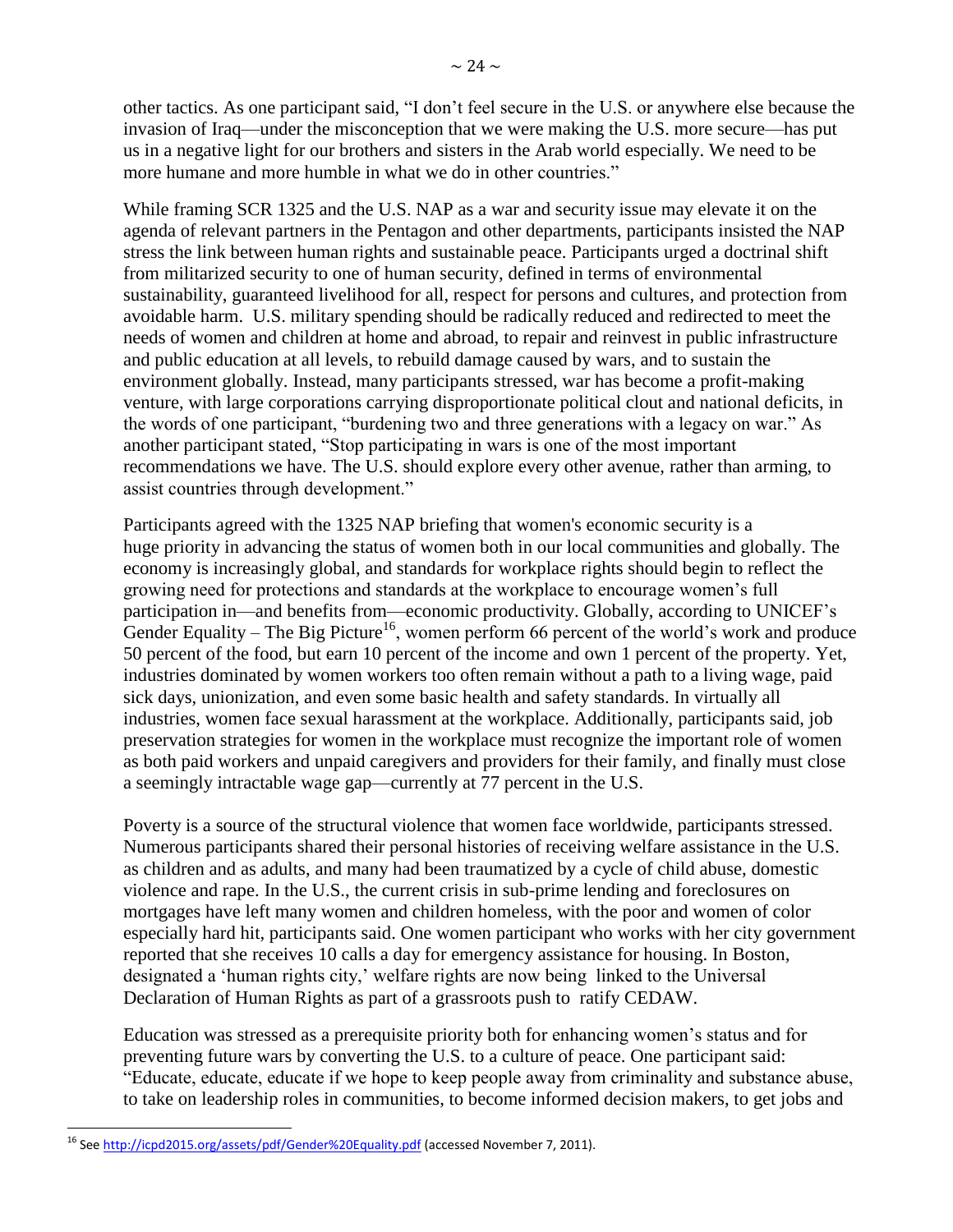support themselves and their families, to have hope for the future. Education is central for prevention of abuse, of conflict, of poverty." Participants familiar with the Fourth World Conference for Women expressed particular frustration, noting that the Beijing Platform for Action, if implemented, would address the issue of education and women's empowerment and, as a result, sustainable peace. Again and again, participants said that peace is not secured by domination and strength, "by who has the biggest weapons and guns," but rather by building a culture based on social justice (including environmental justice). Most often, elementary and secondary schools were cited as vital entry points for making this shift in the inclusion of human rights, conflict prevention and peace education. Indeed, as one participant noted, the U.S. Department of Defense spends about \$350,000,000 each year subsidizing military training in civilian secondary schools.<sup>17</sup> Schools that accept federal dollars are required to allow military recruitment on campus. Why not also require peace education in the curriculum when federal dollars are used, one participant asked. In kindergarten to grade 12 schools, student information is automatically provided to military recruiters if parents do not opt out. These same programs where federal dollars are attached to military recruitment—should be open to peace and human rights education, participants said. Yet, the one quasi-governmental institution that does exist in the U.S. focused on peace, the U.S. Institute of Peace (USIP), was recently jeopardized by drastic budget cuts. Additionally, the USIP mandate precludes it from having "opinions," effectively silencing any voice for rigorous peace and nonviolent conflict resolution, participants pointed out. The media has a prominent role to play as well. Not only does mainstream media ignore or trivialize women's issues, participants felt, but it also is the venue in which children are exposed and socialized by violent media images, further promoting a culture of violence in the U.S.

### **Recommendations:**

### **The U.S. 1325 NAP should seek to**

### *Internationally*

- $\triangleright$  Ban practices and tactics questionable or in contravention to international law, including the use of drones, methods of enhanced interrogation, preemptive strikes, and arbitrary detention without recourse to legal representation and a fair and impartial trial, as these practices make the country less, rather than more, secure.
- $\triangleright$  Rigorously examine the impact on women and women's local NGOs of counterterrorism approaches that have increased the role of military engagement in non-military areas. For example, examine how women are impacted by the military undertaking development work (such as building schools, as a means of trying to change "hearts and minds") and focusing the work of USAID on counterterrorism strategic objectives (such as targeting development projects on potential/rehabilitated insurgents, with Department of Defense funding, at the expense of womenfocused, women-led initiatives).

### *Internationally and Nationally*

- $\triangleright$  Promote employment paths for women that provide a living wage, paid sick days, unionization, and health and safety standards. Strategies should be employed to support the balance of paid work and unpaid care giving, such as paid family medical leave. Strengthen and enforce laws against sexual harassment and gender discrimination at the workplace domestically, and support the codification of such laws in international settings.
- $\triangleright$  Support activities for education as a prerequisite to women's empowerment, implementing in foreign and domestic policy the full Beijing Platform for Action.

 $\overline{\phantom{a}}$ <sup>17</sup> Se[e http://www.wilpf.org/files/CRCHRC9ChildSoldiersSept2008.pdf](http://www.wilpf.org/files/CRCHRC9ChildSoldiersSept2008.pdf) (accessed November 10, 2011).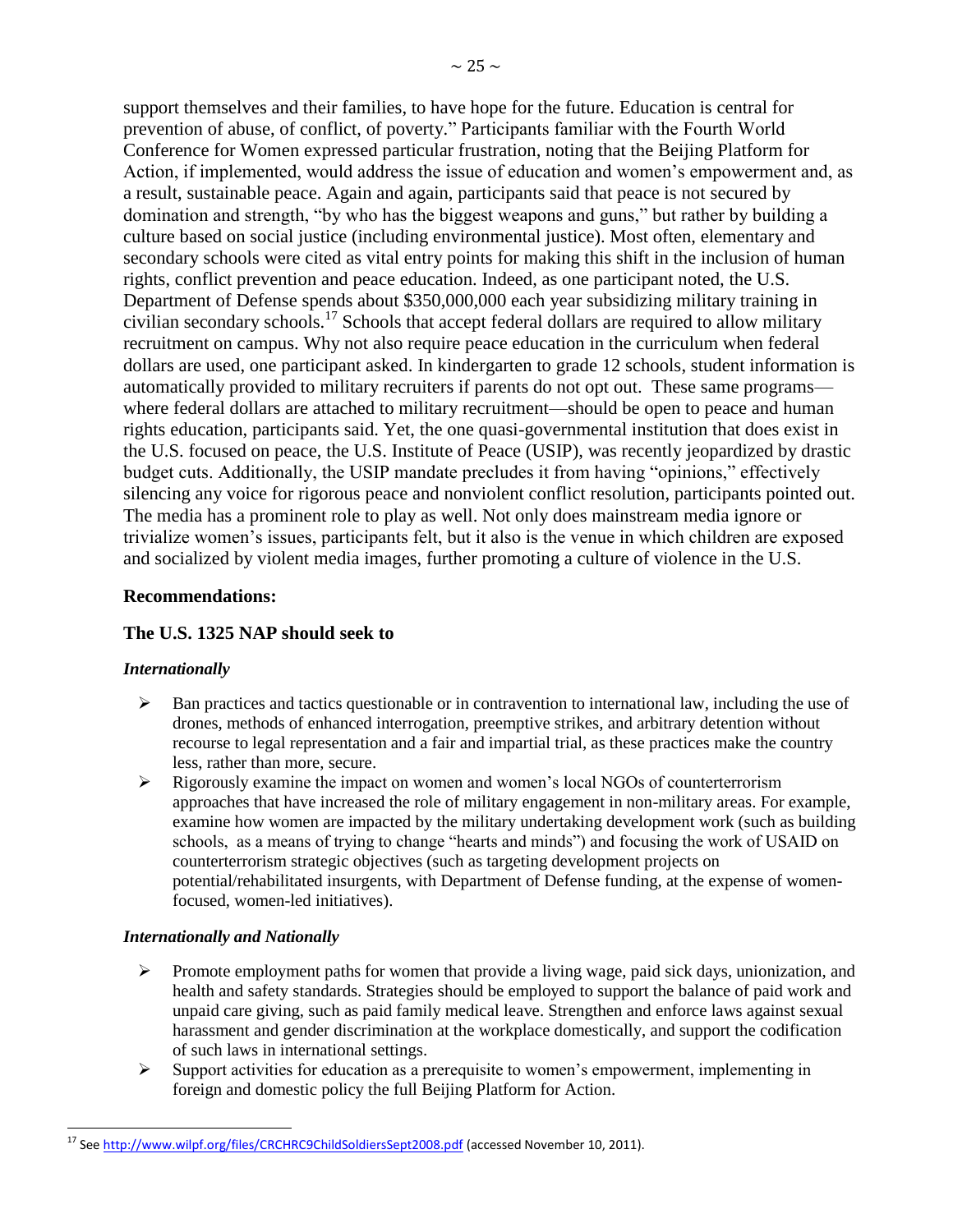$\triangleright$  Promote policy and practice to close the wage gap for women's paid work as compared to male counterparts.

### *Nationally*

- $\triangleright$  Support the provision of human rights, conflict resolution and peace education in primary and secondary schools with funding and resource levels equal to those currently provided to support JROTC and the militarized Junior Cadets drug diversion program. Funding currently used to advertise military service to pre-teens and adolescents could be re-directed to teach real peacebuilding skills to our youth.
- $\triangleright$  Change the "opt out" policy to an "opt in" policy, requiring parents' active consent to share children's information with military recruiters.
- $\triangleright$  Support a shift in military spending to develop new approaches to nonviolent conflict resolution and the prevention of war, including by strengthening and fully funding USIP and creating a Department of Peace.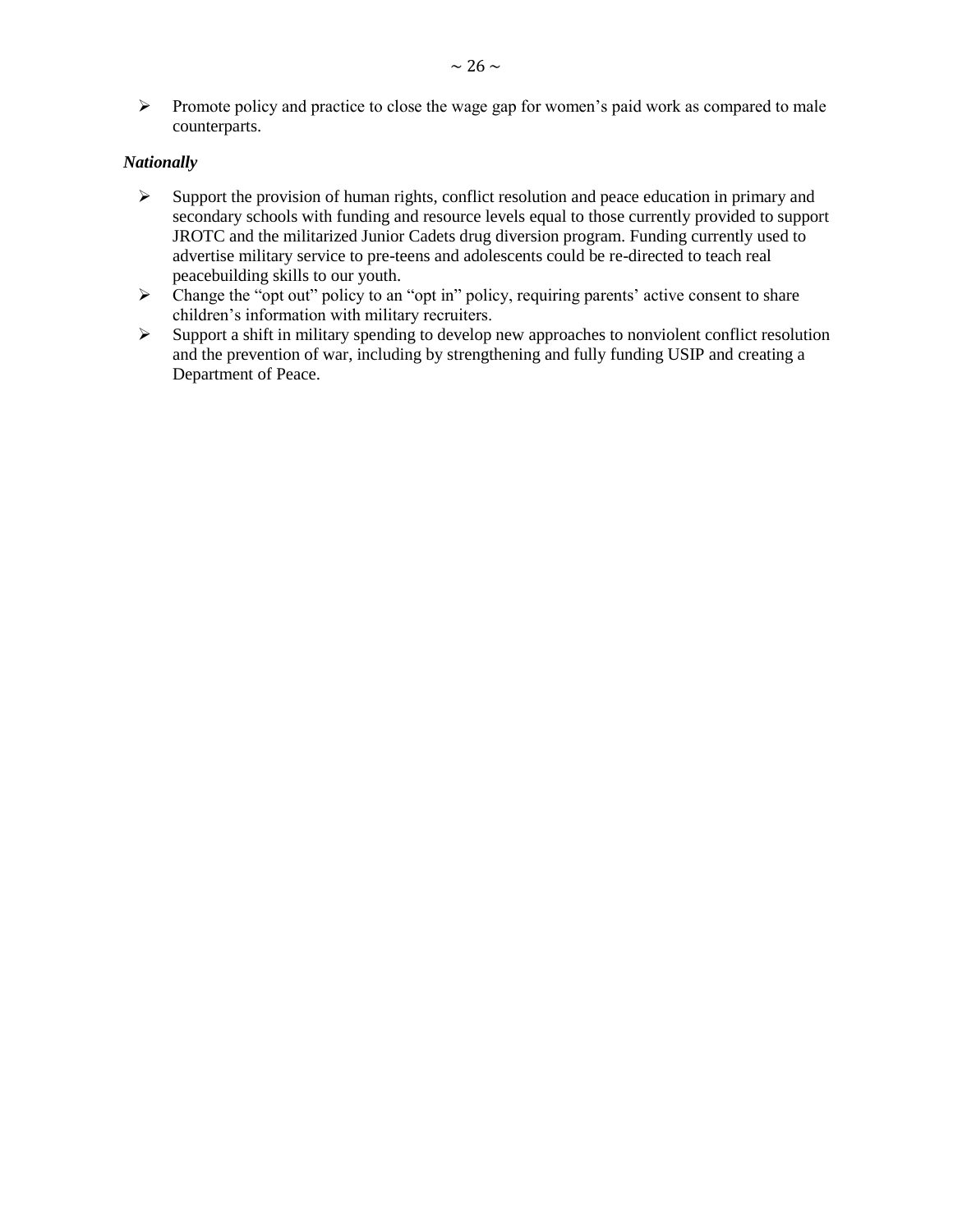### <span id="page-26-0"></span>**5. Background to the U.S. SCR 1325 NAP Consultations**

While the consultations with domestic civil society on the formulation of the U.S. SCR 1325 NAP were historic, they were not unprecedented. In fact, federal representatives had systematically consulted U.S. women on matters of international relations in 1994-95, when the Department of Labor organized ten regional consultations in preparation for the United Nations Fourth World Conference on Women, held in Beijing, China, in September 1995. It was in Beijing that First Lady Hillary Clinton addressed the Conference in what she later described as a "declaration of American values when it comes to women." Before a crowd of delegates of some 180 countries, Clinton stated:

If there is one message that echoes forth from this conference, let it be that human rights are women's rights and women's rights are human rights once and for all. As long as discrimination and inequities remain so commonplace everywhere in the world, as long as girls and women are valued less, fed less, fed last, overworked, underpaid, not schooled, subjected to violence in and outside their homes—the potential of the human family to create a peaceful, prosperous world will not be realized.<sup>18</sup>

Today, Hillary Clinton is the Secretary of State, and it is under her leadership that the U.S. is developing its first National Action Plan on women, peace and security to implement its commitments under UN SCR 1325. Indeed, if the U.S. 1325 NAP development process were to be attended with the same resources, political will, and mechanisms as the Beijing Conference, the process and product could have dramatic transformative possibilities for realizing gender equality both in the U.S. and in the countries around the world with which it has bilateral and multilateral relations.

For example, as a follow-up to the Beijing Conference, a Presidential Interagency Council on Women was established by President Bill Clinton and chaired by Health and Human Services Secretary Donna Shalala, with First Lady Hillary Clinton as honorary chair. The governmental body was composed of high-level representatives from each federal agency and charged with policy development and public outreach to implement the Platform for Action adopted at Beijing, including the U.S. commitments announced at the conference. The council established several interagency groups to work toward policy development and organize around specific strategies or cross-cutting themes in the Beijing Platform for Action. The workgroups included "Women and the Global Economy," "Women and Prisons," "Rural Women," "Trafficking in Women and Girls," "Gender and Institutional Change," and "Microenterprise Development."<sup>19</sup> Each of these is directly relevant to the formulation and implementation of a U.S. 1325 NAP, and yet no such attendant infrastructure exits.

 $\overline{\phantom{a}}$ <sup>18</sup>See<http://www.thedailybeast.com/newsweek/2011/03/06/the-hillary-doctrine.html> (accessed November 1, 2011)

<sup>&</sup>lt;sup>19</sup> Council members included representatives from the White House and the Departments of State, Treasury, Defense, Justice, Interior, Agriculture, Commerce, Labor, Health and Human Services, Transportation, Housing and Urban Development, Energy, Education, Veteran's Affairs, Environmental Protection Agency, the Council of Economic Advisors, the U.S. Trade Representative, the Small Business Administration, the Central Intelligence Agency, Office of Personnel Management, U.S. Information Agency, General Services Administration, Social Security Administration, USAID, Comptroller of the Currency, Peace Corps, EEOC, National Endowment for the Humanities, U.S. Mission to the UN, the World Bank, Office of Management and Budget, and representative from the Security Council (see <http://www.feminist.com/resources/artspeech/wword/ww1.htm> an[d http://secretary.state.gov/www/picw/index.html,](http://secretary.state.gov/www/picw/index.html) accessed November 1, 2011).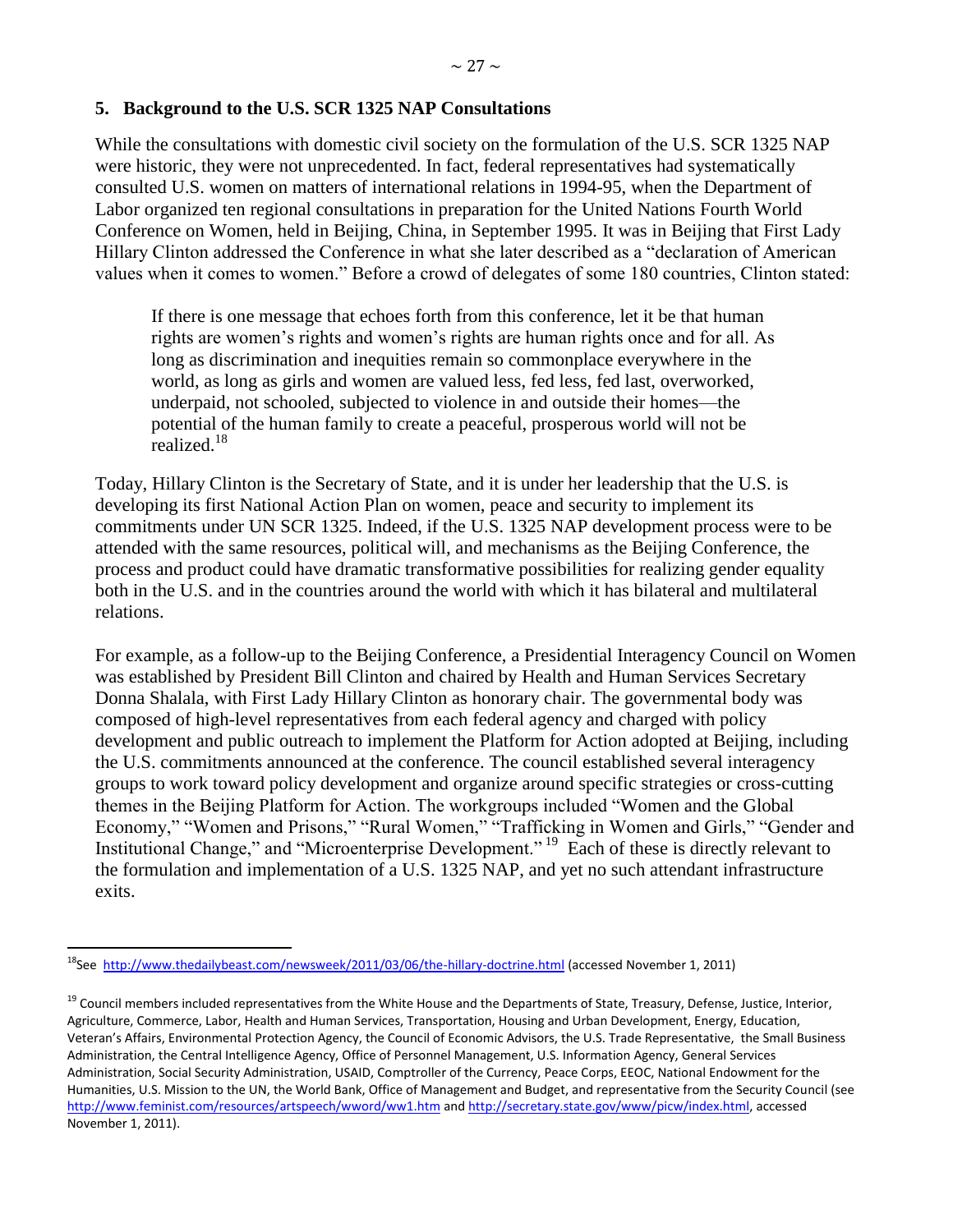The council and its workgroups discontinued work in 2001, when the Clinton administration ended. While a revitalized version was reestablished by executive order in 2009 under President Obama as the White House Council on Women and Girls, its mandate and resources are dramatically abridged. The new council is meant to provide a coordinated federal response to the challenges confronted by women and girls domestically, including developing comprehensive federal policy to meet these challenges.<sup>20</sup> During the U.S. NAP consultations, only a handful of participants knew of its existence.

Better known is the Office of Global Women's Issues within the Department of State, overseen by Melanne Verveer, Ambassador-at-Large for Global Women's Issues. The department coordinates foreign policy issues and activities relating to the political, economic and social advancement of women globally and works to ensure women's rights are fully integrated with human rights in the development of U.S. foreign policy. The Department of State also oversees the President's Interagency Task Force to Monitor and Combat Trafficking in Persons, and in 2011 created the new Office of Gender Equality and Women's Empowerment within USAID, its foreign aid and development arm. The department has also created accountability mechanisms to measure the impact of its work concerning women internationally—in the first instance, by tracking women-focused dollars in its budget; in the second, by developing the first-of-its-kind Quadrennial Diplomacy and Development Review, which establishes strategic priorities over a four-year horizon, including initiatives aimed at empowering women and girls<sup>21</sup>. The U.S. SCR 1325 National Action Plan on Women, Peace and Security, once completed, will likewise serve as an important accountability tool for advancing women's human rights in conflict settings and in relation to peace and security issues.

These efforts—in some instances a clear outgrowth of the U.S. women's movement following the Beijing Conference, which served to situate U.S. women's advancements within a global women's movement—are focused entirely on international women's issues. Indeed, domestically, women's information about governmental efforts to implement its gender equality commitments at home or abroad was extremely limited, with participants pointing to the defunding and closure of state-level Commissions on the Status of Women as part of deep budget cuts across the country. Despite continuing gaps and challenges, the level of investment and resources to address gender inequality in the U.S. during the 1990s stands in marked contrast to the governmental infrastructure that exists today.

As a case in point, in March 2011, the White House Council on Women and Girls released a flagship report, "Women in America: Indicators of Social and Economic Well-Being," measuring progress on People, Families and Income; Education; Employment; Health; and Crime and Violence.<sup>22</sup> Relevant findings, some of which were echoed and brought to life during public testimony at the 1325 NAP consultations, show that women are more likely than men to live in poverty and that female-headed families have the lowest family earnings among all family types. Additionally, while women's gains in educational attainment have significantly outpaced those of men over the last 40 years, a substantial pay gap persists between men's and women's earnings.

The World Economic Forum's Global Gender Gap for 2011 situates the findings of the "Women in America" report within an international perspective, as it compares and ranks progress on the gender gap in 135 countries worldwide. Improving its overall rank from 31 in 2009 to 17 in 2011, the U.S. was ranked first in the world for women's education and professional attainment, and the country was

 $\overline{\phantom{a}}$ <sup>20</sup> Se[e http://www.whitehouse.gov/administration/eop/cwg](http://www.whitehouse.gov/administration/eop/cwg) (accessed November 1, 2011).

<sup>&</sup>lt;sup>21</sup> Se[e http://www.thedailybeast.com/newsweek/2011/03/06/the-hillary-doctrine.html](http://www.thedailybeast.com/newsweek/2011/03/06/the-hillary-doctrine.html) (accessed November 1, 2011).

<sup>&</sup>lt;sup>22</sup> Se[e http://www.whitehouse.gov/sites/default/files/rss\\_viewer/Women\\_in\\_America.pdf](http://www.whitehouse.gov/sites/default/files/rss_viewer/Women_in_America.pdf) (accessed November 1, 2011).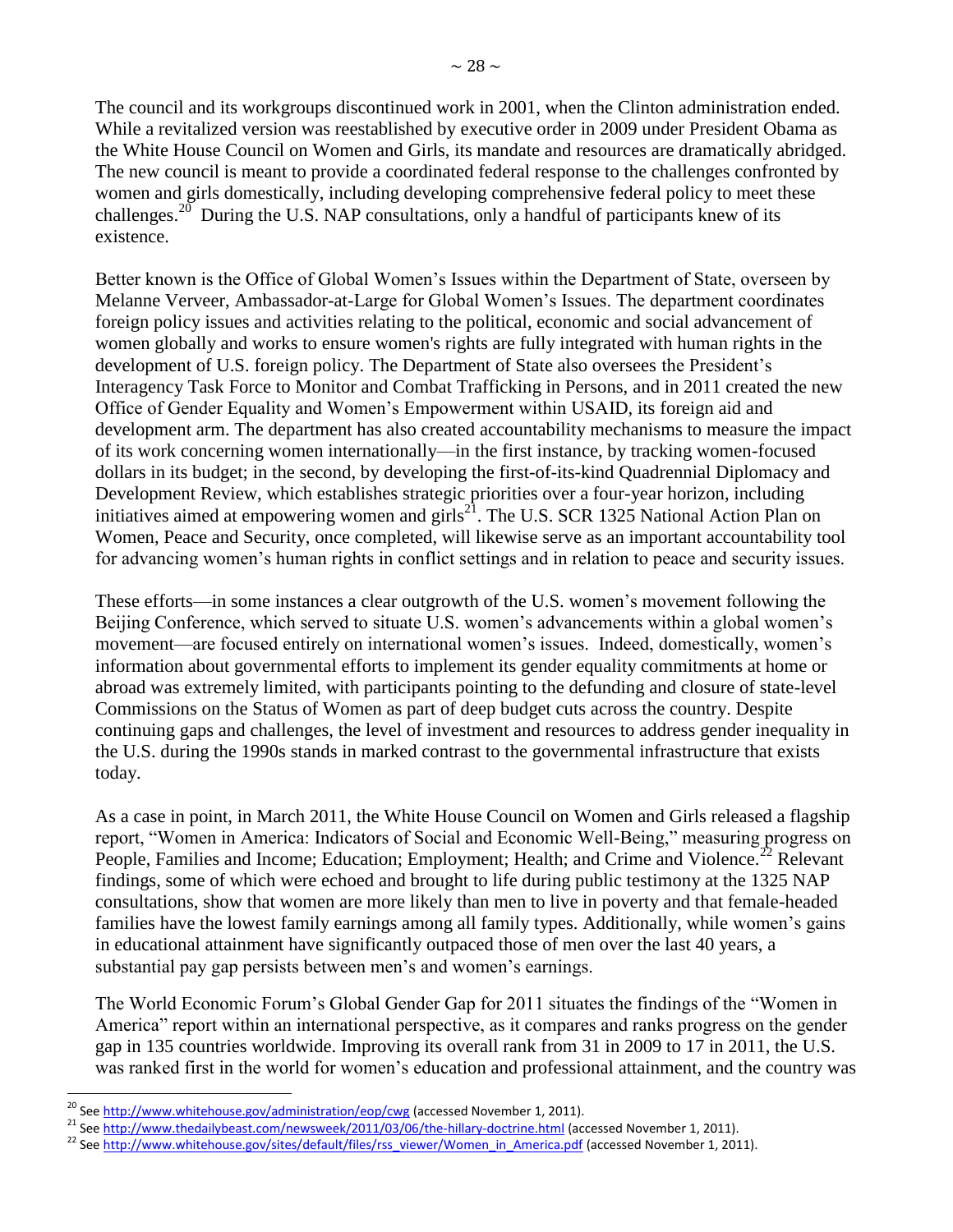ranked sixth for women's economic participation. In other areas, U.S. rankings lag far behind peer nations: the U.S. ranks 29th for women's health and survival (with a sub-ranking of 54 for women's life expectancy) and 39th for women's political empowerment (with a sub-ranking of 72 for women's representation in elected positions). The country ranks 68th for wage inequity between men and women, directly contributing to women's life-long economic fragility.<sup>23</sup>

Today, in the midst of a global economic crisis, U.S. women's tentative gains are in jeopardy. In July 2011, the U.S. released the 2010 Census results, the first to measure impact on families of the current economic crisis. The Census estimates that one of every seven Americans is living in poverty, the highest number in the 52 years the bureau has been publishing figures. Minorities have been especially affected, with African Americans experiencing the highest poverty rate at 27 percent, and Hispanics at 26 percent, as compared to whites at 9.9 percent.<sup>24</sup> Yet, it is single women raising children who make up the most dismal picture in the 2010 Census, with nearly one third (29.9 percent) of female-headed households with children living below the poverty line.<sup>25</sup>

Coupled with state and local cuts to staff and to budgets for social programs in response to the economic crisis, the current economic downturn in the U.S. is likely to continue to move economically fragile families closer to poverty. Such was the reality shared during the U.S. SCR 1325 NAP consultations, with participants reporting that many U.S. urban centers resemble war-like settings due to high levels of violence and extreme living conditions. This was an issue across the spectrum, with older women, women of color, and women on welfare expressing palpable frustration, fear and anger at the impact of slashed social services on their everyday lives. In some instances, the consultations revealed, families have turned to desperate measures, and all consultation events pointed to a rise in women's sex trafficking, sexual exploitation and forced prostitution. More and more families are without health insurance, participants reported, and an increasing number of women are being entangled in a cycle of incarceration and multi-generational poverty. For women who are further marginalized by race, sexual orientation or language, or are living with HIV/AIDS, disabilities, or as undocumented immigrants, the situation is particularly grim.

Milwaukee is a case in point. The city is ranked fourth in the country in the 2010 Census for a poverty rate of 27 percent (in contrast to  $11<sup>th</sup>$  in the nation in 2009).<sup>26</sup> The city is also ranked as one of the ten most segregated in the U.S., an indicator of the slow progress of residential, economic, and social advancement for black Americans.<sup>27</sup> The African American infant mortality rate in Milwaukee, for example, is worse than the rate in Jamaica, the Ukraine, Costa Rica and 56 other countries. Unemployment rates for African American males in that same city stand at 53 percent. Meanwhile, participants said, vital services and social supports are being stripped by deep budget cuts. In Detroit, where the poverty rate of 36.4 percent is the highest in the country, the NAP consultation was colored by the impending implementation of state legislation that would drastically reduce the number of recipients of welfare cash assistance, cutting about 41,000 Michigan residents, including an estimated

 $\overline{a}$ <sup>23</sup> Se[e http://reports.weforum.org/global-gender-gap-2011/](http://reports.weforum.org/global-gender-gap-2011/) (accessed November 1, 2011).

<sup>25</sup> Se[e http://womenslawproject.wordpress.com/2010/09/20/new-census-figures-on-poverty-paint-a-bleak-picture-for-women/](http://womenslawproject.wordpress.com/2010/09/20/new-census-figures-on-poverty-paint-a-bleak-picture-for-women/) (accessed November 1, 2011).

<sup>&</sup>lt;sup>26</sup> Se[e http://www.jsonline.com/news/wisconsin/103929588.html](http://www.jsonline.com/news/wisconsin/103929588.html) (accessed November 1, 2011).

<sup>27</sup> Se[e http://kathmanduk2.wordpress.com/2011/04/22/u-s-2010-census-the-10-most-segregated-cities-in-america/](http://kathmanduk2.wordpress.com/2011/04/22/u-s-2010-census-the-10-most-segregated-cities-in-america/) (accessed November 1, 2011).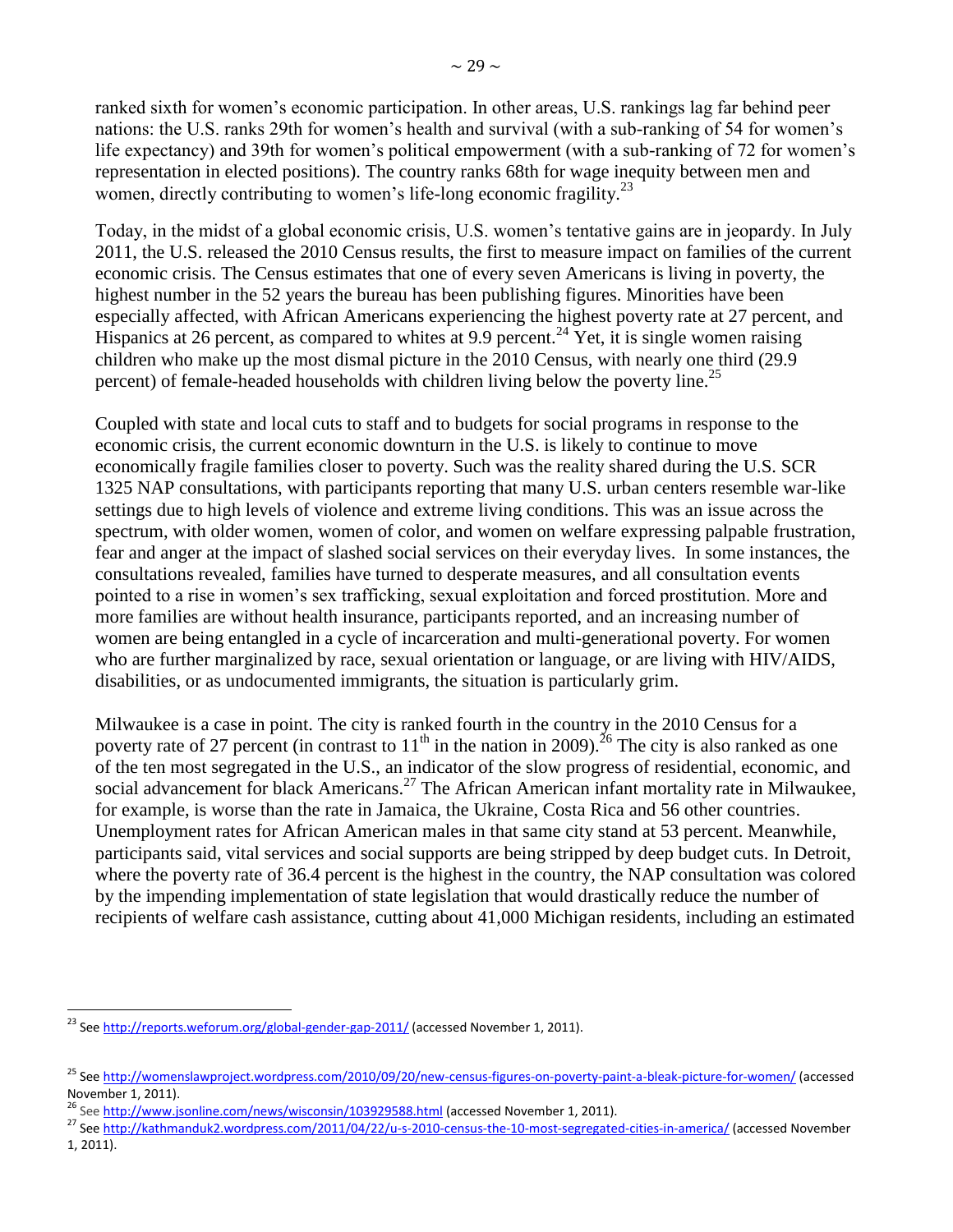29,000 children, with the family unit also losing insurance and food stamps. $^{28}$  As one welfare recipient stated at the consultations, "We don't trust state government to protect families, and we don't feel the federal government is listening to us."

The other cities visited for the consultations stressed myriad concerns, all related to women's security in the U.S., and therefore directly relevant to the formulation of the U.S. 1325 NAP. In San Diego, for example, where participants were primarily of the highly educated middle class, the effects of serving as a hub for a military base led to concerns over prostitution, domestic violence, and sexual abuse of women service members, as well as the status of undocumented women living as a shadow population in fear of police and immigration authorities in this border city. In Boston, Massachusetts, women traveled from Cape Cod to attend the consultation and expressed concern over the environmental consequences of the use of live ordinances in military exercises on the military base there, and a participant from another part of the state shared her experience of multiple cancers due to toxins in her community resulting from weapons manufacture. In Portland, Oregon, a state that has closed both its military bases and its nuclear reactors, participants spoke to the need to see women as a diversified constituency, subject to multiple oppressions and discrimination, including racism and ageism—and yet, ready to lead and to serve as agents of change in their communities.

Security for women, the 1325 NAP consultations demonstrated, is often adversely affected by the U.S. stress on militarized security—whether that be in the form of a militarized masculinity contributing to rampant violence against women and violation of their rights, or in subsidizing a militarized economy that depletes investment in basic human services to pay for war. "Poverty," one participant pointed out, "is a kind of violence, and the poor experience very real trauma." As another participant claimed, speaking to the high levels of poverty, violence and incarceration in her community, "We are living in a war zone with third world conditions right here in the United States. Where is the rule of law? Where are human rights?" As the U.S. exerts its influence in developing its SCR 1325 NAP, participants pointed out, it must begin by exerting leadership domestically by developing a model clearly linking sustainable peaceful communities to women's full equality. "It is time," in the words of one participant, "for the U.S. to 'walk its talk,'" at home and globally. To do so, it must muster the political will to finally and fully implement its commitments to the Beijing Platform for Action, from ratifying CEDAW to revamping its approach to violence against women and closing the gap of pay inequity. These and other recommendations from the consultations are included in this report. All lead to a conclusion that, while the U.S. must support the full equality of women globally, peace begins at home.

<sup>28</sup> Se[e http://detnews.com/article/20110825/POLITICS02/108250420/Michigan-Legislature-approves-4-year-cap-on](http://detnews.com/article/20110825/POLITICS02/108250420/Michigan-Legislature-approves-4-year-cap-on-welfare#ixzz1bFn4EU8Y)[welfare#ixzz1bFn4EU8Y,](http://detnews.com/article/20110825/POLITICS02/108250420/Michigan-Legislature-approves-4-year-cap-on-welfare#ixzz1bFn4EU8Y) and [http://voiceofdetroit.net/2011/07/14/michigan-to-throw-12600-families-off-welfare-who-will-be-next/,](http://voiceofdetroit.net/2011/07/14/michigan-to-throw-12600-families-off-welfare-who-will-be-next/) and <http://www.tellusdetroit.com/city-gov/state/welfare-law-hurts-detroit-most-093011.html> (accessed November1, 2011).

 $\overline{\phantom{a}}$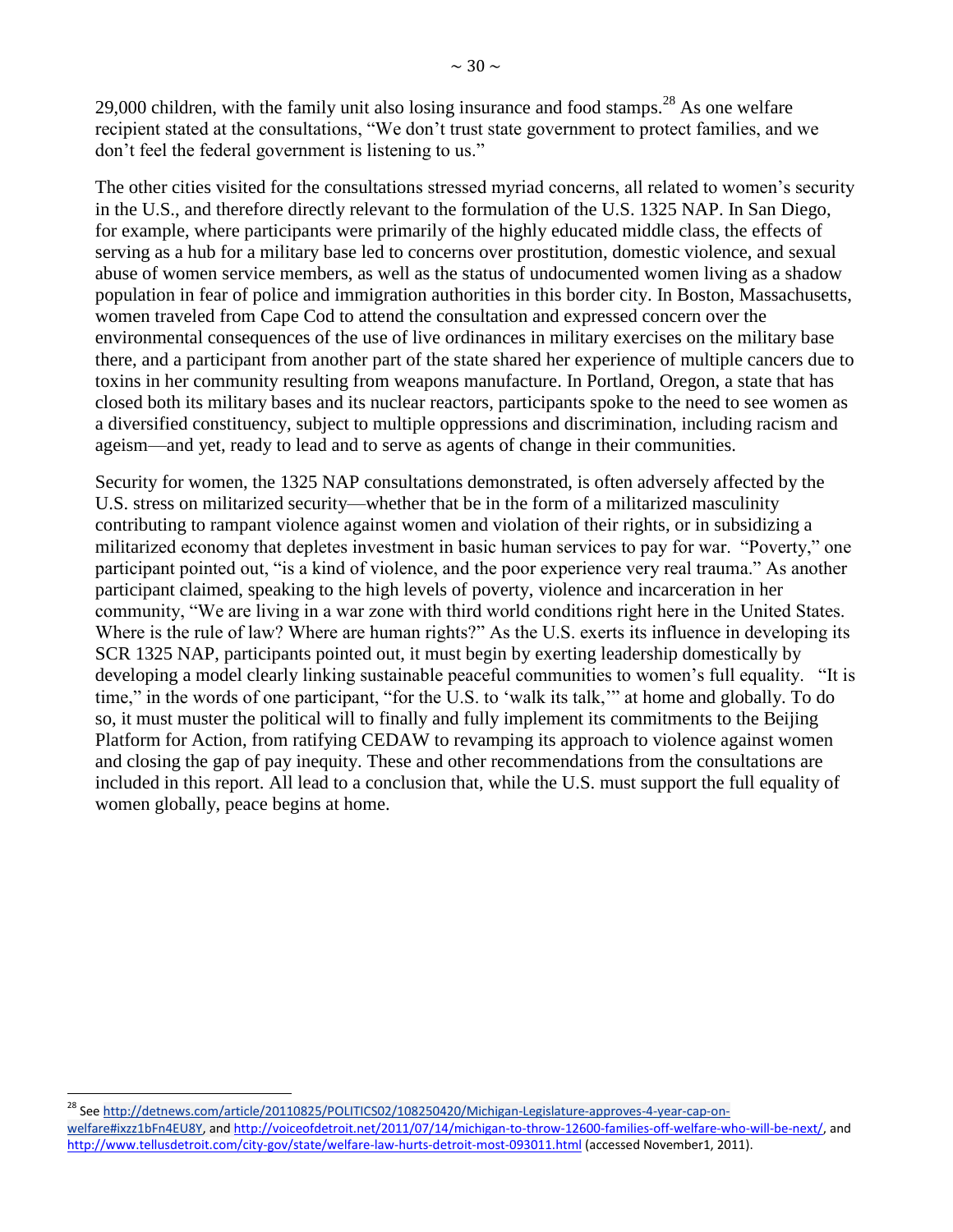# <span id="page-30-0"></span>**6. Acknowledgements**

A special thanks is extended to Susan Braden, Senior Policy Advisor, Office of Global Women's Issues, U.S. Department of State. As oft repeated in introductory comments at the consultation events, Ms. Braden is a "true pioneer" for venturing beyond the beltway to hear firsthand the concerns of domestic civil society around women, peace and security issues.

The consultations would not have been possible without the tremendous work of the organizers for regional events, who responded quickly, allowing plans to be made within an eight-week window. We also thank the institutional hosts for the consultations: Mount Mary College, Milwaukee, Wisconsin; Marygrove College, Detroit, Michigan; the Joan B. Kroc Institute for Peace & Justice, University of San Diego, San Diego, California; First Unitarian Church, Portland, Oregon; and University of Massachusetts-Boston, Boston, Massachusetts, for the use of their sites, resources and logistical support.

Funding for the consultations made possible the contracting of a professional facilitator, Maria Butler, Director of PeaceWomen, a project of WILPF, and an official rapporteur, Theresa de Langis, Ph.D., senior expert in women's human rights in conflict settings. Funding provided, among other needs, travel and accommodation to ensure the continuity of the facilitator and rapporteur for each event, as well as the synthesis and distribution of findings presented in this report. Funding was provided by Cynda Collins Arsenault, the Open Society Foundation and the Channel Foundation , and thanks is extended to their vision and commitment to the importance of raising awareness of UN SCR 1325 to a domestic constituency in the U.S.

Most importantly, thanks to the many women and men who participated in the consultations in person, or otherwise communicated inputs into the process by email, video interview, or the online survey. These contributions demonstrated the desire of civil society to be more engaged in the processes of our government, especially around those issues related to women's human rights, peace and security at home and internationally.

Thanks are extended to the U.S. Section of WILPF, and in particular the Sub-Committee on UN SCR 1325 of the Advancing Human Rights Committee, for its unwavering commitment to raise the awareness of domestic applications for UN SCR 1325 in the U.S. context.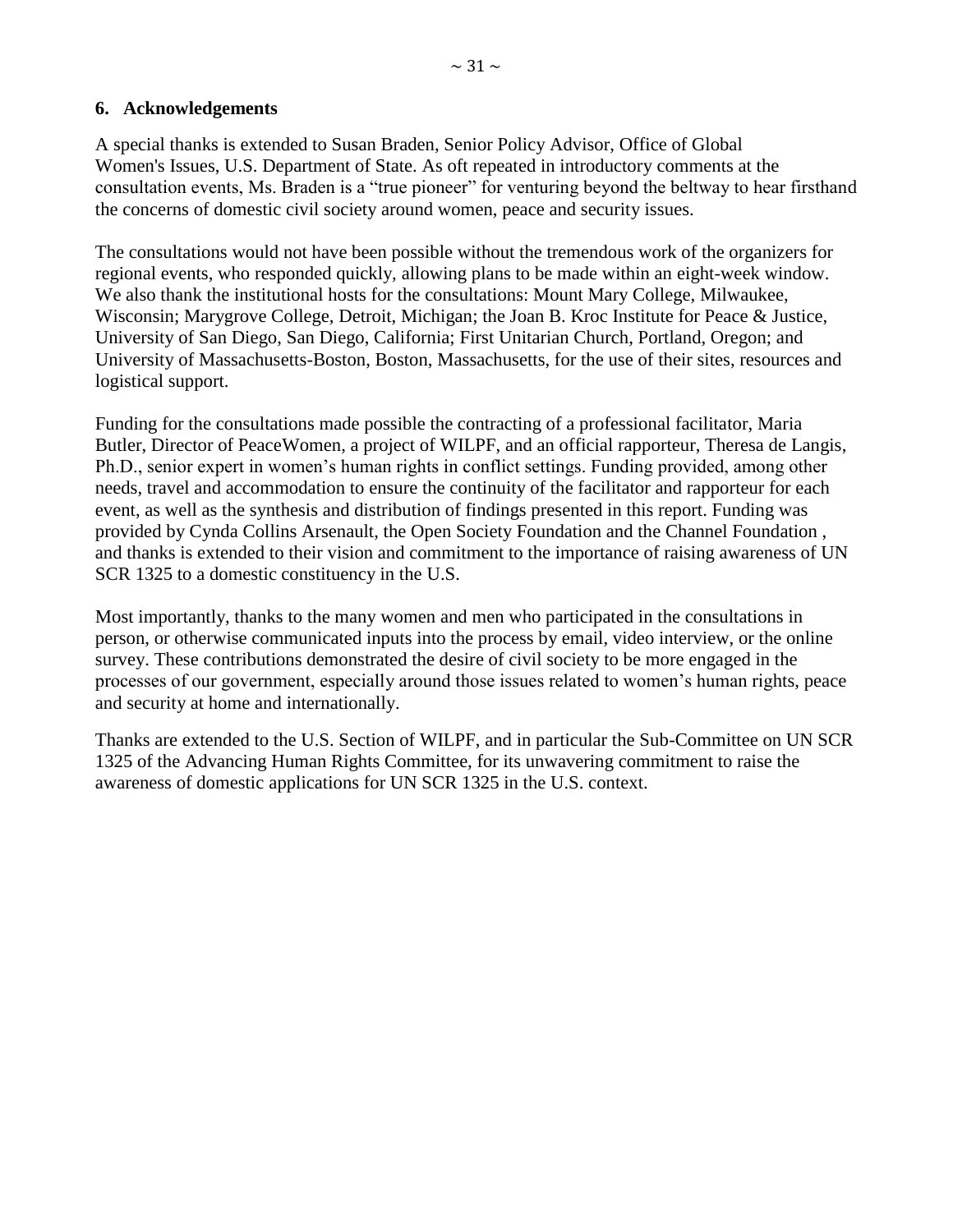# <span id="page-31-1"></span><span id="page-31-0"></span>**7. Annexes**

### **Annex A: "The White Paper": Women's International League for Peace and Freedom, U.S. Statement on U.S. SCR 1325 National Action Plan. Executive Summary.**

The UN Security Council passed Resolution 1325 (SCR 1325) unanimously in October 2000 in recognition of the importance of including women in matters of peace and security. Its basic premise is that a just and lasting world peace cannot be achieved without the full and equal participation of women. Broadly applied, Resolution 1325 extends to all stages of peace building, peacemaking, peacekeeping and conflict prevention. SCR 1325 has been reinforced and expanded by follow-up Security Council Resolutions: 1820 (2008), 1888 (2009), 1889 (2009), and 1960 (2010) that discuss sexual violence, women in conflict, and women's participation in government and peace processes. SCR 1325 combined with its follow up resolutions form the Women, Peace and Security policy agenda (WPS). Internal implementation is key to realizing the goals and spirit of SCR 1325. Recognizing this, the Security Council called on all UN Member States to develop national action plans (NAPs) to ensure domestic applications of SCR 1325 within each country. As a permanent member of the Security Council, the U.S. is an important player in the development of global policy on Women, Peace and Security. Under its Security Council Presidency, the U.S. presented three of the four follow-up resolutions to SCR 1325, exemplifying its active participation in the establishment of the WPS.<sup>29</sup> Additionally, the U.S. has unique responsibilities and opportunities to provide leadership on SCR 1325 implementation as a major donor to conflict-affected countries, as a contributor of armed forces to conflict settings, and as a mediator and stakeholder in a variety of peace processes.

At the international level, there are a number of systems currently being developed to monitor implementation of SCR 1325, including a set of 26 global indicators that will be used to track the results of efforts to engage women in participating in peace talks, building security, and promoting recovery. Examples of these indicators include: prevalence of sexual violence, women's political participation in parliaments and ministerial positions, and an index of women's and girls' physical security and maternal mortality rate. A ten-year strategic framework to guide the UN's implementation of SCR 1325 has also been outlined.

On October 26, 2010 - the 10th Anniversary of SCR 1325 - U.S. Secretary of the State Hillary Rodham Clinton announced her commitment to developing a U.S. 1325 national action plan (NAP), including the 26 global indicators. To ensure that the U.S. 1325 National Action Plan (NAP) adheres to the fundamental goals of SCR 1325—as means for preventing and resolving armed conflict and establishing sustainable peace through the increased status and participation of women—this paper calls for: *(i.) a human security framework; (ii.) an internal/domestic and external application of SCR 1325; and (iii.) civil society consultation during the development and implementation of the NAP*. This paper explores how: An *internal* and *external* framework, inclusion of civil society participation, and U.S. domestic application of SCR 1325 are necessary to realizing the full transformation potential of the Women, Peace and Security agenda.

#### **U.S. SCR 1325 NAP: An Internal and External Framework.**

The U.S. SCR 1325 NAP must include both an *interna*l and *external* framework in its application. An *internal* framework focuses on the domestic application of SCR 1325 to advance the status of women and girls for peace and security within U.S. borders. An *external* framework seeks to address the impact of U.S. foreign policy decisions on women and girls in areas of armed conflict. SCR 1325 and the global indicators do not distinguish between a developed, occupier nation and one that is developing and/or occupied: both are equally considered countries in conflict.

 $\overline{a}$ 

 $^{29}$  S/RES/1820 (2008), S/RES/1888 (2009), and S/RES/1960 (2010).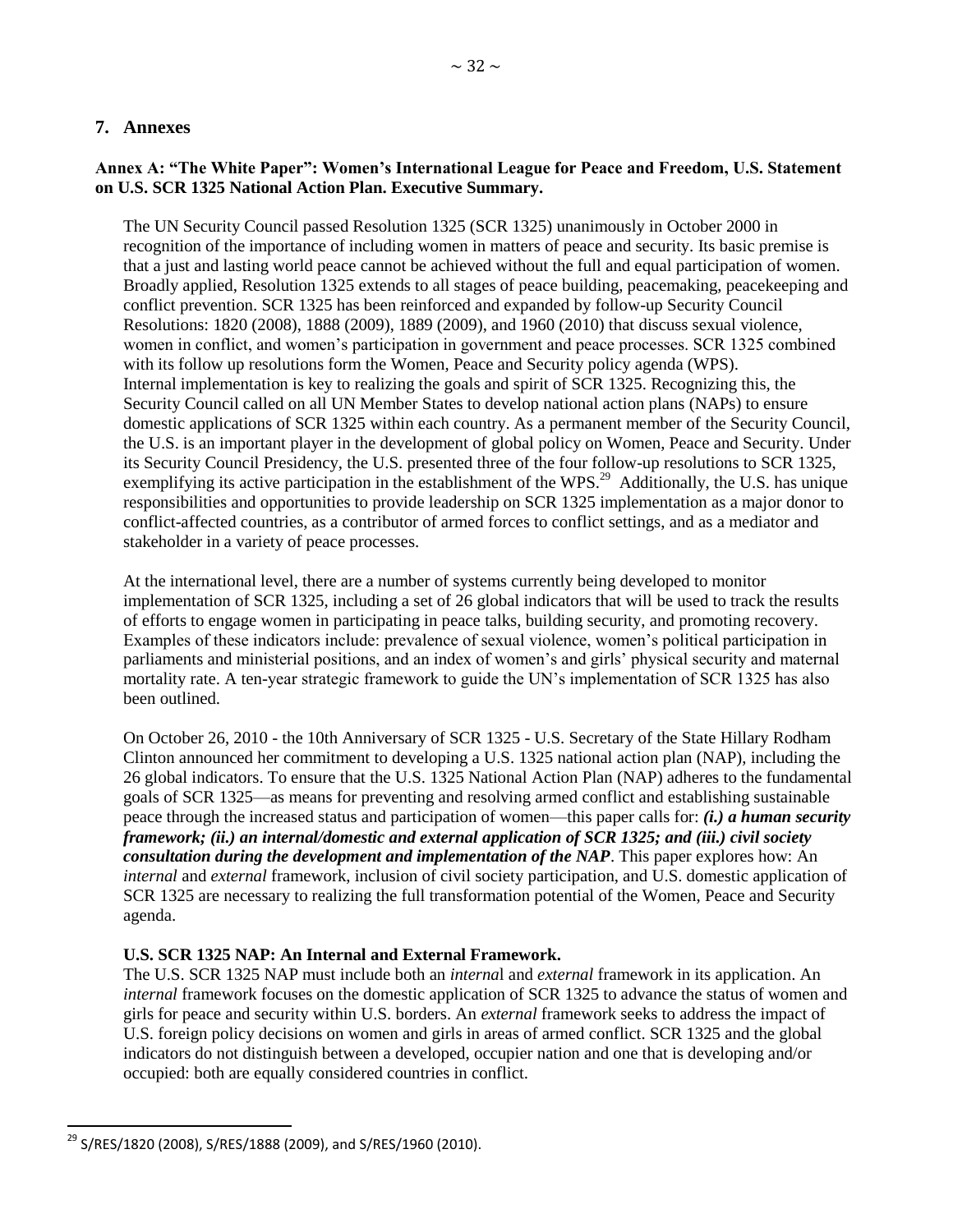### **Emerging Best Practices for SCR 1325 NAPs: The Role of Civil Society**

In accordance with SCR 1325 and its follow-up resolutions, developers of the U.S. 1325 NAP must engage civil society women's organizations and partners in its creation and implementation. The inclusion of civil society – particularly women's organizations and organizations working on human rights and peace issues – ensures both that women's priorities and perspectives are reflected in the final plan, and that the NAP will be effectively implemented because the NAP will be based on the actual needs of U.S. society.

### **Domestic Applications of the U.S. SCR 1325 NAP**.

In broad terms, domestic applications of SCR 1325 in the U.S. should include an emphasis on: *A. Women as Agents of Change and Leadership:* The U.S. lags behind the world average for women's political participation (16.7 percent in the U.S. compared with 19.5 percent worldwide, 27.7 percent in Afghanistan and 25.2 percent in Iraq). The U.S. 1325 NAP must create opportunities to recruit and retain women seeking to serve in elective office or in security and police forces.

*B. An International and Human Rights Legal Framework:* The U.S. SCR 1325 NAP must recognize domestic policy applications of compliance with international treaties and human rights conventions, as well as the foreign policy implications.

*C. A Human Security Approach:* A "human security" approach, one that defines security as freedom from basic insecurities based on minimum core aspects of human rights and human development, such as the right to engage meaningfully in political processes and to have access to social services such as education, justice and health, should be applied as a means for framing the development of a U.S. SCR 1325 NAP.

*D. Rethinking the Military-Industrial Complex—Weapons Proliferation, International Arms Trade and an Overburdened National Budget:* The U.S. supplies arms or military technology to more than 92 percent of the conflicts under way. The costs to the families and communities afflicted by this violence are immeasurable; the costs of attempting to repair the damage caused by this violence drains public sector resources that could be better spent for education and other services that would serve proactively to prevent armed conflict.

### **Conclusion and Recommendations**

A U.S. SCR 1325 NAP can and should make a difference in the lives of women around the world, including women in the U.S. itself. The process of creating a National Action Plan offers our government an unparalleled opportunity for raising awareness among its population about the relationships among women, peace and security and enlisting civil society partners in realizing a foreign policy agenda based on principles of human security.

### **Endorsing Individuals and Organizations:**

9 to 5 National Association of Working Women, Milwaukee Chapter Ambassador Anwarul Chowdhury Betty A. Reardon Boston Consortium on Gender, Security and Human Rights [\(http://genderandsecurity.umb.edu/\)](http://genderandsecurity.umb.edu/) Center for Women's Global Leadership [\(http://www.cwgl.rutgers.edu/\)](http://www.cwgl.rutgers.edu/) Congresswoman Eddie Bernice Johnson Feminist Peace Network [\(www.feministpeacenetwork.org\)](http://www.feministpeacenetwork.org/) Feminist Scholar-Activist Network on Demilitarization (FeDem) Gender Action [\(www.genderaction.org\)](http://www.genderaction.org/) Global Network of Women Peacebuilders [\(www.gnwp.org](http://www.gnwp.org/) ) International Action Network on Small Arms Women's Network [\(www.iansa-women.org](http://www.iansa-women.org/) ) International Institute on Peace Education National Peace Academy [\(http://www.nationalpeaceacademy.us/\)](http://www.nationalpeaceacademy.us/) Peace x Peace [\(http://www.peacexpeace.org/](http://www.peacexpeace.org/) )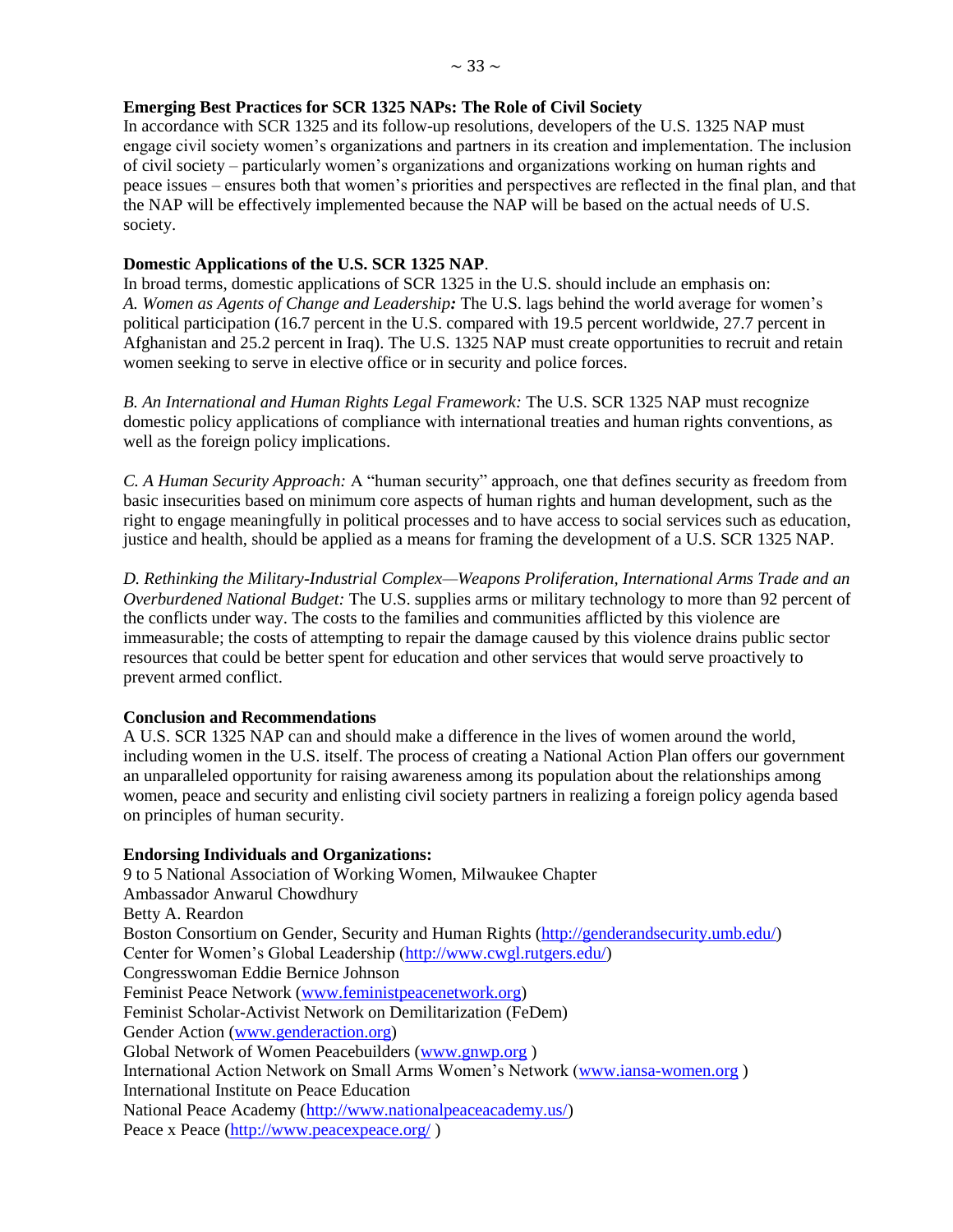United States Human Rights Network [\(www.ushrnetwork.org](http://www.ushrnetwork.org/) ) Women's Action for New Directions [\(www.wand.org](http://www.wand.org/) )

#### <span id="page-33-0"></span>**Annex B: Dates and Locations of Consultations**

**Milwaukee, Wisconsin.** Organized by the Milwaukee Branch, U.S. Section, Women's International League for Peace and Freedom and the Peace Building Certificate Program at Mount Mary College, Friday, Sept. 23, 2011, 3:00 p.m. to 6:00 p.m.

**Detroit, Michigan.** Organized by the Detroit Branch, U.S. Section, Women's International League for Peace and Freedom, in partnership with the Center for Social Justice and Community Engagement at Marygrove College and the Center for Peace and Conflict Studies at Wayne State University, and convened at Marygrove College, September 24, 2011, 1:00 p.m. to 4:00 p.m.

**San Diego. California.** Organized by Anne Hoiberg, at-large member of Women's International League for Peace and Freedom, in partnership with the Joan B. Kroc Institute for Peace and Justice, Joan B. Kroc School of Peace Studies, University of San Diego, October 8, 2011, 1:00 p.m. to 4:00 p.m.

**Portland, Oregon.** Organized by the Portland Branch, U.S. Section, Women's International League for Peace and Freedom, and convened at the First Unitarian Church, October 10, 2011, 5:30 to 8:30 p.m.

**Boston, Massachusetts.** Organized by the Cape Cod and Boston Branches, U.S. Section, Women's International League for Peace and Freedom, in partnership with the Consortium on Gender, Security and Human Rights, UMass-Boston, and convened at UMass-Boston on Saturday, October 22, 2011, 9:30 a.m. to 12:30 p.m.

#### <span id="page-33-1"></span>**Annex C: Biographies**

**Susan Braden** is the Senior Policy Advisor for women affected by conflict in the Secretary's Office of Global Women's Issues at the State Department. In this capacity, she works with other agencies to promote sustained peace and development by empowering women around the world and combating violence against them. Formerly, Ms. Braden spent five years at one of the world's largest relief organizations advancing the rights and well-being of vulnerable populations, particularly women and girls. As Save the Children's Senior Director for Policy and Advocacy on Humanitarian Response, she travelled to and advocated on behalf of women in countries affected by conflict including Sri Lanka, Burma, Northern Uganda, Pakistan, Indonesia, Ethiopia, Nepal, Georgia, Armenia, Lebanon, Jordan and the West Bank/Gaza. Prior to joining Save the Children, Ms. Braden spent almost two decades in the United States government at the National Security Council, Defense Department, and the CIA, focusing on the Middle East and Central Europe. In 2003, she received the Knight Cross Order of Merit from the Republic of Poland for her efforts to improve U.S.-Polish relations and assist Poland's entry into NATO. She also received the Secretary of Defense's Medal for Excellence and Medal for Exceptional Civilian Service. Ms. Braden has a bachelor's degree in history from Dartmouth College and a master of philosophy degree in international relations from Oxford University.

**Maria Butler** is the Director of the PeaceWomen Project of Women's International League for Peace and Freedom (WILPF). In this role, Ms. Butler manages the monitoring, advocacy and outreach work of WILPF's project at the UN office in NY. She was the lead author of the "Women, Peace and Security Handbook", a ten year analysis of the Security Council's resolutions published in October 2010. Maria is an Attorney-at-Law and a member of the New York State Bar. She holds a Masters in Human Rights from the London School of Economics. Prior to WILPF, Ms. Butler worked for the Permanent Mission of Ireland to the UN, with Realizing Rights: The Ethical Globalization Initiative, led by Mary Robinson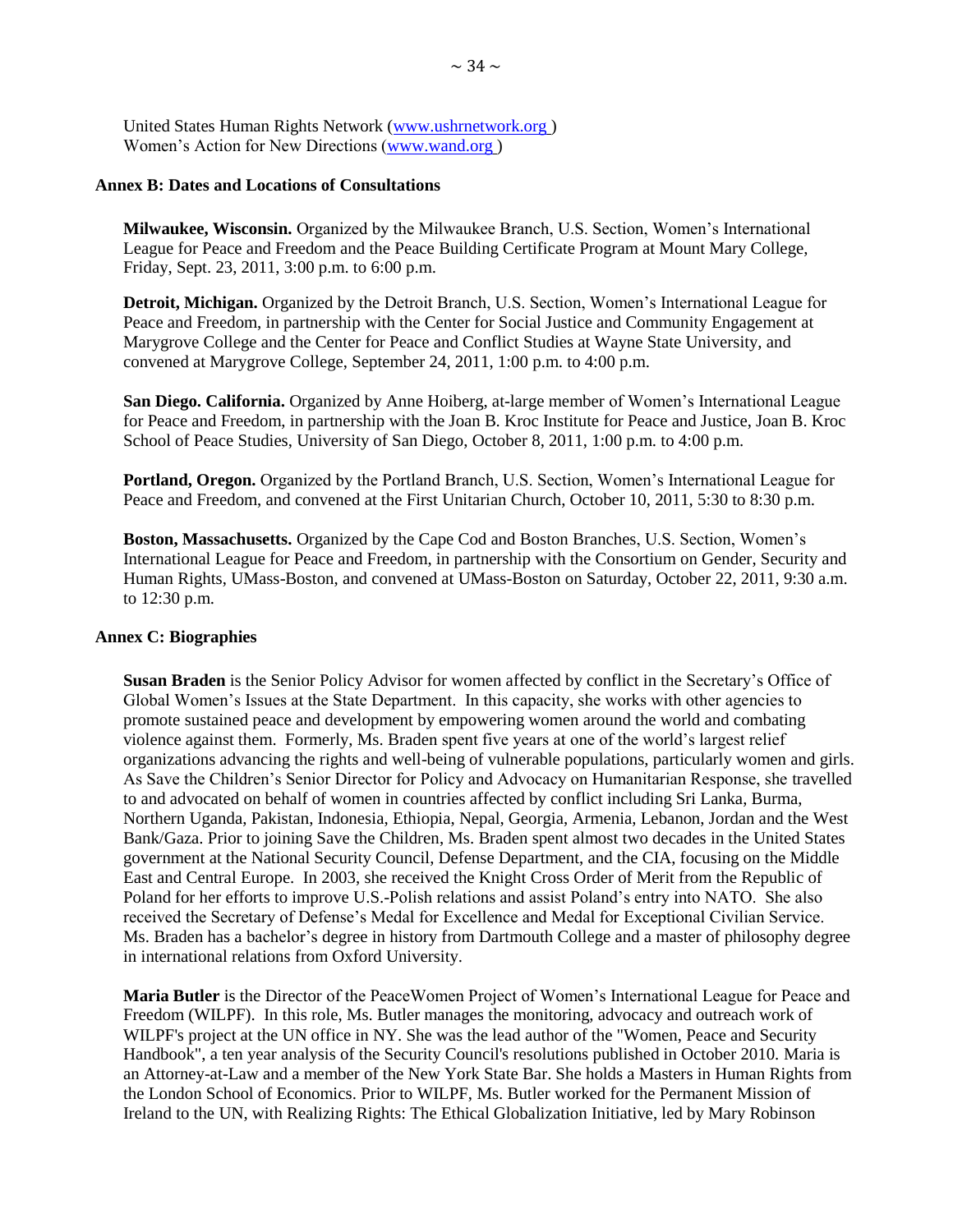(former President of Ireland; former High Commission for Human Rights), and chairs a development organization working in rural Kenya.

**Theresa de Langis** specializes in the field of women's human rights in conflict settings. She has served with UN Women (formerly UNIFEM) as Interim Acting Country Program Manager for Papua New Guinea and as Chief Technical Specialist as the Deputy Country Director of Programs in Afghanistan, and as specialist facilitator in Cambodia. Before working internationally, she served as the Executive Director of the New Hampshire Commission on the Status of Women, an executive branch state agency with a mandate to influence policy and legislation to advance the status of women and women's human rights. She received her doctoral degree from the University of Illinois in Chicago, and she has served as part of the adjunct faculty at the University of New Hampshire and the University of Southern New Hampshire in the areas of race studies, gender studies and theory, human rights, peace studies and conflict resolution. Dr. de Langis carries advanced expertise in the areas of UN Security Council Resolutions 1325, won women, peace and security, and 1820, on sexual violence during conflict, as well as CEDAW, the human rights treaty for women, and non-violent civil resistance. She is a published author and frequent speaker at conferences and symposia on women in conflict/post-conflict in the U.S. and internationally. Currently she works as a private consultant on ensuring civil society participation—especially women—in peace negotiations and transitional justice mechanisms.

#### <span id="page-34-0"></span>**Annex D: Supplemental Reports**

- 1. "Precarious Progress: UN Resolutions on Women, Peace and Security." An International Working Conference on UN Security Council Resolutions 1325, 1820, 1888 and 1889. September 29-October 1, 2010. Joan B. Kroc Institute for Peace and Justice, Joan B. Kroc School of Peace Studies, University of San Diego. [http://catcher.sandiego.edu/items/peacestudies/2010\\_IPJ\\_Conference\\_Report.pdf](http://catcher.sandiego.edu/items/peacestudies/2010_IPJ_Conference_Report.pdf)
- 2. "Center for Human Rights and Global Justice, A Decade Lost: Locating Gender in U.S. Counter-Terrorism." New York University School of Law, 2011. <http://www.chrgj.org/projects/docs/locatinggender.pdf>

#### <span id="page-34-1"></span>**Annex E: Letters of Support**

- 1. Eddie Bernice Johnson, 20<sup>th</sup> District (TX), Congress of the United States. "Support the Women's International Leagues for Peace and Freedom's Statement on U.S. SCR 1325 National Action Plan."
- 2. Gwen Moore, 4<sup>th</sup> District (WI), Congress of the United States. "Statement of Congresswoman Gwen Moore."

#### <span id="page-34-2"></span>**Annex F: Participating Organizations**

Alternatives for Girls American Association of University Women, San Diego and Cabrillo Branches Amikas Asha Family Services Bilateral Safety Corridor Coalition The Black Health Coalition of Wisconsin Boston Women's Cooperative Casa Cornelia Law Center Center for Community Solutions Center for Human Rights and Global Justice